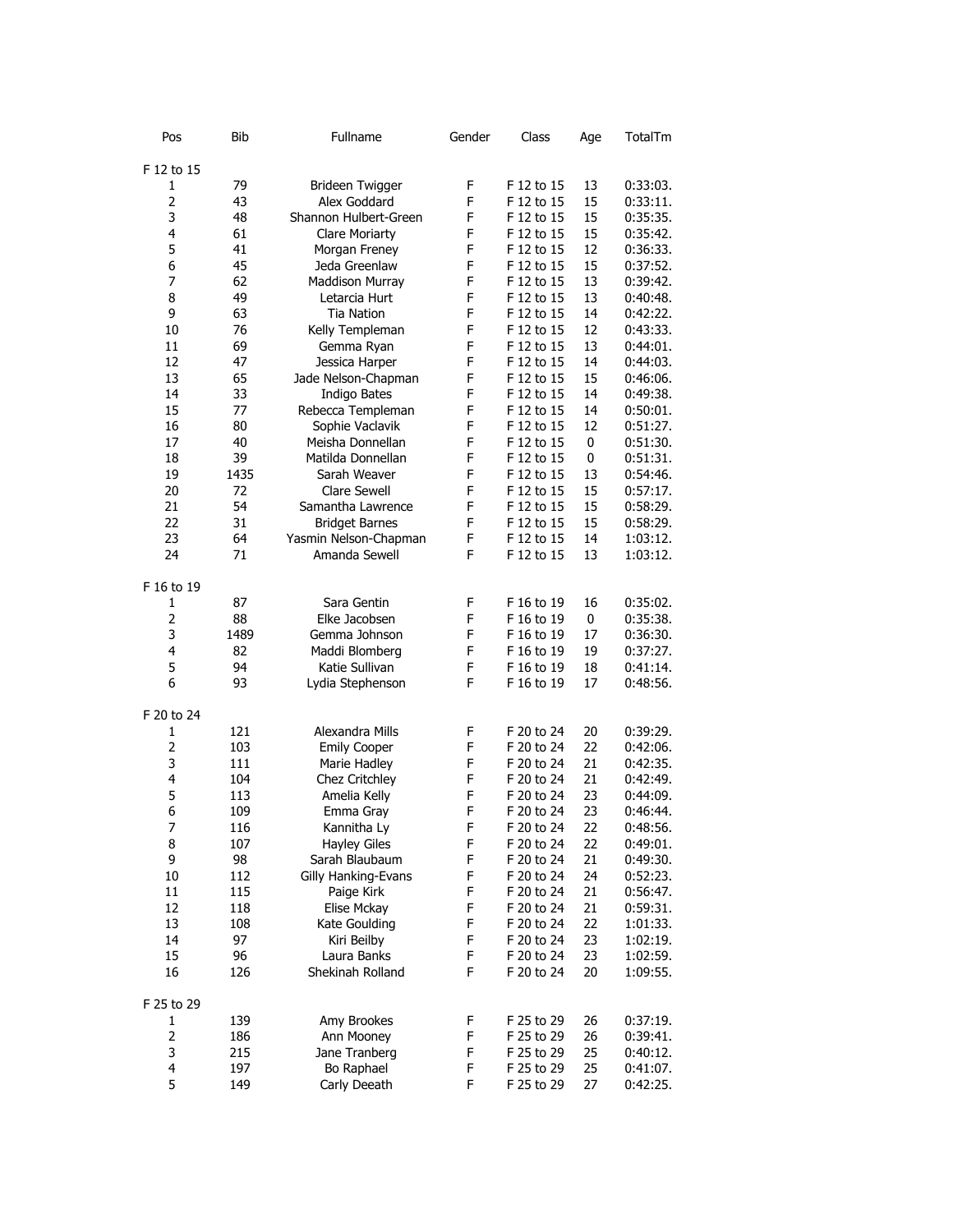| 6              | 155  | Shannon Ferney        | F | F 25 to 29 | 26 | 0:42:40. |
|----------------|------|-----------------------|---|------------|----|----------|
| 7              | 140  | Jessica Bryant        | F | F 25 to 29 | 29 | 0:43:51. |
| 8              | 201  | <b>Brooke Reeves</b>  | F | F 25 to 29 | 25 | 0:43:59. |
| 9              | 168  | Sonny Henderson       | F | F 25 to 29 | 29 | 0:44:15. |
| 10             | 198  | Lyn Raphael           | F | F 25 to 29 | 28 | 0:44:22. |
| 11             | 27   | <b>Eleanor Somers</b> | F | F 25 to 29 | 27 | 0:44:34. |
| 12             | 213  | Suzanne Stirling      | F | F 25 to 29 | 25 | 0:46:47. |
| 13             | 167  | Catherine Harvey      | F | F 25 to 29 | 25 | 0:47:18. |
| 14             | 163  | Emma Gorman           | F | F 25 to 29 | 26 | 0:47:36. |
| 15             | 191  | Lee OBrien            | F | F 25 to 29 | 26 | 0:48:31. |
| 16             | 148  | Nikki De Bondt        | F | F 25 to 29 | 26 | 0:48:35. |
| 17             | 28   | Katrina Stats         | F | F 25 to 29 | 29 | 0:48:42. |
| 18             | 200  | Clarissa Rayward      | F | F 25 to 29 | 29 | 0:48:47. |
| 19             | 216  | Louise Van Onselen    | F | F 25 to 29 | 26 | 0:50:02. |
| 20             | 170  | Renee Hinchcliffe     | F | F 25 to 29 | 28 | 0:50:39. |
| 21             | 218  | Arabella Whyte        | F | F 25 to 29 | 27 | 0:51:27. |
| 22             | 214  | Nicole Tighe          | F | F 25 to 29 | 28 | 0:52:12. |
| 23             | 212  | Lena Sorensen         | F | F 25 to 29 | 26 | 0:52:12. |
| 24             | 188  | <b>Taane Morris</b>   | F | F 25 to 29 | 26 | 0:52:12. |
| 25             | 136  | Carmen Ballard        | F | F 25 to 29 | 25 | 0:54:17. |
| 26             | 208  | Michelle Singer       | F | F 25 to 29 | 26 | 0:54:18. |
| 27             | 151  | Susan Dillon          | F | F 25 to 29 | 29 | 0:54:19. |
| 28             | 1446 | Arli Kennedy          | F | F 25 to 29 | 25 | 0:56:34. |
| 29             | 161  | Amelia Gaffy          | F | F 25 to 29 | 26 | 0:57:06. |
| 30             | 181  | Fiona Mccuaig         | F | F 25 to 29 | 29 | 0:57:17. |
| 31             | 196  | Lucinda Quinlan       | F | F 25 to 29 | 29 | 0:58:17. |
| 32             | 173  | Amanda Kearney        | F | F 25 to 29 | 25 | 0:58:34. |
| 33             | 135  | Antoinette Ballantyne | F | F 25 to 29 | 25 | 0:59:29. |
| 34             | 164  | Leah Grant-Frost      | F | F 25 to 29 | 29 | 0:59:57. |
| 35             | 145  | Angela Cropley        | F | F 25 to 29 | 27 | 1:00:26. |
| 36             | 152  | Sarah Donovan         | F | F 25 to 29 | 27 | 1:01:46. |
| 37             | 138  | Sarah Boersen         | F | F 25 to 29 | 26 | 1:03:43. |
| 38             | 189  | Alex Morrison         | F | F 25 to 29 | 28 | 1:04:43. |
| 39             | 202  | Rachael Ryan          | F | F 25 to 29 | 29 | 1:05:05. |
| 40             | 147  | Isobel Davidson       | F | F 25 to 29 | 26 | 1:05:50. |
| 41             | 178  | Cassie Loneragan      | F | F 25 to 29 | 29 | 1:06:47. |
| 42             | 154  | Lauren Elder          | F | F 25 to 29 | 25 | 1:08:07. |
| 43             | 144  | Kathryn Clarke        | F | F 25 to 29 | 27 | 1:08:36. |
| 44             | 141  | Katie Burge-Lopez     | F | F 25 to 29 | 25 | 1:10:31. |
|                |      |                       |   |            |    |          |
| F 30 to 34     |      |                       |   |            |    |          |
| $\mathbf{1}$   | 325  | Jane Solomon          | F | F 30 to 34 | 32 | 0:34:17. |
| $\overline{2}$ | 324  | Dana Sole             | F | F 30 to 34 | 30 | 0:34:50. |
| 3              | 254  | Rebecca Foxton        | F | F 30 to 34 | 34 | 0:37:14. |
| 4              | 243  | Melinda Cook          | F | F 30 to 34 | 30 | 0:37:50. |
| 5              | 276  | Chelsea Ingwersen     | F | F 30 to 34 | 30 | 0:38:36. |
| 6              | 277  | Julie Isbill          | F | F 30 to 34 | 33 | 0:42:41. |
| 7              | 1418 | Jamie Koett           | F | F 30 to 34 | 0  | 0:43:12. |
| 8              | 320  | Heidi Smith           | F | F 30 to 34 | 33 | 0:43:47. |
| 9              | 337  | Amanda Tzannes        | F | F 30 to 34 | 30 | 0:45:53. |
| 10             | 303  | Clare Payne           | F | F 30 to 34 | 31 | 0:46:04. |
| 11             | 236  | Sarah Carless         | F | F 30 to 34 | 31 | 0:46:47. |
| 12             | 304  | Ann Perkins           | F | F 30 to 34 | 34 | 0:47:25. |
| 13             | 280  | Vivien Jones          | F | F 30 to 34 | 30 | 0:47:35. |
| 14             | 252  | Lisa Farlow           | F | F 30 to 34 | 30 | 0:47:51. |
| 15             | 284  | Natalie Lincoln       | F | F 30 to 34 | 31 | 0:48:12. |
| 16             | 251  | Danielle Entwistle    | F | F 30 to 34 | 34 | 0:48:20. |
| 17             | 342  | Louise Weaver         | F | F 30 to 34 | 32 | 0:48:46. |
| 18             | 250  | Jenny Downing         | F | F 30 to 34 | 34 | 0:50:05. |
| 19             | 245  | Elizabeth Couch       | F | F 30 to 34 | 32 | 0:51:05. |
| 20             | 301  | Tara Nolan            | F | F 30 to 34 | 30 | 0:51:05. |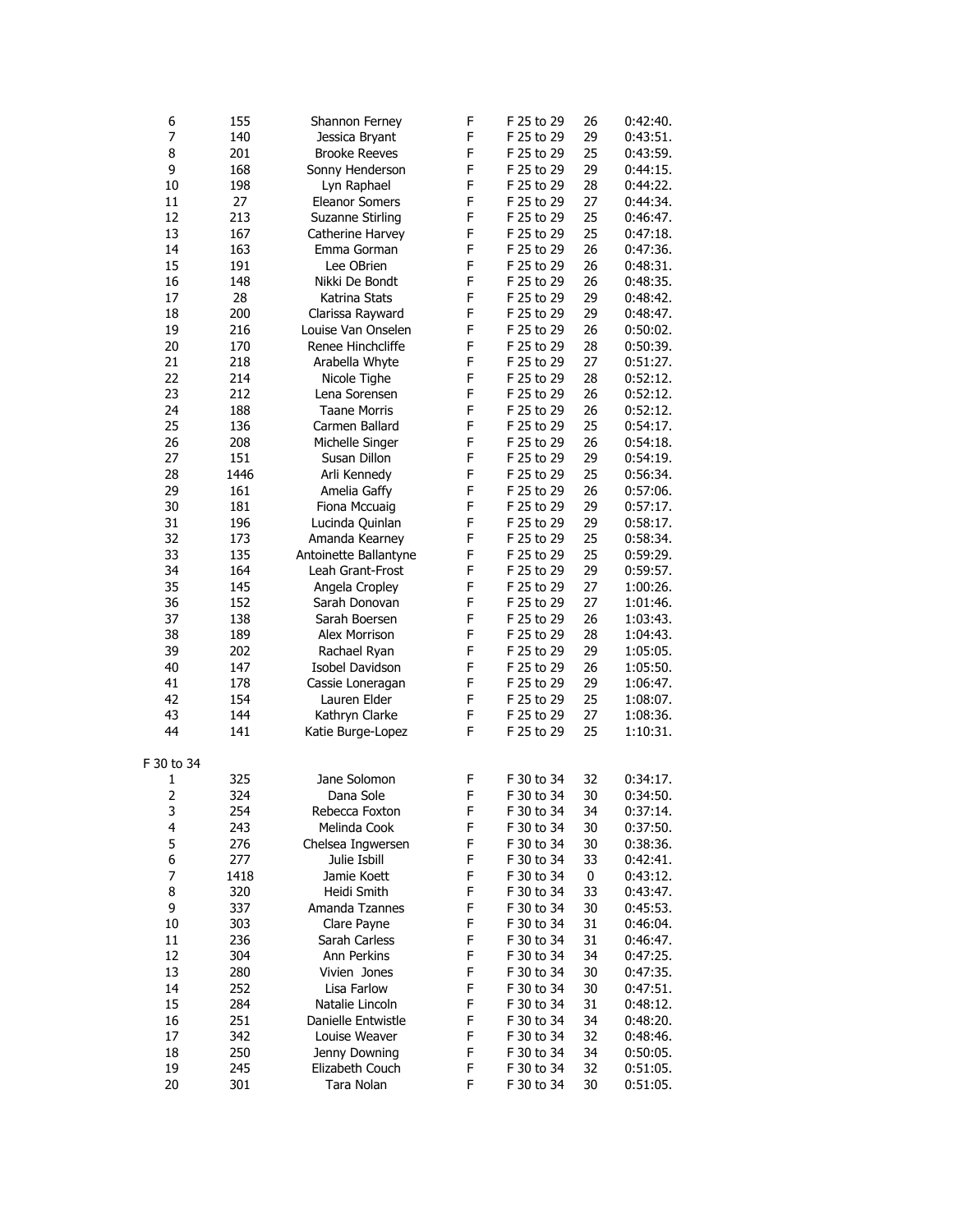| 21             | 295  | Jane Mccuaig              | F | F 30 to 34 | 32 | 0:51:07. |
|----------------|------|---------------------------|---|------------|----|----------|
| 22             | 314  | Nicky Sandon              | F | F 30 to 34 | 34 | 0:51:12. |
| 23             | 255  | Clare Freeman             | F | F 30 to 34 | 34 | 0:52:44. |
| 24             | 306  | Leanne Phillips           | F | F 30 to 34 | 32 | 0:52:45. |
| 25             | 340  | Kristen Wallwork          | F | F 30 to 34 | 32 | 0:52:49. |
| 26             | 258  | Kate Gibney               | F | F 30 to 34 | 34 | 0:53:16. |
| 27             | 244  | Shannon Cosgrove          | F | F 30 to 34 | 31 | 0:54:00. |
| 28             | 272  | Sarah Holloway            | F | F 30 to 34 | 34 | 0:54:03. |
| 29             | 344  | Jessica Wood              | F | F 30 to 34 | 32 | 0:55:45. |
| 30             | 1417 | Margot Warre              | F | F 30 to 34 | 32 | 0:56:18. |
| 31             | 321  | Lisa Smith                | F | F 30 to 34 | 32 | 0:57:17. |
| 32             | 336  | Amanda Thurbin            | F | F 30 to 34 | 34 | 0:57:29. |
| 33             | 305  | Jean Perkins              | F | F 30 to 34 | 32 | 0:57:35. |
| 34             | 246  | Jade Couquavy             | F | F 30 to 34 | 32 | 0:58:04. |
| 35             | 249  | Angela Delaney            | F | F 30 to 34 | 30 | 0:58:57. |
| 36             | 311  | Alison Roberts            | F | F 30 to 34 | 32 | 0:59:31. |
| 37             |      | Petrea Bradford           | F |            | 31 |          |
|                | 229  |                           |   | F 30 to 34 |    | 0:59:41. |
| 38             | 343  | Kellie Wheelahan          | F | F 30 to 34 | 34 | 1:00:17. |
| 39             | 260  | Emma Goedhart             | F | F 30 to 34 | 34 | 1:00:57. |
| 40             | 293  | <b>Trudy Mccabe</b>       | F | F 30 to 34 | 32 | 1:01:45. |
| 41             | 227  | Lisa Bolton               | F | F 30 to 34 | 33 | 1:01:47. |
| 42             | 315  | Kate Sangha               | F | F 30 to 34 | 32 | 1:02:10. |
| 43             | 330  | Nicole Steel              | F | F 30 to 34 | 32 | 1:02:41. |
| 44             | 345  | Danielle Woolard          | F | F 30 to 34 | 32 | 1:02:41. |
| 45             | 292  | <b>Alison Mason</b>       | F | F 30 to 34 | 32 | 1:02:42. |
| 46             | 233  | Alison Burmeister         | F | F 30 to 34 | 33 | 1:04:07. |
| 47             | 331  | <b>Felicity Stening</b>   | F | F 30 to 34 | 33 | 1:04:19. |
| 48             | 253  | Claire Folland            | F | F 30 to 34 | 34 | 1:04:59. |
| 49             | 338  | Claudette Wadsworth       | F | F 30 to 34 | 32 | 1:05:00. |
| 50             | 237  | Melinda Clark             | F | F 30 to 34 | 34 | 1:05:43. |
| 51             | 273  | Karen Howell              | F | F 30 to 34 | 34 | 1:09:53. |
| 52             | 248  | Helene De Joux            | F | F 30 to 34 | 34 | 1:11:34. |
| 53             | 298  | Rachel Milgate            | F | F 30 to 34 | 33 | 1:12:49. |
| 54             | 263  | Kate Gulliver             | F | F 30 to 34 | 34 | 1:17:13. |
| 55             | 322  | Emma Smith                | F | F 30 to 34 | 34 | 1:24:07. |
|                |      |                           |   |            |    |          |
| F 35 to 39     |      |                           |   |            |    |          |
| 1              | 359  | Shiralee Bielenberg       | F | F 35 to 39 | 39 | 0:38:37. |
| $\overline{2}$ | 408  | Charm Frend               | F | F 35 to 39 | 37 | 0:38:52. |
| 3              | 370  | <b>Bizzy Butterworth</b>  | F | F 35 to 39 | 36 | 0:41:08. |
| 4              | 360  | Rebel Bissaker            | F | F 35 to 39 | 36 | 0:42:29. |
| 5              | 467  | Heli Murray               | F | F 35 to 39 | 37 | 0:42:42. |
| 6              | 419  | Jackie Hallam             | F | F 35 to 39 | 37 | 0:43:13. |
| 7              | 362  | Mellissa Blundell         | F | F 35 to 39 | 35 | 0:43:21. |
|                | 501  |                           | F | F 35 to 39 | 36 |          |
| 8<br>9         |      | Margaret Simpson-Lee      | F |            |    | 0:43:35. |
|                | 507  | Heidi Sowerby             |   | F 35 to 39 | 35 | 0:43:37. |
| 10             | 493  | Michelle Sbrugnera        | F | F 35 to 39 | 35 | 0:44:06. |
| 11             | 523  | Katrina Van Haeringen     | F | F 35 to 39 | 38 | 0:44:18. |
| 12             | 405  | Rachel Fox                | F | F 35 to 39 | 35 | 0:44:18. |
| 13             | 484  | Carina Presser            | F | F 35 to 39 | 36 | 0:45:51. |
| 14             | 437  | Karan Kenny               | F | F 35 to 39 | 37 | 0:46:03. |
| 15             | 497  | Karen Sharp               | F | F 35 to 39 | 38 | 0:46:33. |
| 16             | 459  | Maria Mclauchlan          | F | F 35 to 39 | 36 | 0:46:34. |
| 17             | 446  | <b>Tania Lewis</b>        | F | F 35 to 39 | 35 | 0:46:59. |
| 18             | 472  | Roberta OBrien            | F | F 35 to 39 | 38 | 0:47:37. |
| 19             | 521  | Britta Uhde               | F | F 35 to 39 | 37 | 0:47:47. |
| 20             | 449  | Diana Lohrisch            | F | F 35 to 39 | 35 | 0:48:17. |
| 21             | 404  | Michelle Forrer           | F | F 35 to 39 | 35 | 0:48:26. |
| 22             | 431  | Margo Jones               | F | F 35 to 39 | 38 | 0:48:38. |
| 23             | 373  | Priscilla Campbell-Wilson | F | F 35 to 39 | 35 | 0:48:53. |
| 24             | 430  | Jude Johannesen           | F | F 35 to 39 | 36 | 0:48:54. |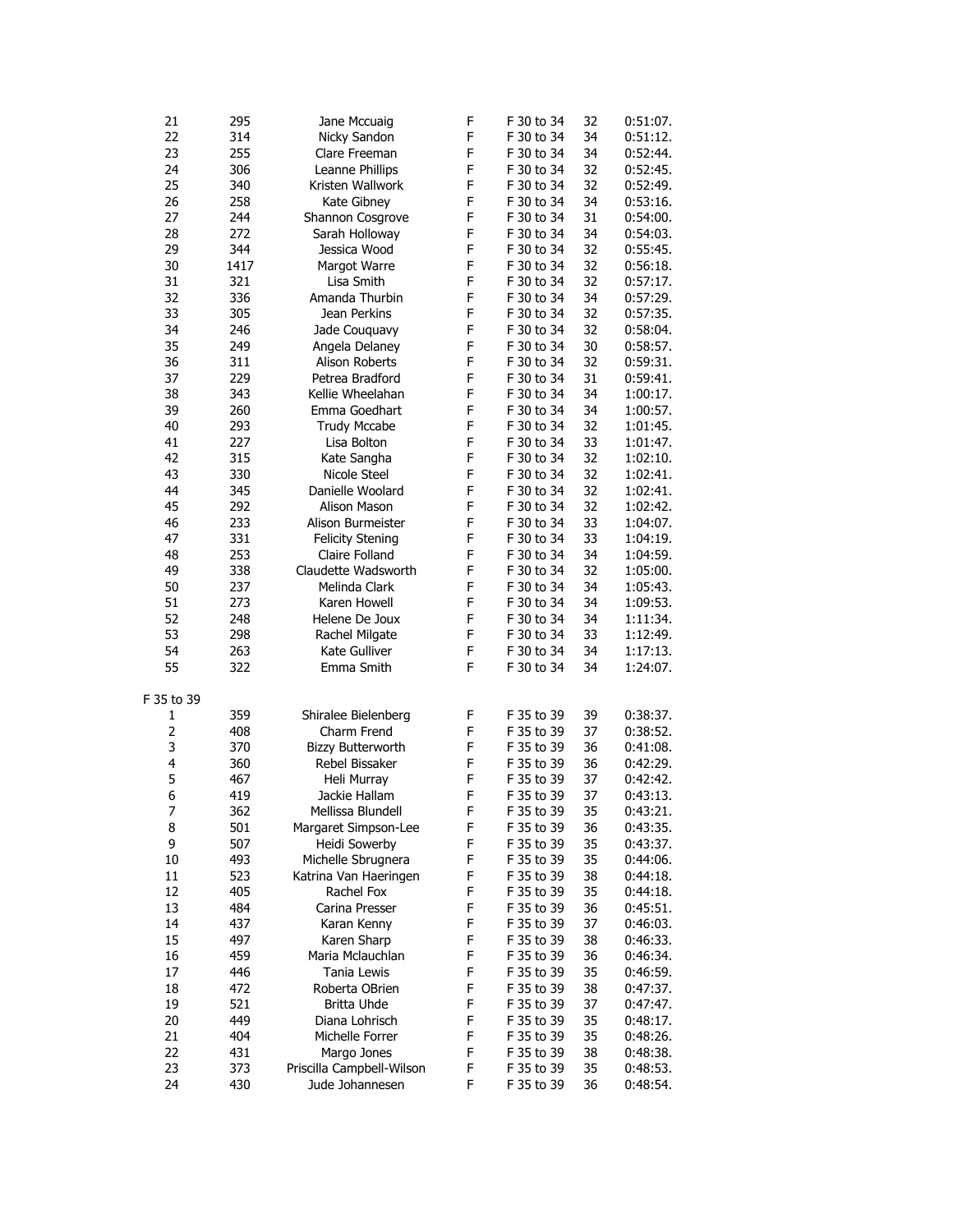| 25          | 395        | Miranda Dunning                  | F      | F 35 to 39 | 37       | 0:49:06.             |
|-------------|------------|----------------------------------|--------|------------|----------|----------------------|
| 26          | 494        | Suki Scade                       | F      | F 35 to 39 | 35       | 0:49:08.             |
| 27          | 443        | Sabine Korstanje                 | F      | F 35 to 39 | 37       | 0:49:38.             |
| 28          | 396        | Leah Dvorak                      | F      | F 35 to 39 | 37       | 0:49:54.             |
| 29          | 380        | Megan Coffey                     | F      | F 35 to 39 | 38       | 0:49:59.             |
| 30          | 349        | Genevieve Alder                  | F      | F 35 to 39 | 38       | 0:50:08.             |
| 31          | 441        | Jo King                          | F      | F 35 to 39 | 39       | 0:50:09.             |
| 32          | 434        | Kirsten Keith                    | F      | F 35 to 39 | 35       | 0:51:10.             |
| 33          | 366        | Natalie Brien                    | F      | F 35 to 39 | 36       | 0:51:11.             |
| 34          | 403        | Lisa Fitzgerald                  | F      | F 35 to 39 | 37       | 0:51:17.             |
| 35          | 428        | Anita Jakins                     | F      | F 35 to 39 | 38       | 0:51:46.             |
| 36          | 475        | Alison OToole                    | F      | F 35 to 39 | 36       | 0:51:47.             |
| 37          | 451        | Gillian Main                     | F      | F 35 to 39 | 39       | 0:52:11.             |
| 38          | 495        | <b>Bronwyn Scarce</b>            | F      | F 35 to 39 | 37       | 0:52:38.             |
| 39          | 420        | Virginia Hallam                  | F      | F 35 to 39 | 35       | 0:53:10.             |
| 40          | 529        | Catherine West                   | F      | F 35 to 39 | 37       | 0:53:15.             |
| 41          | 375        | Louise Capper                    | F      | F 35 to 39 | 39       | 0:53:23.             |
| 42          | 415        | Robyn Graham                     | F      | F 35 to 39 | 39       | 0:55:24.             |
| 43          | 377        | Sue Chennell                     | F      | F 35 to 39 | 35       | 0:55:27.             |
| 44          | 528        | Jacinta Weir                     | F      | F 35 to 39 | 36       | 0:55:28.             |
| 45          | 483        | Anna Pozzi                       | F      | F 35 to 39 | 38       | 0:55:33.             |
| 46          | 364        | Karen Bowden                     | F      | F 35 to 39 | 37       | 0:55:50.             |
| 47          | 382        | Susan Cooper                     | F      | F 35 to 39 | 35       | 0:55:59.             |
| 48          | 385        | Angela Coronica                  | F      | F 35 to 39 | 36       | 0:56:08.             |
| 49          | 506        | Vanessa Smith                    | F      | F 35 to 39 | 36       | 0:56:13.             |
| 50          | 383        | Louisa Coote                     | F      | F 35 to 39 | 39       | 0:56:15.             |
| 51          | 1451       | Karen Vaughan                    | F      | F 35 to 39 | 39       | 0:56:24.             |
| 52          | 423        | Eileen Heywood                   | F      | F 35 to 39 | 39       | 0:57:47.             |
| 53          | 511        | Deborah Stening                  | F      | F 35 to 39 | 35       | 0:58:12.             |
| 54          | 517        | Sue Taylor                       | F      | F 35 to 39 | 36       | 0:58:12.             |
| 55          | 389        | Sally Danaher                    | F      | F 35 to 39 | 37       | 0:58:43.             |
| 56          | 447        | Becky Lim                        | F      | F 35 to 39 | 36       | 0:59:40.             |
| 57          | 480        | Beate Poida                      | F      | F 35 to 39 | 38       | 0:59:47.             |
| 58          | 436        | Sautantna Kennedy                | F      | F 35 to 39 | 35       | 1:00:32.             |
| 59          | 412        | Kerry Gooley                     | F      | F 35 to 39 | 38       | 1:02:05.             |
| 60          | 477        | Lisa Peacock                     | F      | F 35 to 39 | 37       | 1:03:21.             |
| 61          | 374        | Maeve Canning                    | F      | F 35 to 39 | 39       | 1:03:25.             |
| 62          | 1410       | Catherine Sky                    | F      | F 35 to 39 | 38       | 1:03:39.             |
| 63          | 406        | Pamela Freeman                   | F      | F 35 to 39 | 36       | 1:05:15.             |
| 64          | 410        | Nicolee Goins                    | F      | F 35 to 39 | 37       | 1:05:32.             |
| 65          | 357        | Amina Bhai                       | F      | F 35 to 39 | 35       | 1:05:43.             |
| 66          | 498        | Lisa Sharpe                      | F      | F 35 to 39 | 37       | 1:05:47.             |
| 67          | 525        | Siobhan Vertullo                 | F      | F 35 to 39 | 38       | 1:05:54.             |
| 68          | 401        | Donna Farrell                    | F      | F 35 to 39 | 38       | 1:07:06.             |
| 69          | 516        | Judith Sweeney                   | F      | F 35 to 39 | 38       | 1:11:07.             |
| 70          | 464        | Margie Morden                    | F      | F 35 to 39 | 37       | 1:16:19.             |
| 71          | 269        | Suzanne Hayward                  | F      | F 35 to 39 | 34       | 1:16:46.             |
| 72          | 519        | Susan Twigden                    | F      | F 35 to 39 | 35       | 1:23:33.             |
| F 40 to 44  |            |                                  |        |            |          |                      |
| 1           | 654        | Alison Pegg                      | F      | F 40 to 44 | 44       | 0:35:04.             |
| $\mathbf 2$ |            |                                  |        | F 40 to 44 |          |                      |
| 3           | 566<br>541 | Karen Degnian                    | F<br>F | F 40 to 44 | 44<br>41 | 0:40:51.             |
| 4           | 563        | Dorothy Borg<br>Carolyn De Souza | F      | F 40 to 44 | 42       | 0:40:55.<br>0:40:57. |
| 5           | 704        | Caroline Watson                  | F      | F 40 to 44 | 43       |                      |
|             |            | <b>Helen Bailey</b>              |        |            |          | 0:40:57.             |
| 6           | 534        |                                  | F      | F 40 to 44 | 40       | 0:41:08.             |
| 7           | 561        | Liala Davighi                    | F      | F 40 to 44 | 41       | 0:41:17.             |
| 8           | 709        | Tania Whatmore                   | F      | F 40 to 44 | 41       | 0:43:28.             |
| 9           | 615        | Ann Lewis                        | F      | F 40 to 44 | 40       | 0:44:16.             |
| 10          | 596        | Roberta Hickson                  | F      | F 40 to 44 | 41<br>42 | 0:44:42.             |
| 11          | 633        | Sarah Mcgahan                    | F      | F 40 to 44 |          | 0:46:41.             |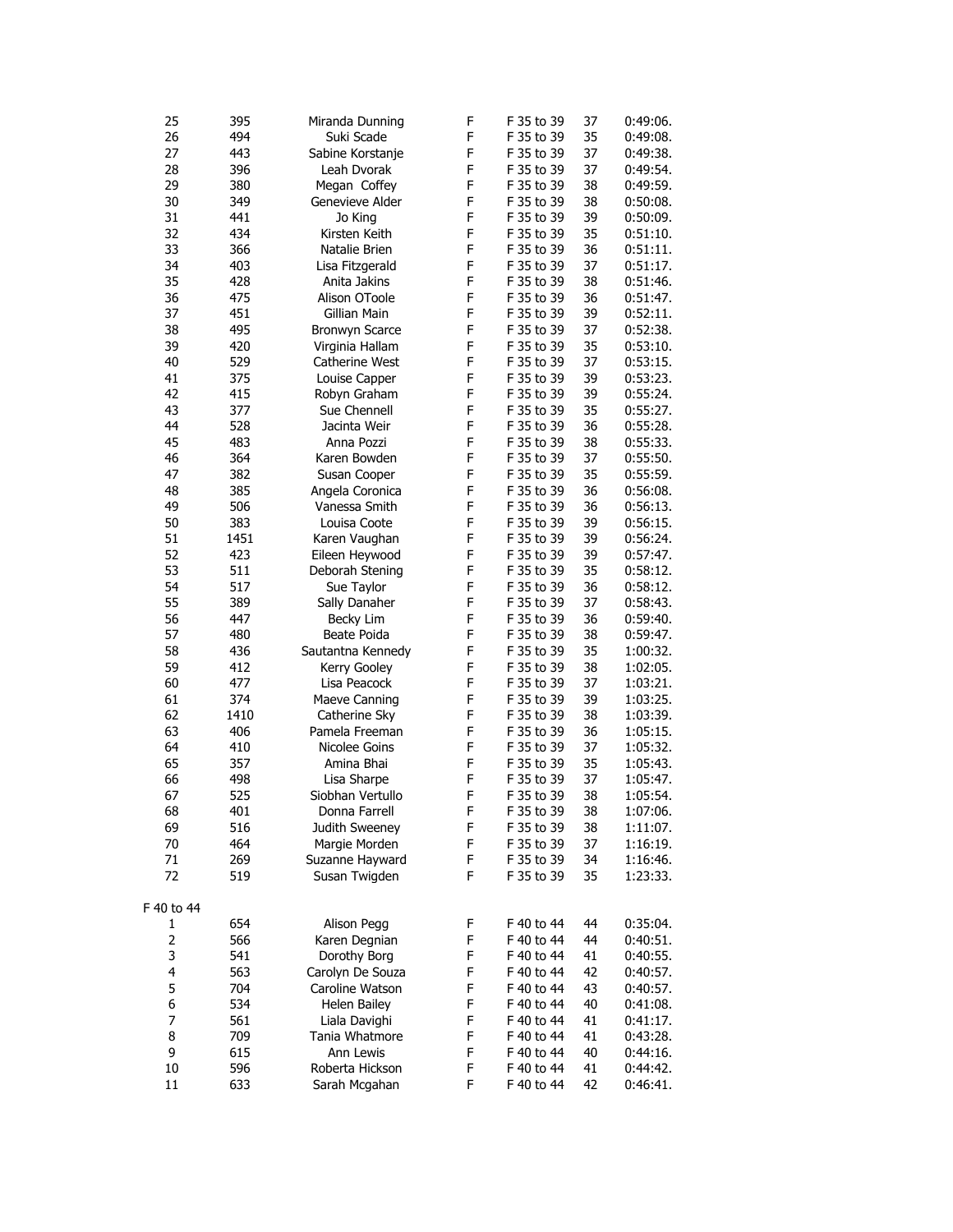| 12         | 656 | Wendy Pirie                   | F | F 40 to 44 | 44 | 0:46:57. |
|------------|-----|-------------------------------|---|------------|----|----------|
| 13         | 678 | Juliet Spencer                | F | F 40 to 44 | 43 | 0:48:21. |
| 14         | 670 | Belinda Simmons               | F | F 40 to 44 | 40 | 0:49:01. |
| 15         | 647 | Jane Murphy                   | F | F 40 to 44 | 42 | 0:49:14. |
| 16         | 659 | Heather Robinson              | F | F 40 to 44 | 42 | 0:50:00. |
| 17         | 640 | Peta Medhurst                 | F | F 40 to 44 | 41 | 0:50:19. |
| 18         | 634 | <b>Tory Mcguire</b>           | F | F 40 to 44 | 44 | 0:50:34. |
| 19         | 628 | Judy Mcavoy                   | F | F 40 to 44 | 42 | 0:50:55. |
| 20         | 606 | Caroline Jordan               | F | F 40 to 44 | 44 | 0:51:32. |
| 21         | 595 | Lisa Hickman                  | F | F 40 to 44 | 44 | 0:51:52. |
| 22         | 578 | Lesley Gagan                  | F | F 40 to 44 | 42 | 0:52:06. |
| 23         | 707 | Louise Weir                   | F | F 40 to 44 | 41 | 0:53:13. |
| 24         | 676 | Loretta Smith                 | F | F 40 to 44 | 42 | 0:53:16. |
| 25         | 708 | Christine Wessman             | F | F 40 to 44 | 44 | 0:53:17. |
| 26         | 632 | Tina Mcevoy                   | F | F 40 to 44 | 42 | 0:53:38. |
| 27         | 706 | Nikki Webb                    | F | F 40 to 44 | 43 | 0:53:57. |
| 28         | 694 |                               | F | F 40 to 44 | 44 |          |
|            |     | Marian Trenerry               |   |            |    | 0:55:32. |
| 29         | 617 | Fran Lynch                    | F | F 40 to 44 | 43 | 0:55:32. |
| 30         | 666 | Dana Sawyer                   | F | F 40 to 44 | 40 | 0:55:47. |
| 31         | 554 | Joanne Colja                  | F | F 40 to 44 | 42 | 0:57:08. |
| 32         | 652 | Pam ODonoghue                 | F | F 40 to 44 | 43 | 0:57:29. |
| 33         | 609 | Gina Keller                   | F | F 40 to 44 | 44 | 0:58:08. |
| 34         | 577 | Sandra Fox                    | F | F 40 to 44 | 42 | 0:58:09. |
| 35         | 684 | Mary-Ann Stitt                | F | F 40 to 44 | 40 | 0:58:13. |
| 36         | 639 | Megan Mebberson               | F | F 40 to 44 | 40 | 0:58:29. |
| 37         | 718 | Sheona Wood                   | F | F 40 to 44 | 42 | 0:59:19. |
| 38         | 682 | Vikki Stenlake                | F | F 40 to 44 | 42 | 0:59:54. |
| 39         | 698 | Merryn Turner                 | F | F 40 to 44 | 44 | 1:00:14. |
| 40         | 558 | Kathryn Daniels               | F | F 40 to 44 | 44 | 1:00:16. |
| 41         | 589 | Mary Hannigan                 | F | F 40 to 44 | 41 | 1:00:18. |
| 42         | 621 | Lynne Maclarn                 | F | F 40 to 44 | 42 | 1:00:26. |
| 43         | 680 | <b>Shelley Spicer</b>         | F | F 40 to 44 | 43 | 1:00:41. |
| 44         | 576 | Belinda Fleming               | F | F 40 to 44 | 41 | 1:01:28. |
| 45         | 717 | Julie Wilson                  | F | F 40 to 44 | 43 | 1:02:40. |
| 46         | 604 | Karen Johnson                 | F | F 40 to 44 | 44 | 1:02:55. |
| 47         | 555 | Catherine Conway              | F | F 40 to 44 | 42 | 1:03:39. |
| 48         | 543 | Joanne Bradbury               | F | F 40 to 44 | 42 | 1:03:55. |
| 49         | 565 | Nicola Debuse                 | F | F 40 to 44 | 44 | 1:04:12. |
| 50         | 586 | Nicky Greenlaw                | F | F 40 to 44 | 44 | 1:05:01. |
| 51         | 675 | Lee Smith                     | F | F 40 to 44 | 40 | 1:05:24. |
| 52         | 613 | Siobhan Laffery               | F | F 40 to 44 | 41 | 1:05:41. |
| 53         | 614 | Paula Lazzarina               | F | F 40 to 44 | 41 | 1:05:49. |
| 54         | 685 | Karen Stone                   | F | F 40 to 44 | 44 | 1:05:49. |
| 55         | 572 | Frances Doran                 | F | F 40 to 44 | 44 | 1:06:37. |
| 56         | 623 | Fleur Marsden                 | F | F 40 to 44 | 41 | 1:06:38. |
| 57         | 669 | Kathleen Sculley              | F | F 40 to 44 | 40 | 1:08:05. |
| 58         | 546 | Jane Bryant                   | F | F 40 to 44 | 43 | 1:08:10. |
| 59         | 569 | Victoria Di Sisto             | F | F 40 to 44 | 44 | 1:09:45. |
| 60         | 620 | <b>Fabienne Mace</b>          | F | F 40 to 44 | 43 | 1:10:04. |
|            |     |                               | F |            | 44 |          |
| 61         | 585 | Liz Green<br>Suzanne Mcarthur | F | F 40 to 44 |    | 1:10:21. |
| 62         | 627 |                               |   | F 40 to 44 | 42 | 1:10:21. |
| 63         | 533 | Kathleen Armstrong            | F | F 40 to 44 | 42 | 1:12:00. |
| 64         | 696 | Sophie Trstenjak              | F | F 40 to 44 | 41 | 1:15:56. |
| 65         | 699 | <b>Bobby Vaclavik</b>         | F | F 40 to 44 | 42 | 1:16:28. |
| 66         | 532 | Jody Armstrong                | F | F 40 to 44 | 44 | 1:24:44. |
| 67         | 547 | Moyra Burke-Smith             | F | F 40 to 44 | 41 | 1:27:37. |
| F 45 to 49 |     |                               |   |            |    |          |
| 1          | 751 | Jan Clarkson                  | F | F 45 to 49 | 48 | 0:39:16. |
| 2          | 727 | Kelly Bartholmei              | F | F 45 to 49 | 45 | 0:39:29. |
| 3          | 836 | Gina Lynch                    | F | F 45 to 49 | 47 | 0:41:53. |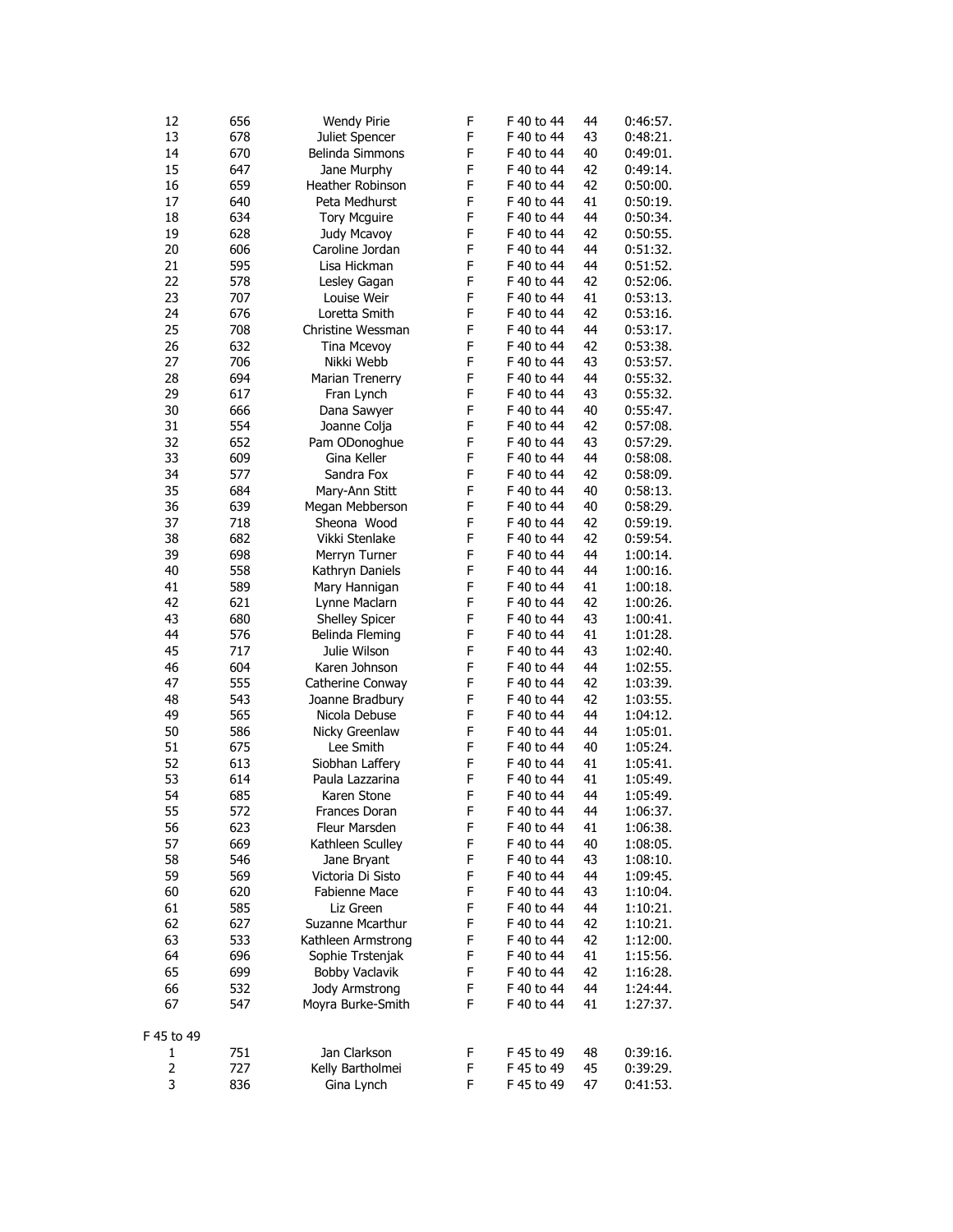| 4  | 935  | Angela Waite            | F | F 45 to 49 | 48 | 0:45:10. |
|----|------|-------------------------|---|------------|----|----------|
| 5  | 852  | Cindy Mcnab             | F | F 45 to 49 | 47 | 0:45:13. |
| 6  | 940  | Rosemary White          | F | F 45 to 49 | 47 | 0:45:14. |
| 7  | 853  | Sue Mcnamara            | F | F 45 to 49 | 46 | 0:45:14. |
| 8  | 934  | Karen Van Sacker        | F | F 45 to 49 | 47 | 0:46:48. |
| 9  | 735  | Annie Brealey           | F | F 45 to 49 | 45 | 0:46:55. |
| 10 | 889  | Lucille Reynolds        | F | F 45 to 49 | 47 | 0:47:53. |
| 11 | 944  | Joanne Wynn             | F | F 45 to 49 | 45 | 0:48:06. |
| 12 | 918  | Annette Tasker          | F | F 45 to 49 | 46 | 0:49:08. |
| 13 | 835  | Lou Lockwood            | F | F 45 to 49 | 49 | 0:49:15. |
| 14 | 848  |                         | F |            |    |          |
|    |      | Marianne Mcgrane        |   | F 45 to 49 | 46 | 0:49:38. |
| 15 | 737  | Liesel Brown            | F | F 45 to 49 | 47 | 0:49:39. |
| 16 | 754  | Carolyn Counter         | F | F 45 to 49 | 46 | 0:49:39. |
| 17 | 778  | <b>Caroline Giles</b>   | F | F 45 to 49 | 48 | 0:49:40. |
| 18 | 781  | Lynn Graham             | F | F 45 to 49 | 47 | 0:50:03. |
| 19 | 871  | Jennifer Noyes          | F | F 45 to 49 | 46 | 0:50:22. |
| 20 | 800  | Patricia Hering         | F | F 45 to 49 | 48 | 0:50:49. |
| 21 | 755  | <b>Lynette Coutts</b>   | F | F 45 to 49 | 48 | 0:51:06. |
| 22 | 814  | Sally Johannesen        | F | F 45 to 49 | 45 | 0:51:08. |
| 23 | 817  | Allison Jones           | F | F 45 to 49 | 46 | 0:51:45. |
| 24 | 915  | Amanda Stower           | F | F 45 to 49 | 46 | 0:53:03. |
| 25 | 902  | Jan Smeaton             | F | F 45 to 49 | 47 | 0:53:10. |
| 26 | 725  | Julia Baly              | F | F 45 to 49 | 45 | 0:53:20. |
| 27 | 912  | Amanda Steel            | F | F 45 to 49 | 48 | 0:53:41. |
| 28 | 879  | Janine Paton            | F | F 45 to 49 | 48 | 0:53:53. |
| 29 | 843  | Sue Margetts            | F | F 45 to 49 | 48 | 0:53:55. |
| 30 | 943  | Fiona Windon            | F | F 45 to 49 | 48 | 0:54:40. |
| 31 | 1440 | Robyn Gardner           | F | F 45 to 49 | 48 | 0:54:44. |
| 32 | 914  | Lee-Anne Stewart        | F | F 45 to 49 | 46 | 0:55:12. |
| 33 | 849  | Joanne Mcintosh         | F | F 45 to 49 | 46 | 0:55:39. |
| 34 | 1450 | Annette Lani            | F | F 45 to 49 | 48 | 0:56:40. |
| 35 | 829  | Louise Lambrianides     | F | F 45 to 49 | 49 | 0:57:05. |
| 36 | 733  | Michelle Bourke         | F | F 45 to 49 | 45 | 0:58:26. |
| 37 | 872  | Elizabeth OHare         | F | F 45 to 49 | 49 | 0:58:31. |
| 38 | 741  | Judi Buckley            | F | F 45 to 49 | 47 | 0:59:04. |
| 39 | 783  | Judith Grant            | F | F 45 to 49 | 45 | 0:59:19. |
| 40 | 846  | Linda Mcdowell          | F | F 45 to 49 |    | 0:59:28. |
| 41 | 747  |                         | F |            | 49 |          |
|    |      | <b>Ellie Carew</b>      |   | F 45 to 49 | 46 | 0:59:39. |
| 42 | 888  | Janet Reid              | F | F 45 to 49 | 45 | 1:00:33. |
| 43 | 749  | <b>Yvette Chambers</b>  | F | F 45 to 49 | 48 | 1:00:42. |
| 44 | 723  | Karen Anderson          | F | F 45 to 49 | 47 | 1:00:57. |
| 45 | 863  | Jo Mudge                | F | F 45 to 49 | 45 | 1:00:59. |
| 46 | 813  | Susan Jacobsen          | F | F 45 to 49 | 0  | 1:01:31. |
| 47 | 909  | Glenda St Ruth          | F | F 45 to 49 | 47 | 1:01:37. |
| 48 | 785  | Rozanne Green           | F | F 45 to 49 | 47 | 1:01:43. |
| 49 | 738  | Victoria Brunninghausen | F | F 45 to 49 | 48 | 1:01:49. |
| 50 | 897  | Belinda Seaton          | F | F 45 to 49 | 49 | 1:02:22. |
| 51 | 941  | Corinne Wilmotte        | F | F 45 to 49 | 47 | 1:03:13. |
| 52 | 1441 | Margaret Rose           | F | F 45 to 49 | 47 | 1:03:14. |
| 53 | 898  | Eiko Shimizu            | F | F 45 to 49 | 47 | 1:03:26. |
| 54 | 880  | Andrea Peat             | F | F 45 to 49 | 46 | 1:05:09. |
| 55 | 810  | Leanne Irving           | F | F 45 to 49 | 48 | 1:06:37. |
| 56 | 875  | Kerry ONeill            | F | F 45 to 49 | 48 | 1:09:23. |
| 57 | 765  | Vicki Drake             | F | F 45 to 49 | 48 | 1:12:16. |
| 58 | 746  | Margo Cameron           | F | F 45 to 49 | 46 | 1:13:04. |
| 59 | 809  | Helen Huxley            | F | F 45 to 49 | 49 | 1:15:16. |
| 60 | 739  | Jann Bruunzeel          | F | F 45 to 49 | 47 | 1:17:31. |
| 61 | 794  | Mandy Hatfield          | F | F 45 to 49 | 46 | 1:25:50. |
| 62 | 930  | Kim Tripp               | F | F 45 to 49 | 47 | 1:26:34. |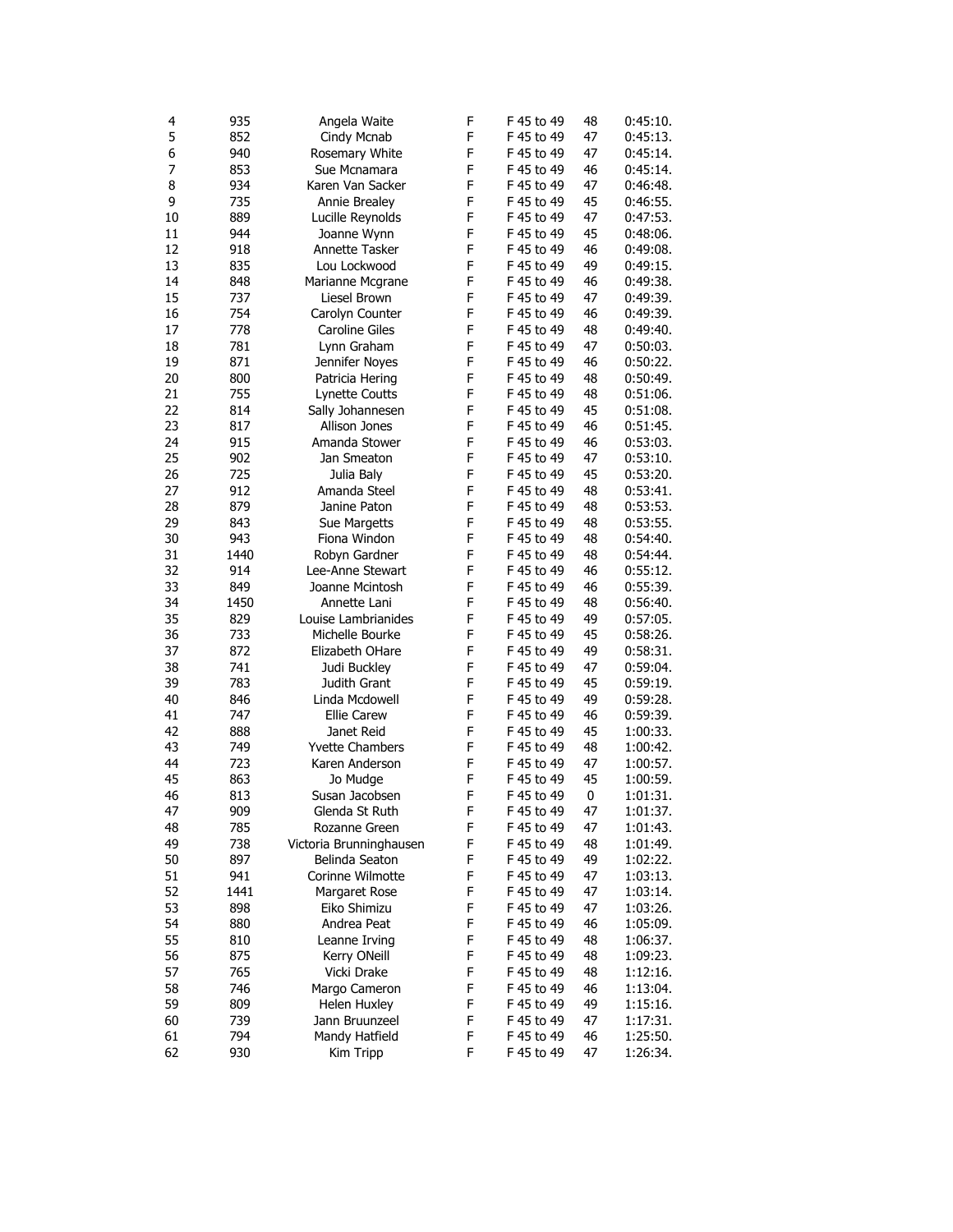| F 50 to 54     |      |                       |   |            |    |          |
|----------------|------|-----------------------|---|------------|----|----------|
| 1              | 1111 | Karen Robinson        | F | F 50 to 54 | 50 | 0:39:28. |
| $\overline{2}$ | 947  | Wendy Abbott          | F | F 50 to 54 | 53 | 0:41:37. |
| 3              | 1020 | Alexandra Evans       | F | F 50 to 54 | 51 | 0:41:40. |
| 4              | 1131 | Julie Trembath        | F | F 50 to 54 | 50 | 0:45:18. |
| 5              | 1015 | Kath Egan             | F | F 50 to 54 | 51 | 0:45:21. |
| 6              | 1052 | Suanne Hunt           | F | F 50 to 54 | 52 | 0:45:24. |
| 7              | 968  | Lynne Borchert        | F | F 50 to 54 | 53 | 0:47:43. |
| 8              | 1102 | Jackie Peterson       | F | F 50 to 54 | 52 | 0:48:26. |
| 9              | 1100 | Coleen ONeill         | F | F 50 to 54 | 51 | 0:48:45. |
| 10             | 976  | Robyn Brown           | F | F 50 to 54 | 54 | 0:49:12. |
| 11             | 1083 | Merrin Mctaggart      | F | F 50 to 54 | 50 | 0:49:51. |
| 12             | 1443 | Susan Graebner        | F | F 50 to 54 | 53 | 0:50:03. |
| 13             | 1118 | Kadrina Sinclair      | F | F 50 to 54 | 54 | 0:50:37. |
| 14             | 1037 | Pam Gunn              | F | F 50 to 54 | 52 | 0:50:39. |
| 15             | 1080 | Jeanie Mckenzie       | F | F 50 to 54 | 54 | 0:51:33. |
| 16             | 1003 | Kerry De Wit          | F | F 50 to 54 | 53 | 0:51:46. |
| 17             | 969  | Jacqueline Bourn      | F | F 50 to 54 | 50 | 0:51:51. |
| 18             | 1104 | Jenni Phillips        | F | F 50 to 54 | 51 | 0:52:26. |
|                |      |                       | F |            |    |          |
| 19             | 977  | Leanne Browne         |   | F 50 to 54 | 53 | 0:53:12. |
| 20             | 1000 | Kate Daley            | F | F 50 to 54 | 50 | 0:53:24. |
| 21             | 983  | Susan Carmody         | F | F 50 to 54 | 53 | 0:54:08. |
| 22             | 966  | Julie Blomberg        | F | F 50 to 54 | 50 | 0:54:48. |
| 23             | 1023 | Louise Fitzsimmons    | F | F 50 to 54 | 53 | 0:54:51. |
| 24             | 998  | Jennifer Curtis       | F | F 50 to 54 | 52 | 0:55:54. |
| 25             | 985  | Kym Charles           | F | F 50 to 54 | 51 | 0:56:52. |
| 26             | 1453 | Marion Hodgkinson     | F | F 50 to 54 | 57 | 0:57:09. |
| 27             | 1035 | Susan Guest           | F | F 50 to 54 | 51 | 0:58:12. |
| 28             | 1028 | Anne Gilbert          | F | F 50 to 54 | 50 | 0:59:17. |
| 29             | 1085 | Amanda Middleton-Hyde | F | F 50 to 54 | 52 | 0:59:34. |
| 30             | 1412 | Anna Anderson         | F | F 50 to 54 | 53 | 1:00:05. |
| 31             | 1072 | Kate Mackinnon        | F | F 50 to 54 | 52 | 1:00:52. |
| 32             | 1056 | Theresa Jacobson      | F | F 50 to 54 | 50 | 1:00:57. |
| 33             | 1120 | Susan Smith           | F | F 50 to 54 | 53 | 1:01:17. |
| 34             | 1124 | Suellen Symons        | F | F 50 to 54 | 51 | 1:01:24. |
| 35             | 1109 | Betty Reinboth        | F | F 50 to 54 | 52 | 1:02:49. |
| 36             | 949  | Angie Alexander       | F | F 50 to 54 | 52 | 1:04:22. |
| 37             | 1133 | <b>Beth Vockler</b>   | F | F 50 to 54 | 51 | 1:05:20. |
| 38             | 1084 | Ans Meerleveld        | F | F 50 to 54 | 52 | 1:09:53. |
| 39             | 1025 | Bronwyn Follent       | F | F 50 to 54 | 52 | 1:10:08. |
| 40             | 990  | Michele Coker         | F | F 50 to 54 | 50 | 1:10:27. |
| 41             | 997  | Anne Currey           | F | F 50 to 54 | 51 | 1:11:19. |
| 42             | 982  | Lynn Camiller         | F | F 50 to 54 | 52 | 1:11:21. |
| 43             | 1091 | Loretta Moy           | F | F 50 to 54 | 53 | 1:11:47. |
| 44             | 1049 | Linda Horton          | F | F 50 to 54 | 50 | 1:12:46. |
| 45             | 962  | Elspeth Berger        | F | F 50 to 54 | 51 | 1:17:28. |
| 46             | 1055 | Jane IOns             | F | F 50 to 54 | 53 | 1:17:49. |
| 47             | 1137 | Ann Wilson            | F | F 50 to 54 | 53 | 1:17:50. |
| 48             | 1065 | Susette Kiely         | F | F 50 to 54 | 53 | 1:27:11. |
| 49             | 974  | Andrea Brooks         | F |            | 52 | 1:41:52. |
|                |      |                       |   | F 50 to 54 |    |          |
| F 55 to 59     |      |                       |   |            |    |          |
| $\mathbf{1}$   | 1187 | Denise Elder          | F | F 55 to 59 | 57 | 0:45:03. |
| $\mathbf 2$    | 1148 | Elizabeth Bates       | F | F 55 to 59 | 56 | 0:46:37. |
| 3              | 1282 | Lyn Watson            | F | F 55 to 59 | 57 | 0:49:39. |
| 4              | 1219 | Betty Lyon            | F | F 55 to 59 | 57 | 0:49:51. |
| 5              | 1227 | John Mcdonnell        | F | F 55 to 59 | 55 | 0:51:45. |
| 6              | 1263 | Lib Ruytenberg        | F | F 55 to 59 | 56 | 0:51:56. |
| 7              | 1211 | Lynne Johnston        | F | F 55 to 59 | 57 | 0:52:36. |
| 8              | 1230 | Robyn Mcintyre        | F | F 55 to 59 | 58 | 0:59:00. |
| 9              | 1437 | Catherine Jones       | F | F 55 to 59 | 58 | 0:59:18. |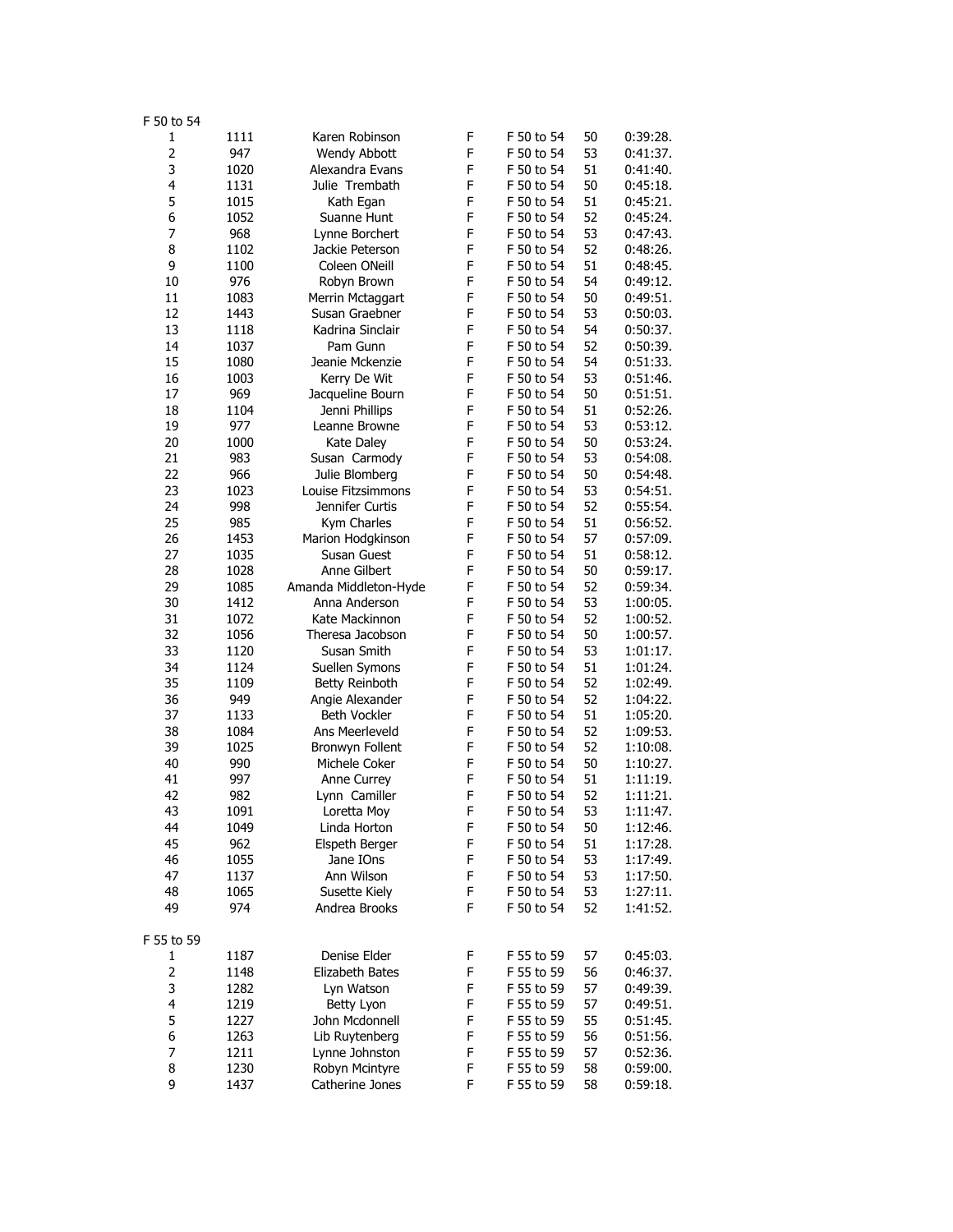| 10             | 1201           | Elizabeth Harvey       | F | F 55 to 59 | 58 | 0:59:24. |
|----------------|----------------|------------------------|---|------------|----|----------|
| 11             | 1254           | Elanor Quin            | F | F 55 to 59 | 58 | 0:59:40. |
| 12             | 1238           | Georgina Moor          | F | F 55 to 59 | 59 | 0:59:41. |
| 13             | 1223           | Sue Mason-Cox          | F | F 55 to 59 | 56 | 0:59:45. |
| 14             | 1177           | Julianne Crowley       | F | F 55 to 59 | 58 | 1:00:23. |
| 15             | 1145           | Michele Ballantyne     | F | F 55 to 59 | 56 | 1:01:18. |
| 16             | 1153           | Diana Betts            | F | F 55 to 59 | 57 | 1:01:19. |
| 17             | 1182           | Sue Deeath             | F | F 55 to 59 | 57 | 1:01:49. |
| 18             | 1246           | Cheryl Patterson       | F | F 55 to 59 | 59 | 1:02:54. |
| 19             | 1190           | <b>Trisha Feutrill</b> | F | F 55 to 59 | 55 | 1:03:02. |
| 20             | 1199           | Sue Griffin            | F | F 55 to 59 | 58 | 1:04:34. |
| 21             | 1226           | Marie Mcdonald         | F | F 55 to 59 | 55 | 1:05:01. |
| 22             | 1188           | Julie Elley            | F | F 55 to 59 | 56 | 1:05:13. |
| 23             | 1267           | Monika Sherratt        | F | F 55 to 59 | 55 | 1:10:11. |
| 24             | 1189           | Leila Fenton           | F | F 55 to 59 | 55 | 1:10:11. |
| 25             | 1166           | <b>Terry Carter</b>    | F | F 55 to 59 | 56 | 1:12:35. |
| 26             | 1164           | <b>Anne Carless</b>    | F | F 55 to 59 | 59 | 1:12:46. |
| 27             | 1288           | Yvonne Wyatt           | F | F 55 to 59 | 56 | 1:13:22. |
| 28             | 1193           | Sandra Fuller          | F | F 55 to 59 | 58 | 1:15:14. |
| 29             | 1276           | Anne Tiemann           | F | F 55 to 59 | 56 | 1:17:22. |
| 30             | 1141           | Carol Adams            | F | F 55 to 59 | 57 | 1:17:28. |
| 31             | 1174           | Rhonda Crofton         | F | F 55 to 59 | 55 | 1:20:28. |
| 32             | 1179           | Elizabeth Davidson     | F | F 55 to 59 | 56 | 1:21:48. |
|                |                |                        |   |            |    |          |
| F 60 to 64     |                |                        |   |            |    |          |
| 1              | 1308           | Jan Croft              | F | F 60 to 64 | 64 | 0:45:36. |
| 2              | 1314           | Elly Fleig             | F | F 60 to 64 | 62 | 0:49:36. |
| 3              | 1357           | Isabel Szanto          | F | F 60 to 64 | 63 | 0:50:35. |
| 4              | 1294           | Kaye Beer              | F | F 60 to 64 | 63 | 0:51:22. |
| 5              | 1292           | Jeanette Ashton        | F | F 60 to 64 | 61 | 0:51:32. |
| 6              | 1334           | Stephanie Lymburner    | F | F 60 to 64 | 61 | 0:52:34. |
| $\overline{7}$ | 1296           | <b>Terry Bourke</b>    | F | F 60 to 64 | 60 | 0:52:55. |
| 8              | 1298           | Jenny Caldwell         | F | F 60 to 64 | 60 | 0:56:35. |
| 9              | 1337           | Utoska Mcleod          | F | F 60 to 64 | 61 | 0:59:27. |
| 10             | 1310           | Christine Dayman       | F | F 60 to 64 | 62 | 1:00:37. |
| 11             | 1325           | Janice Iredale         | F | F 60 to 64 | 62 | 1:03:10. |
| 12             | 1290           | Lorraine Alexander     | F | F 60 to 64 | 60 | 1:05:37. |
| 13             | 1295           | Carol Bennett          | F | F 60 to 64 | 61 | 1:09:30. |
| F 65 to 69     |                |                        |   |            |    |          |
| 1              | 1373           | Margaret Fittock       | F | F 65 to 69 | 65 | 0:52:36. |
| $\overline{2}$ | 1388           | Margaret Thorpe        | F | F 65 to 69 | 66 | 1:23:20. |
|                |                |                        |   |            |    |          |
| F Open         |                |                        |   |            |    |          |
| 1              | 10             | Mellissa Gorman        | F | F Open     | 21 | 0:27:16. |
| 2              | $\overline{2}$ | Kate Brookes-Peterson  | F | F Open     | 22 | 0:28:06. |
| 3              | 20             | Megan Nay              | F | F Open     | 0  | 0:29:40. |
| 4              | 14             | Trudee Hutchinson      | F | F Open     | 26 | 0:29:51. |
| 5              | 7              | Danielle Defrancesco   | F | F Open     | 14 | 0:32:21. |
| 6              | 4              | Nadi Canning           | F | F Open     | 22 | 0:33:35. |

| M 12 to 15 |      |                 |   |            |      |             |
|------------|------|-----------------|---|------------|------|-------------|
|            | 56   | Tanyn Lyndon    | F | M 12 to 15 | - 15 | $0:31:28$ . |
|            | 50   | Lynton Hurt     | м | M 12 to 15 | 15   | 0:33:02.    |
| 3          | 44   | Nathan Grav     | м | M 12 to 15 | 14   | 0:33:24.    |
| 4          | 1432 | Geoff Bonning   | м | M 12 to 15 | 14   | 0:34:57.    |
| 5          | 32   | Michael Barnett | м | M 12 to 15 |      | 0:35:01.    |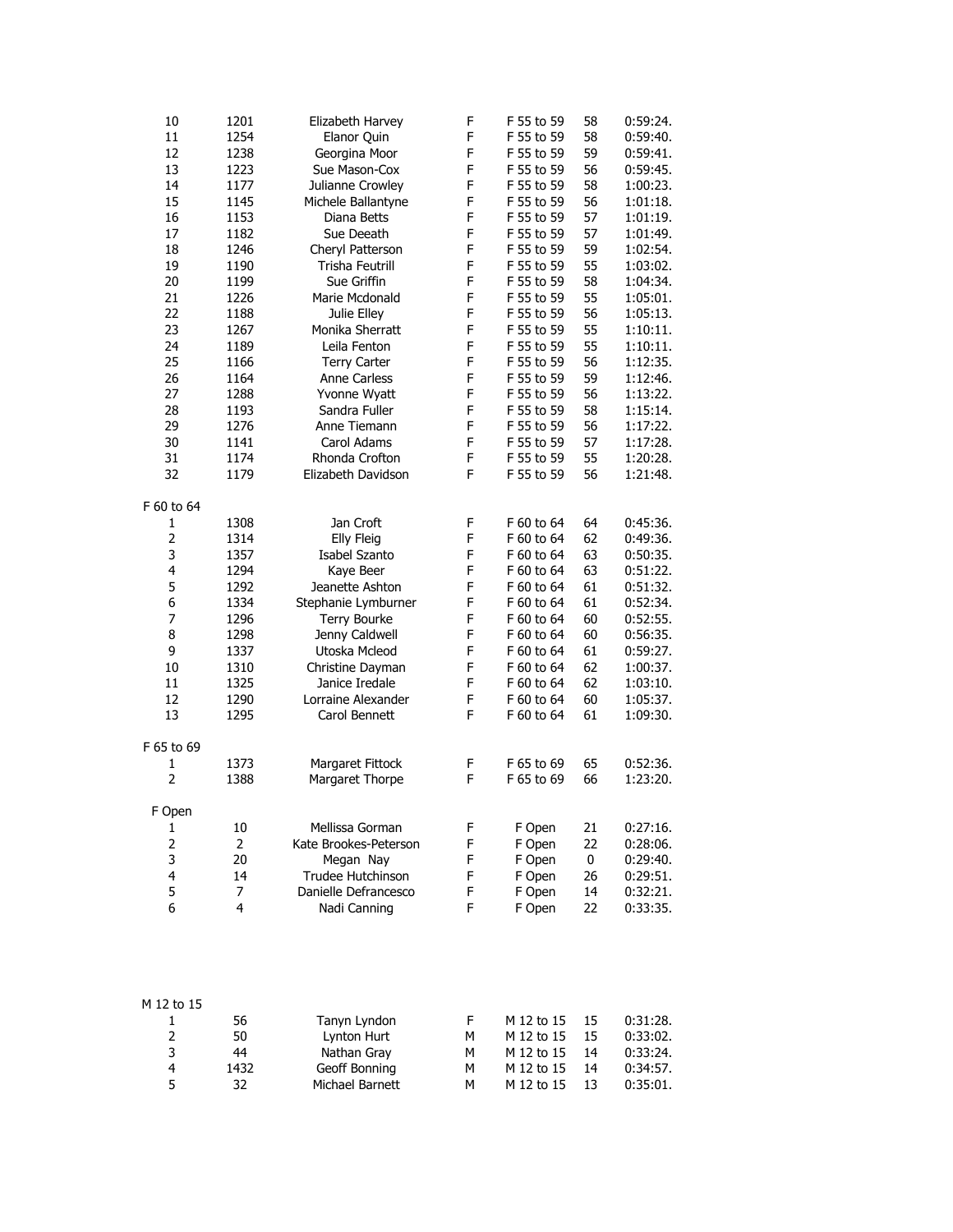| 6               | 34   | Daniel Clark          | М | M 12 to 15 | 14        | 0:35:43. |
|-----------------|------|-----------------------|---|------------|-----------|----------|
| 7               | 73   | Ethan Smith           | М | M 12 to 15 | 14        | 0:37:32. |
| 8               | 12   | Lachlan Hinds         | М | M 12 to 15 | 12        | 0:37:45. |
| 9               | 66   | <b>Emerson Reece</b>  | М | M 12 to 15 | 15        | 0:37:51. |
| 10              | 36   | <b>Ben Condie</b>     | М | M 12 to 15 | 14        | 0:37:52. |
| 11              | 78   | Hayden Thomas         | М | M 12 to 15 | 14        | 0:38:51. |
| 12              | 37   | Sam Cook              | M | M 12 to 15 | 14        | 0:39:46. |
| 13              | 30   | Kamil Wegrecki        | М | M 12 to 15 | 15        | 0:39:46. |
| 14              | 46   | Daniel Harbulot       | М | M 12 to 15 | 15        | 0:40:59. |
| 15              | 70   | <b>Thomas Sculley</b> | М | M 12 to 15 | 15        | 0:42:07. |
| 16              | 59   | Ben Martin            | М | M 12 to 15 | 14        | 0:42:19. |
| 17              | 57   | Jake Magri            | М | M 12 to 15 | 14        | 0:42:33. |
| 18              | 58   | Sam Manfield          | М | M 12 to 15 | 13        | 0:42:39. |
| 19              | 55   | Max Lefkowitz         | М | M 12 to 15 | 13        | 0:43:05. |
| 20              | 29   | Dominik Wegrecki      | М | M 12 to 15 | 15        | 0:43:58. |
| 21              | 53   | Matthew Jones         | М | M 12 to 15 | 12        | 0:44:01. |
| 22              | 1452 | Sam Burton            | М | M 12 to 15 | 14        | 0:44:41. |
| 23              | 52   | Will Jacobsen         | М | M 12 to 15 | $\pmb{0}$ | 0:45:16. |
| 24              | 67   | Lachlan Reece         | М | M 12 to 15 | 12        | 0:45:29. |
| 25              | 42   | Dean Gannon           | М | M 12 to 15 | 14        | 0:48:28. |
| 26              | 38   | Josh Dardengo         | М | M 12 to 15 | 14        | 0:55:18. |
| 27              | 75   | Adam St Ruth          | М | M 12 to 15 | 15        | 0:57:17. |
| 28              | 51   | <b>Brendan Irwin</b>  | М | M 12 to 15 | 13        | 1:02:15. |
|                 |      |                       |   |            |           |          |
| M 16 to 19      |      |                       |   |            |           |          |
| $\mathbf{1}$    | 95   | Ian Zilm              | М | M 16 to 19 | 16        | 0:31:38. |
| $\overline{2}$  | 81   | Jason Bishop          | М | M 16 to 19 | 16        | 0:36:39. |
| 3               | 91   | Riquie Sharman        | М | M 16 to 19 | 19        | 0:40:32. |
| 4               | 90   | Josh ODonnell         | М | M 16 to 19 | 18        | 0:40:43. |
| 5               | 83   | Leon Condie           | М | M 16 to 19 | 19        | 0:48:24. |
| 6               | 86   | Jason Engel           | М | M 16 to 19 | 19        | 0:50:34. |
| 7               | 84   | Callan Condie         | M | M 16 to 19 | 17        | 1:03:03. |
|                 |      |                       |   |            |           |          |
| M 20 to 24      |      |                       |   |            |           |          |
| 1               | 117  | Stephen Madden        | М | M 20 to 24 | 24        | 0:31:35. |
| $\overline{2}$  | 123  | Stephen OBrien        | М | M 20 to 24 | 22        | 0:32:41. |
| 3               | 120  | Chris Mcmahon         | М | M 20 to 24 | 24        | 0:36:30. |
| 4               | 125  | <b>Tim Prowse</b>     | М | M 20 to 24 | 24        | 0:37:46. |
| 5               | 99   | Samuel Burley         | М | M 20 to 24 | 21        | 0:39:06. |
| 6               | 130  | Luke Stafford         | М | M 20 to 24 | 24        | 0:40:33. |
| 7               | 110  | Stephen Green         | М | M 20 to 24 | 22        | 0:40:54. |
| 8               | 1484 | <b>Tristan Zobel</b>  | М | M 20 to 24 | 22        | 0:43:23. |
| 9               | 105  | Nicholas Davoren      | М | M 20 to 24 | 24        | 0:44:11. |
| $10\,$          | 100  | Mitchell Cambridge    | М | M 20 to 24 | 24        | 0:45:12. |
| 11              | 124  | Francesco Pezcoller   | м | M 20 to 24 | 24        | 0:47:41. |
| 12              | 106  | Lachlan Gibbs         | М | M 20 to 24 | 24        | 0:47:51. |
| 13              | 122  | Joshua Mudge          | М | M 20 to 24 | 20        | 0:51:32. |
| 14              | 128  | Kiel Smith            | М | M 20 to 24 | 22        | 0:51:54. |
| 15              | 1481 | John Riordan          | М | M 20 to 24 | 27        | 0:52:32. |
| 16              | 131  | Harry Wall            | М | M 20 to 24 | 22        | 0:52:44. |
| 17              | 119  | Ryan Mcleod           | М | M 20 to 24 | 23        | 0:58:11. |
| 18              | 102  | John Condie           | М | M 20 to 24 | 22        | 0:59:42. |
| 19              | 127  | Nicholas Simpson      | М | M 20 to 24 | 20        | 1:00:44. |
|                 |      |                       |   |            |           |          |
| M 25 to 29<br>1 | 176  | Tim Lennon            | М | M 25 to 29 | 27        | 0:32:46. |
| 2               | 166  | Robert Harris         | М | M 25 to 29 | 29        | 0:34:12. |
| 3               | 142  | Martin Cahill         | М | M 25 to 29 | 27        | 0:35:36. |
| 4               | 190  | Sean Neale            | М | M 25 to 29 | 26        | 0:37:41. |
| 5               | 207  | Tom Silver            | М | M 25 to 29 | 28        | 0:38:07. |
| 6               |      |                       |   |            | 27        |          |
|                 | 175  | Matt Lamont           | М | M 25 to 29 |           | 0:39:09. |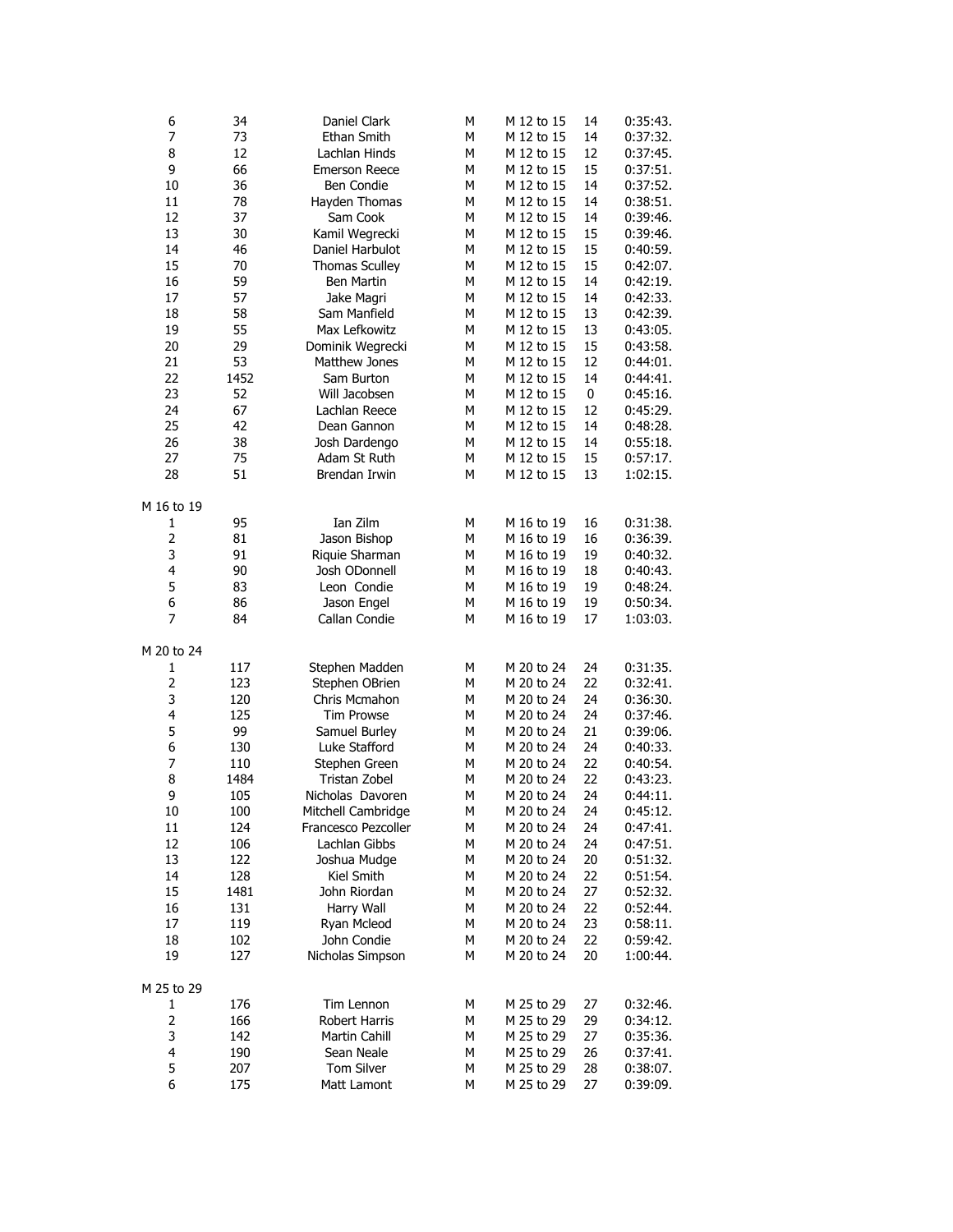| 7              | 158  | James Fletcher          | М | M 25 to 29 | 25 | 0:39:53. |
|----------------|------|-------------------------|---|------------|----|----------|
| 8              | 185  | <b>Robert Miller</b>    | М | M 25 to 29 | 26 | 0:41:00. |
| 9              | 172  | Fergus Hutchison        | M | M 25 to 29 | 27 | 0:41:11. |
| 10             | 174  | Michael Kordick         | M | M 25 to 29 | 29 | 0:42:04. |
| 11             | 179  | Christophe Manchou      | М | M 25 to 29 | 25 | 0:42:06. |
| 12             | 194  | <b>William Phillips</b> | M | M 25 to 29 | 28 | 0:42:56. |
| 13             | 169  | Tom Herschmiller        | M | M 25 to 29 | 29 | 0:43:06. |
| 14             | 195  | Alex Pope               | M | M 25 to 29 | 28 | 0:43:27. |
| 15             | 210  | Wade Smith              | М | M 25 to 29 | 27 | 0:44:03. |
| 16             | 134  | Jason Agostino          | M | M 25 to 29 | 25 | 0:44:08. |
| 17             | 159  | Mark Fritsch            | M | M 25 to 29 | 28 | 0:44:50. |
| 18             | 193  | Joel Outram             | М | M 25 to 29 | 26 | 0:45:55. |
| 19             | 133  | Piers Adderley          | M | M 25 to 29 | 26 | 0:45:57. |
| 20             | 184  | Ian Mckeown             | M | M 25 to 29 | 25 | 0:46:00. |
| 21             | 211  | Kieran Somerville       | M | M 25 to 29 | 25 | 0:46:03. |
| 22             | 137  | <b>Bran Black</b>       | М | M 25 to 29 | 26 | 0:46:15. |
| 23             | 162  | Kurt Goedhart           | M | M 25 to 29 | 26 | 0:46:40. |
| 24             | 156  | David Ferry             | M | M 25 to 29 | 25 | 0:47:48. |
| 25             | 205  | <b>Ricky Scott</b>      | М | M 25 to 29 | 25 | 0:49:12. |
| 26             | 153  | Ben Duffy               | M | M 25 to 29 | 25 | 0:49:42. |
| 27             | 183  | David Mckeown           | М | M 25 to 29 | 25 | 0:50:26. |
| 28             | 182  | David Mcgill            | M | M 25 to 29 | 25 | 0:50:43. |
| 29             | 165  | Angus Harris            | М | M 25 to 29 | 29 | 0:51:16. |
| 30             | 203  | Michael Saba            | M | M 25 to 29 | 26 | 0:51:23. |
| 31             | 206  | Steven Scott            | M | M 25 to 29 | 29 | 0:53:19. |
| 32             | 171  | Michael Hudson          | М | M 25 to 29 | 26 | 0:55:23. |
| 33             | 199  | Damien Rayner           | M | M 25 to 29 | 28 | 0:56:05. |
| 34             | 146  | Andrew Darnell          | М | M 25 to 29 | 26 | 0:56:34. |
| 35             | 143  | Angus Christian         | M | M 25 to 29 | 27 | 0:59:04. |
| 36             | 157  | Peter Finan             | М | M 25 to 29 | 28 | 0:59:35. |
| 37             | 177  | Benedict Loneragan      | M | M 25 to 29 | 29 | 1:03:12. |
| 38             | 209  | Daniel Sivola           | M | M 25 to 29 | 25 | 1:08:47. |
| M 30 to 34     |      |                         |   |            |    |          |
| 1              | 327  | Brendan Stanford        | М | M 30 to 34 | 32 | 0:33:56. |
| $\overline{2}$ | 334  | Troy Strathearn         | М | M 30 to 34 | 32 | 0:35:42. |
| 3              | 312  | John Romyn              | М | M 30 to 34 | 33 | 0:36:40. |
| 4              | 297  | Keith Mcnaughton        | M | M 30 to 34 | 31 | 0:36:56. |
| 5              | 323  | Malcolm Smyth           | М | M 30 to 34 | 31 | 0:37:49. |
| 6              | 328  | <b>Ricky Stapleton</b>  | M | M 30 to 34 | 32 | 0:37:52. |
| 7              | 1456 | Paula Johnston          | F | M 30 to 34 | 31 | 0:38:14. |
| 8              | 222  | Jeremy Bennett          | М | M 30 to 34 | 31 | 0:38:49. |
| 9              | 341  | Joe Watkins             | М | M 30 to 34 | 33 | 0:39:52. |
| $10\,$         | 318  | Paul Scott              | М | M 30 to 34 | 32 | 0:40:36. |
| 11             | 281  | Simon Kealley           | м | M 30 to 34 | 32 | 0:41:06. |
| 12             | 247  | <b>Heath Davies</b>     | М | M 30 to 34 | 31 | 0:41:28. |
| 13             | 307  | Shawn Pipia             | M | M 30 to 34 | 30 | 0:41:37. |
| 14             | 238  | Aaron Clarke            | M | M 30 to 34 | 33 | 0:41:42. |
| 15             | 231  | Steve Brown             | М | M 30 to 34 | 34 | 0:42:05. |
| 16             | 225  | Matthew Bevan           | М | M 30 to 34 | 33 | 0:42:13. |
| 17             | 329  | Martin Stead            | М | M 30 to 34 | 30 | 0:42:17. |
| 18             | 261  | <b>Matthew Gordos</b>   | М | M 30 to 34 | 30 | 0:42:17. |
| 19             | 268  | James Harwood           | М | M 30 to 34 | 34 | 0:42:18. |
| 20             | 290  | Richard Mason           | M | M 30 to 34 | 30 | 0:42:22. |
| 21             | 259  | Adam Gibson             | М | M 30 to 34 | 33 | 0:42:57. |
| 22             | 287  | Mike Lycenko            | М | M 30 to 34 | 31 | 0:42:57. |
| 23             | 289  | <b>Brook Martin</b>     | М | M 30 to 34 | 31 | 0:43:07. |
| 24             | 291  | Chris Mason             | м | M 30 to 34 | 33 | 0:43:30. |
| 25             | 282  | Charles Roland Kean     | М | M 30 to 34 | 34 | 0:43:32. |
| 26             | 308  | Dare Power              | М | M 30 to 34 | 34 | 0:43:58. |
| 27             | 309  | Martin Rees             | Μ | M 30 to 34 | 30 | 0:44:38. |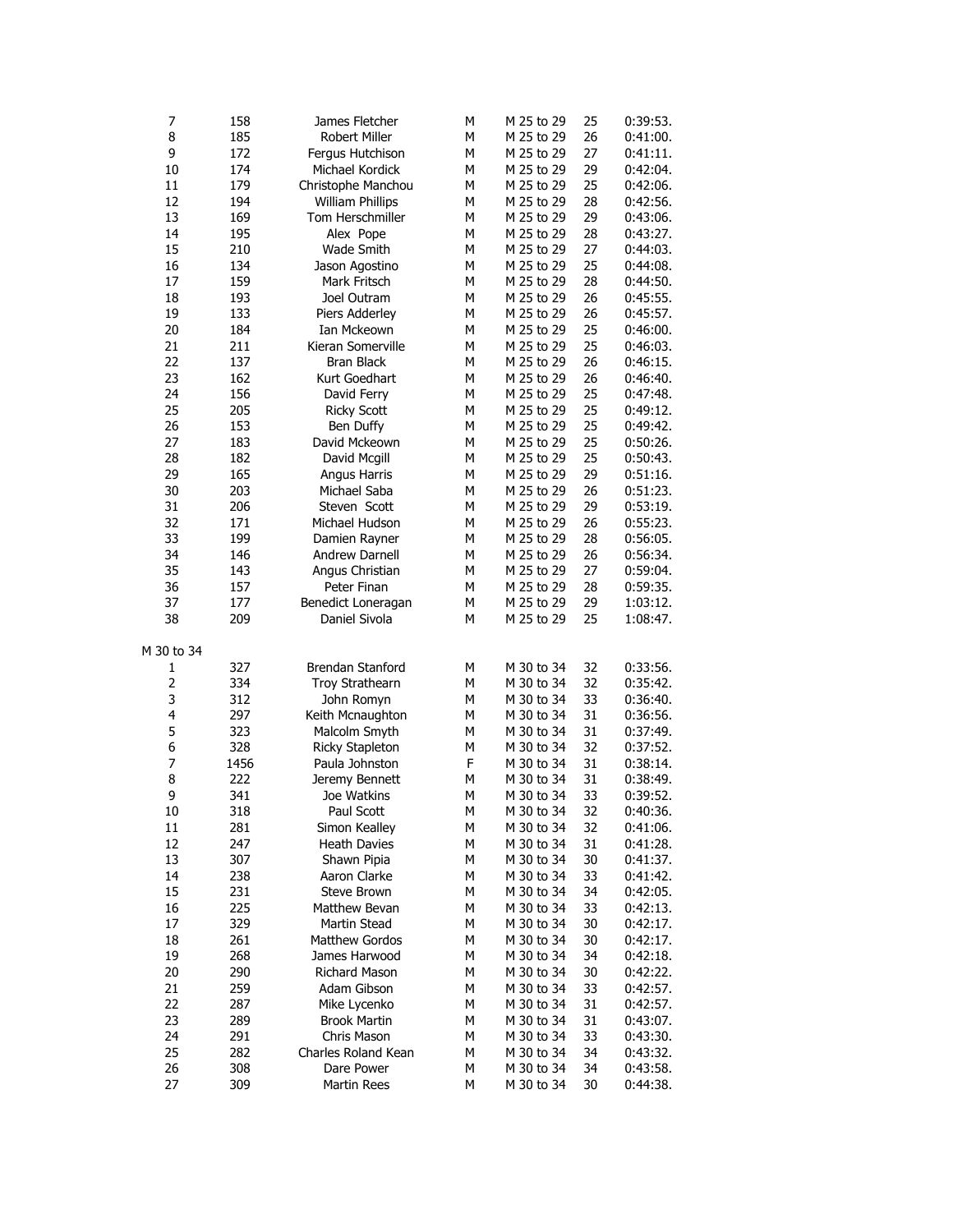| 28             | 296  | <b>Tyrone Mcgillice</b>  | М | M 30 to 34 | 34 | 0:45:29.             |
|----------------|------|--------------------------|---|------------|----|----------------------|
| 29             | 279  | Aaron Johnstone          | М | M 30 to 34 | 33 | 0:45:36.             |
| 30             | 226  | David Blondeau-Patissier | М | M 30 to 34 | 32 | 0:46:02.             |
| 31             | 271  | Darren Holland           | М | M 30 to 34 | 34 | 0:46:03.             |
| 32             | 274  | Glenn Hughes             | М | M 30 to 34 | 32 | 0:46:12.             |
| 33             | 302  | <b>Ryan Parsons</b>      | М | M 30 to 34 | 34 | 0:46:15.             |
| 34             | 283  | Jon Kennedy              | М | M 30 to 34 | 34 | 0:46:46.             |
| 35             | 234  | Michael Burmeister       | М | M 30 to 34 | 30 | 0:46:54.             |
| 36             | 285  | Nathan Linton-France     | М | M 30 to 34 | 31 | 0:46:59.             |
| 37             | 333  | <b>Mark Stokes</b>       | М | M 30 to 34 | 31 | 0:47:38.             |
| 38             | 266  | Graham Harley            | М | M 30 to 34 | 31 | 0:47:55.             |
| 39             | 242  | <b>Andrew Connors</b>    | М | M 30 to 34 | 31 | 0:48:05.             |
| 40             | 310  | Kailas Roberts           | М | M 30 to 34 | 32 | 0:48:17.             |
| 41             | 262  | <b>Tim Gow</b>           | М | M 30 to 34 | 34 | 0:48:20.             |
| 42             | 319  | <b>Andrew Sexton</b>     | М | M 30 to 34 | 31 | 0:48:28.             |
| 43             | 317  | <b>Euler Scott</b>       | М | M 30 to 34 | 33 | 0:48:32.             |
| 44             | 299  | Adam Moore               | М | M 30 to 34 | 31 | 0:48:43.             |
| 45             | 335  | Angus Stuart             | М | M 30 to 34 | 32 | 0:48:43.             |
| 46             | 223  | <b>Steven Bennetts</b>   | М | M 30 to 34 | 31 | 0:49:10.             |
| 47             |      | Jamie Cockerill          |   |            |    |                      |
|                | 240  |                          | М | M 30 to 34 | 34 | 0:49:18.             |
| 48             | 326  | David Sowerby            | М | M 30 to 34 | 34 | 0:49:52.             |
| 49             | 270  | Tom Hinds                | М | M 30 to 34 | 33 | 0:50:25.             |
| 50             | 332  | Tom Stockman             | М | M 30 to 34 | 31 | 0:50:57.             |
| 51             | 239  | Justin Clyne             | М | M 30 to 34 | 34 | 0:51:53.             |
| 52             | 257  | Anthony Gellert          | М | M 30 to 34 | 33 | 0:53:05.             |
| 53             | 265  | Christian Harch          | М | M 30 to 34 | 30 | 0:53:20.             |
| 54             | 278  | Mark Johnson             | М | M 30 to 34 | 33 | 0:54:06.             |
| 55             | 230  | Paul Bromiley            | М | M 30 to 34 | 31 | 0:54:11.             |
| 56             | 264  | Stephen Hall             | М | M 30 to 34 | 30 | 0:54:36.             |
| 57             | 220  | Mike Alvise              | М | M 30 to 34 | 33 | 0:54:39.             |
| 58             | 288  | Benjamin Martin          | М | M 30 to 34 | 32 | 0:54:58.             |
| 59             | 339  | Luke Wallace             | М | M 30 to 34 | 33 | 0:56:42.             |
| 60             | 294  | Damian Mccann            | М | M 30 to 34 | 33 | 0:56:49.             |
| 61             | 232  | Lucas Buck               | М | M 30 to 34 | 31 | 0:57:42.             |
| 62             | 221  | Mike Babon               | М | M 30 to 34 | 31 | 0:57:52.             |
| 63             | 313  | Richard Roper            | М | M 30 to 34 | 34 | 0:58:55.             |
| 64             | 316  | Dean Savins              | М | M 30 to 34 | 34 | 0:58:55.             |
| 65             | 224  | <b>Brett Beutel</b>      | М | M 30 to 34 | 33 | 0:59:21.             |
| 66             | 1444 | <b>Tim Fulton</b>        | М | M 30 to 34 | 33 | 1:00:08.             |
| 67             | 256  | Matthew Gallagher        | М | M 30 to 34 | 31 | 1:03:03.             |
| 68             | 25   | Paul Sendziuk            | М | M 30 to 34 | 32 | 1:04:31.             |
| 69             | 241  | <b>Geraint Collins</b>   | М | M 30 to 34 | 34 | 1:05:32.             |
| 70             | 228  | Patrick Boyce            | М | M 30 to 34 | 30 | 1:14:05.             |
|                |      |                          |   |            |    |                      |
| M 35 to 39     |      |                          |   |            |    |                      |
| 1              | 518  | Peter Thiel              | м | M 35 to 39 | 35 | 0:32:32.             |
| $\overline{2}$ | 478  | Tim Peacock              | М | M 35 to 39 | 38 | 0:34:57.             |
| 3              | 489  | <b>Marcus Riches</b>     | М | M 35 to 39 | 39 | 0:35:39.             |
| 4              | 379  | Shaun Clyne              | М | M 35 to 39 | 36 | 0:35:42.             |
| 5              | 435  | Trevor Kemper            | М | M 35 to 39 | 37 | 0:35:46.             |
| 6              | 496  | <b>Scott Sewell</b>      | М | M 35 to 39 | 37 | 0:35:46.             |
| 7              |      | John Morrison            | М | M 35 to 39 | 36 |                      |
|                | 466  | Geoff Booth              |   |            |    | 0:36:53.             |
| 8              | 363  |                          | М | M 35 to 39 | 38 | 0:37:18.<br>0:37:31. |
| 9              | 479  | Craig Plunkett           | М | M 35 to 39 | 39 |                      |
| 10             | 348  | John Agyik               | М | M 35 to 39 | 35 | 0:37:31.             |
| 11             | 433  | <b>Richard Jones</b>     | М | M 35 to 39 | 39 | 0:37:34.             |
| 12             | 471  | Mark Nelson              | М | M 35 to 39 | 35 | 0:37:46.             |
| 13             | 453  | <b>Brett Martin</b>      | М | M 35 to 39 | 36 | 0:38:23.             |
| 14             | 1448 | Dave Williams            | М | M 35 to 39 | 39 | 0:39:06.             |
| 15             | 444  | Ben Langfield            | М | M 35 to 39 | 36 | 0:40:11.             |
| 16             | 504  | Neil Smith               | М | M 35 to 39 | 37 | 0:40:53.             |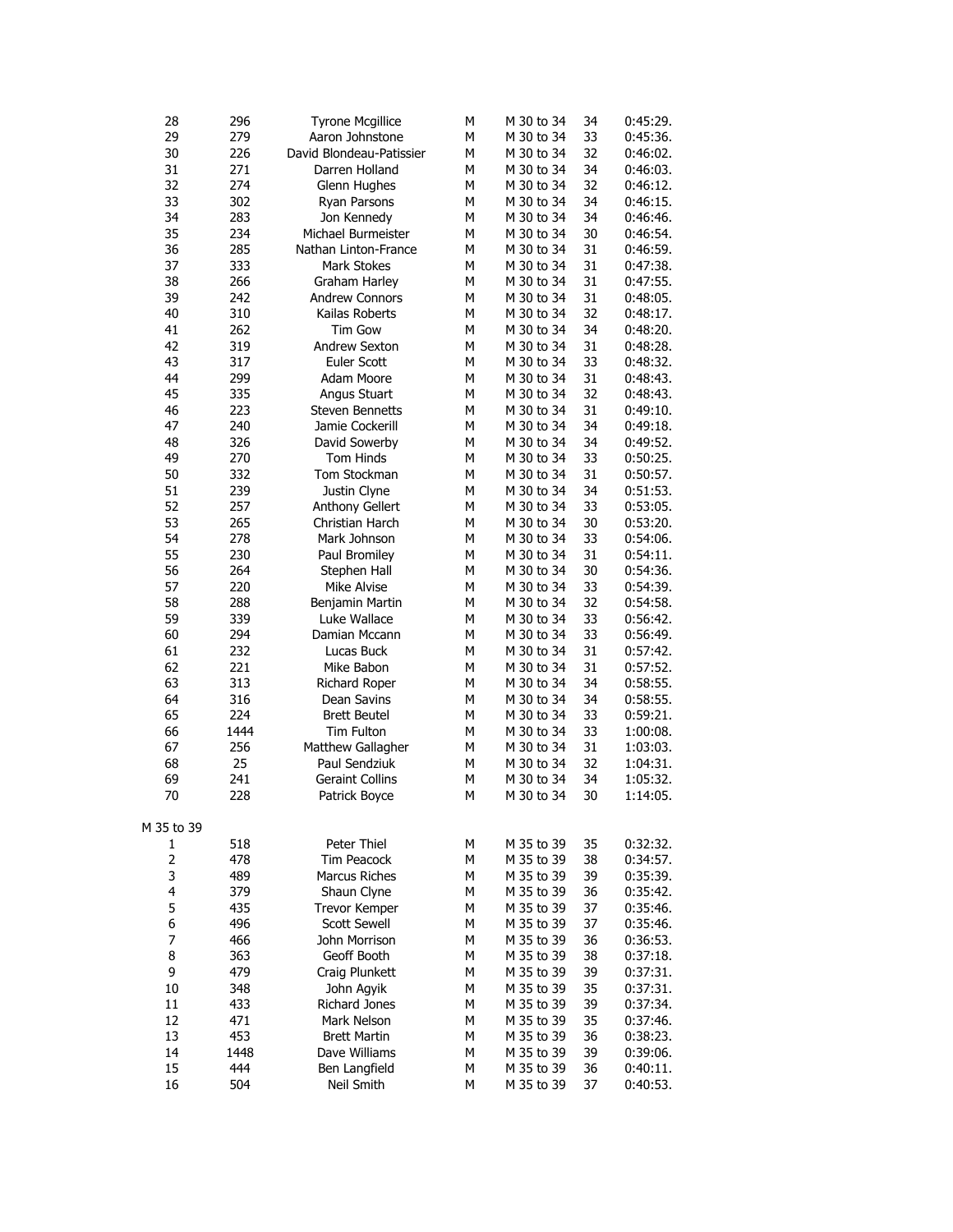| 17 | 352  | Martin Anderson        | М | M 35 to 39 | 35 | 0:41:02. |
|----|------|------------------------|---|------------|----|----------|
| 18 | 520  | <b>Brendon Tyler</b>   | М | M 35 to 39 | 36 | 0:41:06. |
| 19 | 457  | Pete Mcfarlane         | М | M 35 to 39 | 38 | 0:41:30. |
| 20 | 509  | Lloyd Spears           | М | M 35 to 39 | 35 | 0:41:31. |
| 21 | 456  | Michael Mcdougall      | М | M 35 to 39 | 38 | 0:42:05. |
| 22 | 392  | <b>Ric Deverell</b>    | М | M 35 to 39 | 36 | 0:42:05. |
| 23 | 510  | Andrew Statham         | М | M 35 to 39 | 35 | 0:42:09. |
| 24 | 438  | James Kerin            | М | M 35 to 39 | 36 | 0:42:31. |
| 25 | 378  | David Clark            | М | M 35 to 39 | 38 | 0:42:34. |
| 26 | 450  | Lionel John Lukin      | М | M 35 to 39 | 39 | 0:42:47. |
| 27 | 515  | Gavin Stringfellow     | М | M 35 to 39 | 37 | 0:43:00. |
| 28 | 350  | Steven Alder           | М | M 35 to 39 | 39 | 0:43:09. |
| 29 | 526  | Scott Wallace          | Μ | M 35 to 39 | 38 | 0:43:19. |
| 30 | 414  | Scott Govenlock        | М | M 35 to 39 | 37 | 0:43:23. |
| 31 | 368  | Ian Butler             | М | M 35 to 39 | 39 | 0:43:24. |
| 32 | 417  | Steven Haggerty        | М | M 35 to 39 | 37 | 0:43:37. |
| 33 | 355  | Angus Barr             | М | M 35 to 39 | 36 | 0:43:40. |
| 34 | 421  | Dean Hancock           | М | M 35 to 39 | 38 | 0:43:43. |
| 35 | 402  | Gavin Farrell          | М | M 35 to 39 | 37 | 0:43:44. |
| 36 | 411  | Michael Gooley         | Μ | M 35 to 39 | 36 | 0:44:10. |
| 37 | 422  | Robert Hartwell        | М | M 35 to 39 | 39 | 0:44:25. |
| 38 | 524  | Christopher Vertullo   | Μ | M 35 to 39 | 39 | 0:44:28. |
| 39 | 513  | Martin Stock           | М | M 35 to 39 | 39 | 0:44:39. |
| 40 | 486  |                        | М |            |    |          |
|    |      | Andrew Reay            |   | M 35 to 39 | 37 | 0:45:07. |
| 41 | 488  | <b>Brad Richardson</b> | М | M 35 to 39 | 39 | 0:45:24. |
| 42 | 481  | Michael Pontefract     | М | M 35 to 39 | 38 | 0:45:25. |
| 43 | 432  | Paul Jones             | М | M 35 to 39 | 38 | 0:45:30. |
| 44 | 445  | John Lewis             | М | M 35 to 39 | 39 | 0:45:52. |
| 45 | 508  | Mark Sowerby           | М | M 35 to 39 | 35 | 0:46:10. |
| 46 | 1414 | Dean Prosser           | М | M 35 to 39 | 36 | 0:46:10. |
| 47 | 354  | Craig Banks            | Μ | M 35 to 39 | 36 | 0:46:13. |
| 48 | 468  | David Neighbour        | М | M 35 to 39 | 38 | 0:46:13. |
| 49 | 440  | Christopher King       | М | M 35 to 39 | 37 | 0:46:14. |
| 50 | 416  | Iain Gunn              | М | M 35 to 39 | 36 | 0:46:16. |
| 51 | 418  | Ben Hall               | М | M 35 to 39 | 36 | 0:46:19. |
| 52 | 426  | Sue Jackson            | М | M 35 to 39 | 36 | 0:46:39. |
| 53 | 399  | Randall Evans          | М | M 35 to 39 | 35 | 0:46:49. |
| 54 | 351  | Rodney Anderson        | М | M 35 to 39 | 39 | 0:46:59. |
| 55 | 485  | Sean Radburn           | М | M 35 to 39 | 35 | 0:47:42. |
| 56 | 347  | Anthony Acret          | М | M 35 to 39 | 39 | 0:47:55. |
| 57 | 393  | Kerry Dickson          | М | M 35 to 39 | 36 | 0:48:12. |
| 58 | 398  | <b>Bruce Elliott</b>   | М | M 35 to 39 | 38 | 0:48:39. |
| 59 | 455  | Greg Mccabe            | М | M 35 to 39 | 35 | 0:48:49. |
| 60 | 503  | Andrew Smith           | M | M 35 to 39 | 37 | 0:48:59. |
| 61 | 492  | Anthony Rous           | м | M 35 to 39 | 38 | 0:49:15. |
| 62 | 487  | Philip Reichelt        | Μ | M 35 to 39 | 37 | 0:49:21. |
| 63 | 376  | Cliff Chadburn         | М | M 35 to 39 | 36 | 0:49:31. |
| 64 | 452  | Philip Mallam          | м | M 35 to 39 | 38 | 0:49:31. |
| 65 | 502  | <b>Richard Slatter</b> | М | M 35 to 39 | 38 | 0:49:44. |
| 66 | 490  | Mark Roberts           | М | M 35 to 39 | 39 | 0:50:32. |
| 67 | 500  | Jason Shepherd         | М | M 35 to 39 | 36 | 0:50:35. |
| 68 | 461  | Anthony Mcshane        | М | M 35 to 39 | 38 | 0:51:08. |
| 69 | 469  | Mike Neighbour         | М | M 35 to 39 | 39 | 0:51:36. |
| 70 | 1431 | Troy Longworth         | М | M 35 to 39 | 38 | 0:51:44. |
| 71 | 367  | Jack Bucknall          | м | M 35 to 39 | 38 | 0:52:02. |
| 72 | 413  | Sylvain Goumand        | М | M 35 to 39 | 35 | 0:52:16. |
| 73 | 358  | Samuel Bickford        | М | M 35 to 39 | 35 | 0:53:39. |
| 74 | 448  | Jason Little           | М | M 35 to 39 | 36 | 0:53:42. |
| 75 | 425  | Simon Hyder            | М | M 35 to 39 | 39 | 0:53:56. |
| 76 | 371  | Jason Cameron          | М | M 35 to 39 | 36 | 0:54:07. |
| 77 | 482  | <b>Steve Portas</b>    | Μ | M 35 to 39 | 38 | 0:54:09. |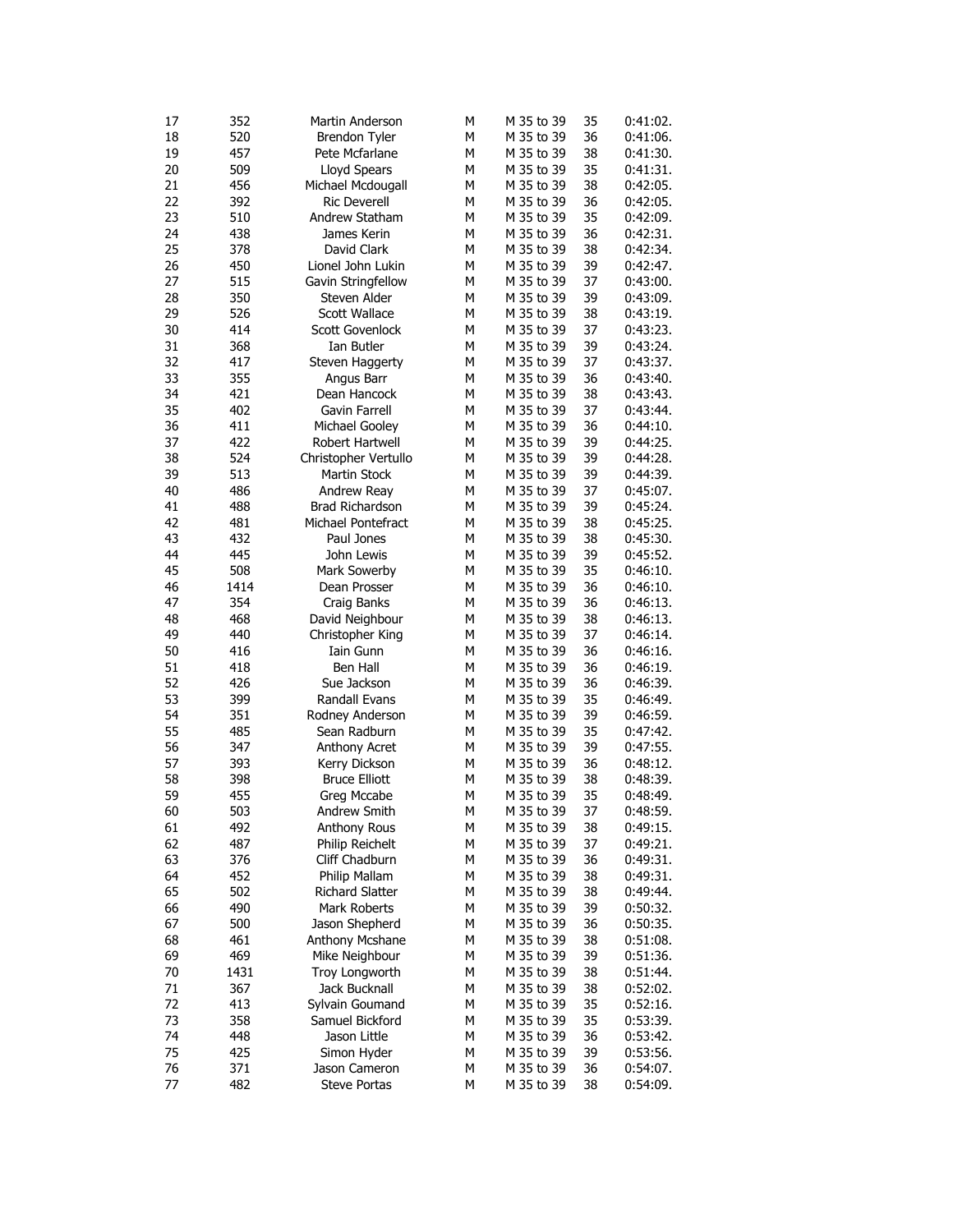| 78             | 384 | Martin Coote          | M | M 35 to 39 | 39 | 0:54:50. |
|----------------|-----|-----------------------|---|------------|----|----------|
| 79             | 514 | Evan Stray            | М | M 35 to 39 | 36 | 0:55:04. |
| 80             | 439 | James Kerrison        | М | M 35 to 39 | 39 | 0:55:09. |
| 81             | 369 | <b>Richard Butler</b> | М | M 35 to 39 | 38 | 0:55:45. |
| 82             | 527 | Justin Watson         | М | M 35 to 39 | 38 | 0:56:23. |
| 83             | 356 | Dean Baulch           | М | M 35 to 39 | 36 | 0:56:58. |
| 84             | 491 | Ken Robinson          | М | M 35 to 39 | 38 | 0:57:43. |
| 85             | 522 | Richard Unsworth      | М | M 35 to 39 | 38 | 0:57:43. |
| 86             | 499 | Tim Sharpe            | М | M 35 to 39 | 38 | 0:58:30. |
| 87             | 388 | Peter Currey          | М | M 35 to 39 | 39 | 0:58:34. |
| 88             | 512 | Mark Stephan          | М | M 35 to 39 | 38 | 1:00:30. |
| 89             | 387 | Steve Cribbin         | М | M 35 to 39 | 38 | 1:00:51. |
| 90             | 427 | Ken Jacobson          | М | M 35 to 39 | 36 | 1:01:40. |
| 91             | 470 | Ashley Nelson         | М | M 35 to 39 | 36 | 1:03:02. |
| 92             | 473 | Matt OConnor          | М | M 35 to 39 | 35 | 1:04:24. |
| 93             | 474 | Patrick OReilly       | М | M 35 to 39 | 35 | 1:04:28. |
| 94             | 454 | Darren Martin         | М | M 35 to 39 | 37 | 1:05:01. |
| 95             | 463 | <b>Robert Moates</b>  | М | M 35 to 39 | 35 | 1:05:05. |
| 96             | 465 | <b>Wade Morley</b>    | М | M 35 to 39 | 38 | 1:05:13. |
| 97             | 365 | Matt Boyd             | М | M 35 to 39 | 35 | 1:07:47. |
| 98             | 361 | Dean Bloomer          | М | M 35 to 39 | 39 | 1:09:55. |
| 99             | 530 | Mat Witham            | М | M 35 to 39 | 36 | 1:10:07. |
| 100            | 409 | Julian Gillespie      | М | M 35 to 39 | 37 | 1:10:38. |
| 101            | 394 | Tim Doolan            | М | M 35 to 39 | 36 | 1:11:27. |
| 102            | 429 | Scott Jenkinson       | М | M 35 to 39 | 39 | 1:12:12. |
| 103            | 442 | Ray King              | М | M 35 to 39 | 39 | 1:14:28. |
|                |     |                       |   |            |    |          |
| M 40 to 44     |     |                       |   |            |    |          |
| $\mathbf{1}$   | 605 | Darrin Jones          | М | M 40 to 44 | 40 | 0:35:34. |
| $\overline{2}$ | 700 | Darren Verrenkamp     | М | M 40 to 44 | 43 | 0:36:15. |
| 3              | 683 | <b>Andrew Stevens</b> | М | M 40 to 44 | 41 | 0:36:30. |
| 4              | 719 | Rodger Young          | М | M 40 to 44 | 44 | 0:37:59. |
| 5              | 637 | Peter Mclaughlin      | М | M 40 to 44 | 41 | 0:38:44. |
| 6              | 592 | John Haw              | М | M 40 to 44 | 40 | 0:38:46. |
| 7              | 562 | Paul Davis            | М | M 40 to 44 | 41 | 0:39:54. |
| 8              | 568 | Adam Dew              | М | M 40 to 44 | 41 | 0:40:04. |
| 9              | 629 | Peter Mcclintock      | М | M 40 to 44 | 43 | 0:40:06. |
| 10             | 616 | Malcolm Lewis         | М | M 40 to 44 | 43 | 0:40:07. |
| 11             | 691 | Gethin Thomas         | М | M 40 to 44 | 40 | 0:40:15. |
| 12             | 695 | Tony Trimble          | М | M 40 to 44 | 42 | 0:40:21. |
| 13             | 655 | Michael Pignolet      | М | M 40 to 44 | 42 | 0:40:29. |
| 14             | 535 | Geoff Bensley         | M | M 40 to 44 | 42 | 0:40:35. |
| 15             | 653 | Nigel Oram            | М | M 40 to 44 | 42 | 0:40:47. |
| 16             | 710 | Michael White         | M | M 40 to 44 | 44 | 0:40:54. |
| 17             | 557 | Don Cotterill         | м | M 40 to 44 | 44 | 0:40:57. |
| 18             | 622 | Stephen Mamouney      | М | M 40 to 44 | 44 | 0:40:57. |
| 19             | 644 | Luke Morgan           | М | M 40 to 44 | 41 | 0:40:57. |
| 20             | 619 | Scott Lyndon          | М | M 40 to 44 | 42 | 0:41:04. |
| 21             | 689 | Steven Taylor         | М | M 40 to 44 | 44 | 0:41:06. |
| 22             | 626 | Scott May             | М | M 40 to 44 | 43 | 0:41:30. |
| 23             | 671 | Wayne Simmons         | М | M 40 to 44 | 40 | 0:41:31. |
| 24             | 649 | Michael Murray        | М | M 40 to 44 | 41 | 0:41:31. |
| 25             | 552 | <b>Chris Cleator</b>  | М | M 40 to 44 | 44 | 0:41:44. |
| 26             | 618 | <b>Brett Lyndon</b>   | М | M 40 to 44 | 42 | 0:41:49. |
| 27             | 550 | Adam Champion         | М | M 40 to 44 | 44 | 0:41:51. |
| 28             | 668 | Alex Screen           | М | M 40 to 44 | 41 | 0:42:15. |
| 29             | 713 | Jeremy Whitehurst     | М | M 40 to 44 | 40 | 0:42:16. |
| 30             | 624 | Wayne Marshall        | м | M 40 to 44 | 40 | 0:42:17. |
| 31             | 583 | Karl Gould            | М | M 40 to 44 | 42 | 0:42:26. |
| 32             | 681 | <b>Brad Stafford</b>  | М | M 40 to 44 | 43 | 0:42:47. |
| 33             | 635 | Michael Mckelvie      | М | M 40 to 44 | 41 | 0:42:56. |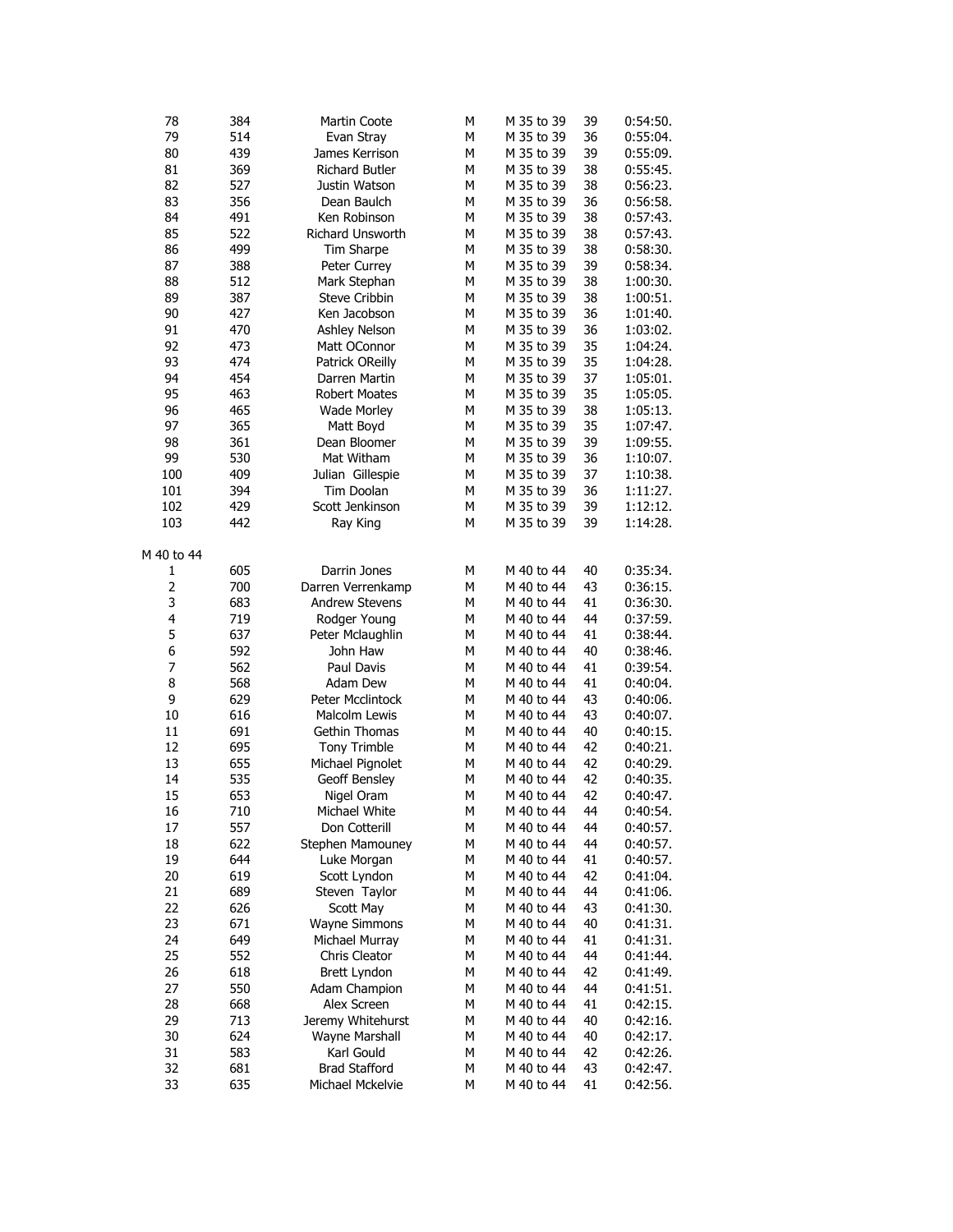| 34 | 608  | Philip Keir           | М | M 40 to 44 | 41 | 0:42:57. |
|----|------|-----------------------|---|------------|----|----------|
| 35 | 590  | Anthony Hardy         | М | M 40 to 44 | 43 | 0:42:58. |
| 36 | 567  | <b>Tiger Dessent</b>  | М | M 40 to 44 | 40 | 0:43:13. |
| 37 | 1447 | Chris Tagg            | М | M 40 to 44 | 40 | 0:43:17. |
| 38 | 667  | Michael Schwager      | М | M 40 to 44 | 41 | 0:43:24. |
| 39 | 1490 | Justin Boulton        | М | M 40 to 44 | 42 | 0:43:25. |
| 40 | 1454 | Nigel Boyd            | М | M 40 to 44 | 40 | 0:43:36. |
| 41 | 573  | Peter Fahey           | М | M 40 to 44 | 43 | 0:44:09. |
| 42 | 603  | Darrell Irwin         | М | M 40 to 44 | 42 | 0:44:16. |
| 43 | 556  | Shane Cooke           | М | M 40 to 44 | 43 | 0:44:26. |
| 44 | 1439 | Damien Disson         | М | M 40 to 44 | 40 | 0:44:31. |
| 45 | 663  | Tim Ruge              | М | M 40 to 44 | 40 | 0:44:45. |
| 46 | 643  | Damon Moloney         | М | M 40 to 44 | 43 | 0:44:45. |
| 47 | 549  | Graeme Cameron        | М | M 40 to 44 | 41 | 0:45:35. |
| 48 | 560  | Nick Dargan           | М | M 40 to 44 | 42 | 0:45:41. |
| 49 | 574  | Stephen Filipowski    | М | M 40 to 44 | 43 | 0:45:51. |
| 50 | 580  | John Gilmour          | М | M 40 to 44 | 40 | 0:45:55. |
| 51 | 539  | Stephen Blunt         | М | M 40 to 44 | 43 | 0:46:11. |
| 52 | 686  | <b>Brett Stuart</b>   | М | M 40 to 44 | 44 | 0:46:14. |
| 53 | 601  | David Hurt            | М | M 40 to 44 | 41 | 0:46:23. |
|    |      |                       |   |            |    | 0:46:26. |
| 54 | 611  | Michael King          | М | M 40 to 44 | 44 |          |
| 55 | 582  | Mick Goldspink        | М | M 40 to 44 | 44 | 0:46:28. |
| 56 | 587  | Peter Griffith        | M | M 40 to 44 | 41 | 0:46:30. |
| 57 | 536  | Raymond Bertazzo      | М | M 40 to 44 | 43 | 0:46:50. |
| 58 | 531  | Duncan Andrew         | М | M 40 to 44 | 43 | 0:47:03. |
| 59 | 672  | Robert Simon          | М | M 40 to 44 | 41 | 0:47:14. |
| 60 | 591  | <b>Tim Hassey</b>     | М | M 40 to 44 | 40 | 0:48:06. |
| 61 | 581  | James Goins           | М | M 40 to 44 | 44 | 0:48:20. |
| 62 | 553  | James Cloake          | М | M 40 to 44 | 43 | 0:48:24. |
| 63 | 579  | Cathy Galvin          | М | M 40 to 44 | 42 | 0:48:25. |
| 64 | 677  | Steve Soden           | М | M 40 to 44 | 40 | 0:48:30. |
| 65 | 673  | <b>Hylton Slater</b>  | М | M 40 to 44 | 42 | 0:49:05. |
| 66 | 545  | Drew Brown            | М | M 40 to 44 | 42 | 0:49:21. |
| 67 | 599  | <b>Antony Holmes</b>  | М | M 40 to 44 | 40 | 0:49:23. |
| 68 | 711  | Nigel White           | М | M 40 to 44 | 41 | 0:49:36. |
| 69 | 703  | Stephen Warton        | М | M 40 to 44 | 43 | 0:49:36. |
| 70 | 693  | Peter Townson         | М | M 40 to 44 | 40 | 0:49:42. |
| 71 | 544  | Craig Brook           | М | M 40 to 44 | 43 | 0:50:05. |
| 72 | 542  | Ian Braby             | М | M 40 to 44 | 43 | 0:51:03. |
| 73 | 642  | <b>Brian Mitchell</b> | М | M 40 to 44 | 42 | 0:51:13. |
| 74 | 600  | Francis Horacek       | М | M 40 to 44 | 41 | 0:51:24. |
| 75 | 714  | Mark Williamson       | М | M 40 to 44 | 42 | 0:51:31. |
| 76 | 692  | <b>Stuart Thomas</b>  | М | M 40 to 44 | 40 | 0:51:48. |
| 77 | 679  | Nicholas Spencer      | M | M 40 to 44 | 44 | 0:51:55. |
| 78 | 702  | John Ware             | м | M 40 to 44 | 40 | 0:52:13. |
| 79 | 701  | Mark Walker           | М | M 40 to 44 | 42 | 0:52:39. |
| 80 | 664  | <b>Scott Rutter</b>   | М | M 40 to 44 | 40 | 0:52:47. |
| 81 | 607  | Josef Kaufimann       | М | M 40 to 44 | 44 | 0:53:10. |
| 82 | 641  | John Mison            | М | M 40 to 44 | 44 | 0:53:12. |
| 83 | 594  | Scott Heathwood       | М | M 40 to 44 | 44 | 0:53:15. |
| 84 | 665  | Michael Saville       | М | M 40 to 44 | 44 | 0:53:23. |
| 85 | 662  | Michael Ruge          | М | M 40 to 44 | 44 | 0:53:24. |
| 86 | 636  | William Mckenna       | М | M 40 to 44 | 42 | 0:53:27. |
| 87 | 571  | Simon Dobson          | М | M 40 to 44 | 41 | 0:53:30. |
| 88 | 570  | Harry Dignan          | М | M 40 to 44 | 40 | 0:53:56. |
| 89 | 610  | Craig Kelly           | М | M 40 to 44 | 43 | 0:54:14. |
| 90 | 645  | <b>Bruce Mourney</b>  | М | M 40 to 44 | 42 | 0:54:16. |
| 91 | 630  | John Mcdonald         | М | M 40 to 44 | 44 | 0:54:31. |
| 92 | 661  | Martin Rose           | М | M 40 to 44 | 44 | 0:55:17. |
| 93 | 657  | Ronald Plass          | М | M 40 to 44 | 44 | 0:55:42. |
| 94 | 559  |                       | М | M 40 to 44 | 43 |          |
|    |      | Gary Dardengo         |   |            |    | 0:56:03. |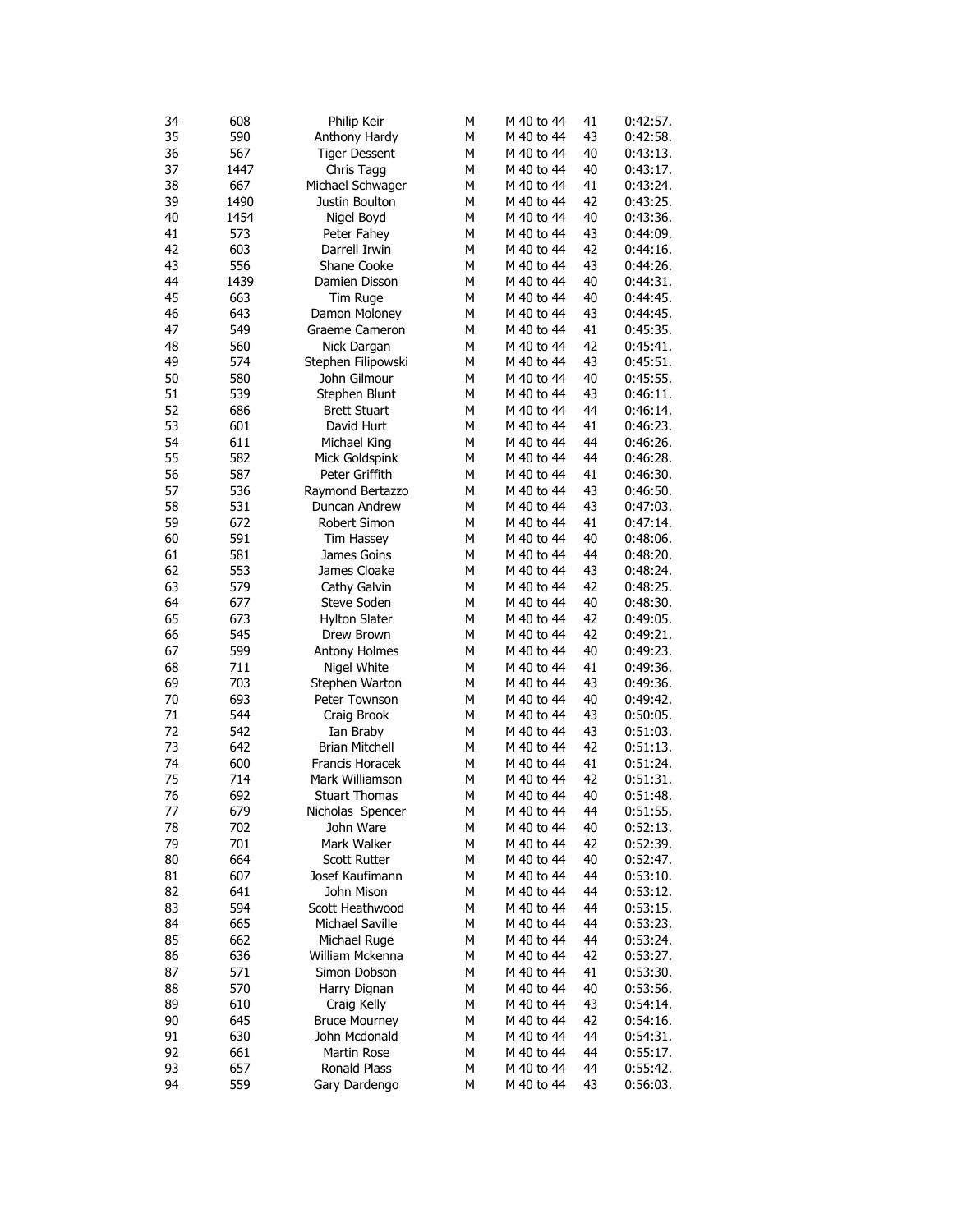| 95           | 588  | Richard Grundy         | М | M 40 to 44 | 44 | 0:56:15. |
|--------------|------|------------------------|---|------------|----|----------|
| 96           | 602  | Scott Hutchison        | М | M 40 to 44 | 40 | 0:56:27. |
| 97           | 658  | Jonathon Priestley     | М | M 40 to 44 | 43 | 0:57:16. |
| 98           | 646  | Jim Mullan             | М | M 40 to 44 | 41 | 0:57:59. |
| 99           | 564  | Peter Dean             | М | M 40 to 44 | 40 | 0:58:10. |
| 100          | 575  | Stephen Finch          | M | M 40 to 44 | 40 | 0:58:58. |
| 101          | 584  | David Grant            | М | M 40 to 44 | 44 | 0:59:35. |
| 102          | 551  | Craig Charters         | М | M 40 to 44 | 42 | 1:00:04. |
| 103          | 650  | Warren Newton          | М | M 40 to 44 | 40 | 1:01:10. |
| 104          | 597  | Nigel Hill             | М | M 40 to 44 | 41 | 1:02:43. |
| 105          | 715  | <b>Tony Wilson</b>     | М | M 40 to 44 | 41 | 1:03:03. |
| 106          | 548  | Peter Caldwell         | М | M 40 to 44 | 43 | 1:03:08. |
| 107          | 716  | Andrew Wilson          | М | M 40 to 44 | 42 | 1:03:29. |
| 108          | 538  | Paul Bisson            | М | M 40 to 44 | 41 | 1:03:36. |
| 109          | 540  | Paul Boles             | М | M 40 to 44 | 43 | 1:04:27. |
| 110          | 593  | Danny Hay              | М | M 40 to 44 | 44 | 1:05:16. |
|              |      |                        | М |            | 43 | 1:05:16. |
| 111          | 631  | <b>Martin Mceniery</b> |   | M 40 to 44 |    |          |
| 112          | 625  | <b>Peter Matthews</b>  | М | M 40 to 44 | 44 | 1:05:44. |
| 113          | 712  | Jon Whitehead          | М | M 40 to 44 | 40 | 1:06:07. |
| 114          | 537  | Tony Birmingham        | М | M 40 to 44 | 42 | 1:06:08. |
| 115          | 648  | Peter Murphy           | М | M 40 to 44 | 40 | 1:06:22. |
| 116          | 697  | Steve Trstenjak        | М | M 40 to 44 | 42 | 1:15:54. |
| 117          | 638  | Marcus Mcritchie       | М | M 40 to 44 | 42 | 1:20:04. |
| 118          | 687  | Dean Suters            | M | M 40 to 44 | 41 | 1:22:03. |
|              |      |                        |   |            |    |          |
| M 45 to 49   |      |                        |   |            |    |          |
| $\mathbf{1}$ | 831  | Glen Lawrence          | М | M 45 to 49 | 47 | 0:32:52. |
| 2            | 1415 | Anthony Haines         | М | M 45 to 49 | 46 | 0:33:55. |
| 3            | 886  | Lawrence Reece         | М | M 45 to 49 | 49 | 0:34:58. |
| 4            | 743  | Edwy Bunt              | М | M 45 to 49 | 46 | 0:36:49. |
| 5            | 759  | <b>Andrew Davis</b>    | М | M 45 to 49 | 47 | 0:37:58. |
| 6            | 820  | David Jordan           | М | M 45 to 49 | 46 | 0:38:34. |
| 7            | 868  | John Nicholls          | М | M 45 to 49 | 46 | 0:38:34. |
| 8            | 869  | Jeffrey Norman         | М | M 45 to 49 | 46 | 0:38:34. |
| 9            | 740  | <b>Brian Buckley</b>   | М | M 45 to 49 | 46 | 0:38:35. |
| 10           | 908  | Louis St Laurent       | М | M 45 to 49 | 48 | 0:38:42. |
| 11           | 799  | Michael Hering         | М | M 45 to 49 | 49 | 0:38:50. |
| 12           | 784  | <b>Brett Green</b>     | М | M 45 to 49 | 48 | 0:39:50. |
| 13           | 756  | Colin Crompton         | М | M 45 to 49 | 46 | 0:39:52. |
| 14           | 926  | Gary Timperley         | М | M 45 to 49 | 48 | 0:39:55. |
| 15           | 812  | Peter Jacobsen         | М | M 45 to 49 | 49 | 0:39:56. |
| 16           | 1411 | Alan Preston           | M | M 45 to 49 | 48 | 0:40:06. |
| 17           | 876  | Don Opie               | М | M 45 to 49 | 48 | 0:40:10. |
| 18           | 860  | Paul Moosberger        | M | M 45 to 49 | 48 | 0:40:24. |
|              |      | Mark Powell            |   |            |    |          |
| 19           | 883  |                        | м | M 45 to 49 | 46 | 0:40:41. |
| 20           | 845  | Wal Mayr               | М | M 45 to 49 | 49 | 0:40:42. |
| 21           | 855  | Chris Mead             | М | M 45 to 49 | 45 | 0:40:52. |
| 22           | 917  | Phil Tanner            | М | M 45 to 49 | 48 | 0:41:14. |
| 23           | 919  | Geoff Taylor           | М | M 45 to 49 | 47 | 0:41:22. |
| 24           | 847  | Tim Mcgahan            | М | M 45 to 49 | 47 | 0:41:43. |
| 25           | 770  | Gary Ellem             | М | M 45 to 49 | 46 | 0:41:52. |
| 26           | 828  | Rod Lambert            | М | M 45 to 49 | 46 | 0:41:57. |
| 27           | 730  | Ian Bishop             | М | M 45 to 49 | 45 | 0:42:06. |
| 28           | 856  | Peter Meagher          | М | M 45 to 49 | 48 | 0:42:33. |
| 29           | 901  | Peter Skene            | М | M 45 to 49 | 48 | 0:42:45. |
| 30           | 827  | Mark Laforest          | М | M 45 to 49 | 49 | 0:42:56. |
| 31           | 734  | Niell Boustred         | М | M 45 to 49 | 48 | 0:43:02. |
| 32           | 780  | <b>Tim Gotterson</b>   | М | M 45 to 49 | 49 | 0:43:04. |
| 33           | 726  | John Bamberry          | М | M 45 to 49 | 45 | 0:43:14. |
| 34           | 865  | Perry Nation           | М | M 45 to 49 | 47 | 0:43:19. |
| 35           | 921  | Garry Templeman        | М | M 45 to 49 | 46 | 0:43:30. |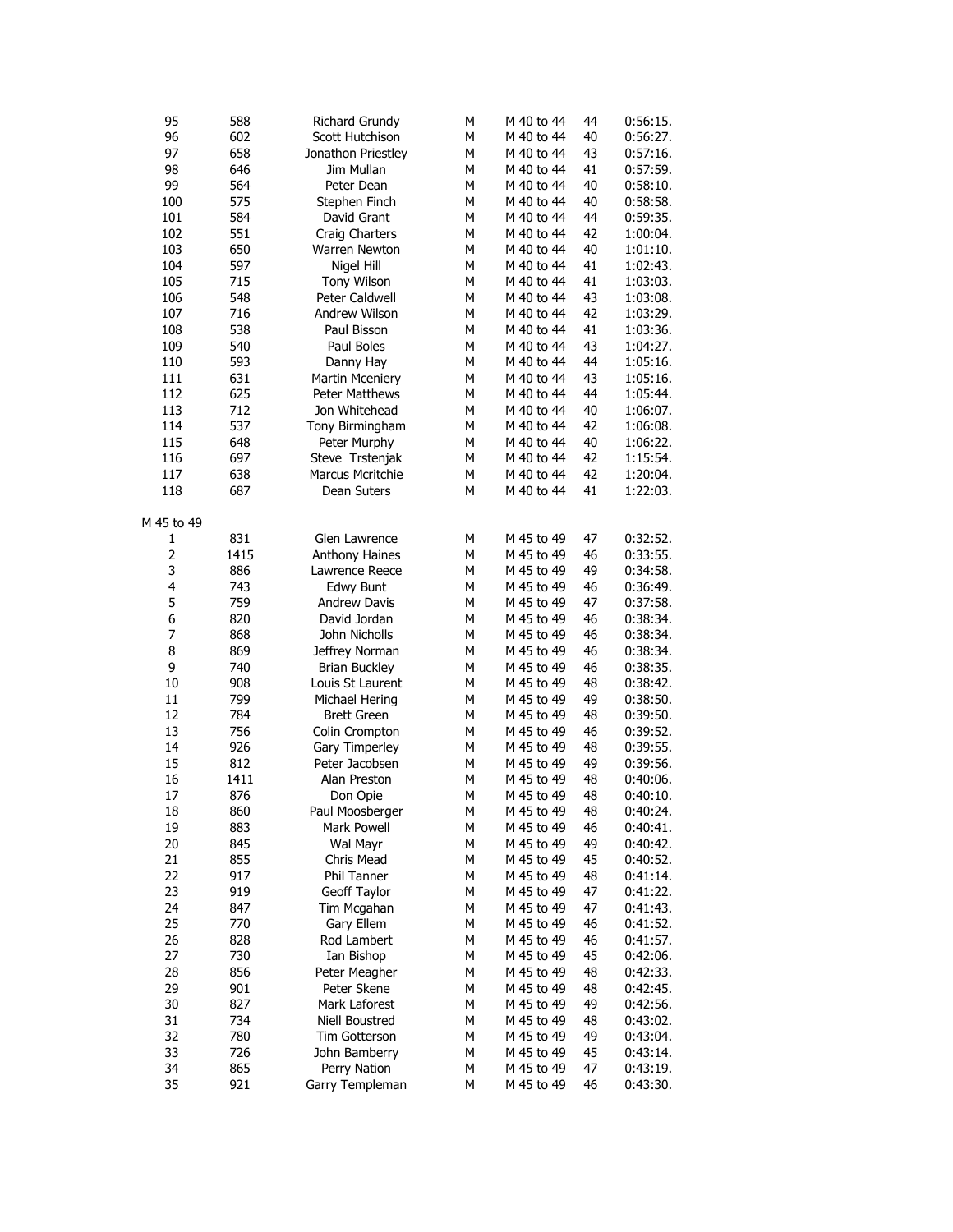| 36 | 789  | Jim Hallam                  | М | M 45 to 49 | 47        | 0:43:31. |
|----|------|-----------------------------|---|------------|-----------|----------|
| 37 | 758  | <b>Bill Daniel</b>          | М | M 45 to 49 | 46        | 0:43:33. |
| 38 | 818  | Garry Jones                 | М | M 45 to 49 | 47        | 0:43:34. |
| 39 | 884  | Richard Purchas             | М | M 45 to 49 | 47        | 0:43:43. |
| 40 | 766  | Simon Duffy                 | М | M 45 to 49 | 45        | 0:43:50. |
| 41 | 842  | Tony Margan                 | М | M 45 to 49 | 49        | 0:43:50. |
| 42 | 844  | Joseph Mashett              | М | M 45 to 49 | 47        | 0:44:00. |
| 43 | 834  | Stuart Loch                 | М | M 45 to 49 | 46        | 0:44:04. |
| 44 | 866  | Jon Neilsen                 | М | M 45 to 49 | 45        | 0:44:05. |
| 45 | 1413 | Mal Swan                    | М | M 45 to 49 | 49        | 0:44:13. |
| 46 | 771  | John Fallon                 | М | M 45 to 49 | 46        | 0:44:14. |
| 47 | 928  | Raymond Tolland             | М | M 45 to 49 | 48        | 0:44:27. |
| 48 | 768  | David Edwards               | Μ | M 45 to 49 | 47        | 0:44:30. |
| 49 | 946  | Michael Zemek               | М | M 45 to 49 | 49        | 0:44:33. |
| 50 | 945  | <b>Tony Young</b>           | М | M 45 to 49 | 46        | 0:44:59. |
| 51 | 891  | Tim Roberts-Thomson         | М | M 45 to 49 | 48        | 0:45:13. |
| 52 | 925  | Paul Thornton               | М | M 45 to 49 | 49        | 0:45:31. |
| 53 | 782  | <b>Stuart Graham</b>        | М | M 45 to 49 | 47        | 0:45:48. |
| 54 | 786  | <b>Stuart Green</b>         | М | M 45 to 49 | 46        | 0:45:55. |
| 55 | 721  | Mark Allen                  | М | M 45 to 49 | 48        | 0:46:17. |
| 56 | 803  | <b>Matthias Holthous</b>    | М | M 45 to 49 | 47        | 0:46:48. |
| 57 | 776  | Dana Galbraith              | М | M 45 to 49 | 48        | 0:46:56. |
| 58 | 838  |                             | М | M 45 to 49 |           | 0:47:02. |
| 59 | 833  | John Macleay<br>Robert Lees | М | M 45 to 49 | 46        | 0:47:07. |
|    |      |                             |   |            | 46        |          |
| 60 | 1419 | Ian Jones                   | М | M 45 to 49 | 48        | 0:47:34. |
| 61 | 862  | Mark-Barney Mounsey         | М | M 45 to 49 | 45        | 0:47:37. |
| 62 | 760  | Peter Dawson                | М | M 45 to 49 | 46        | 0:47:42. |
| 63 | 775  | Michael Freney              | М | M 45 to 49 | 45        | 0:48:11. |
| 64 | 750  | <b>Andrew Clarke</b>        | М | M 45 to 49 | 47        | 0:48:16. |
| 65 | 792  | Nick Hatcher                | М | M 45 to 49 | 49        | 0:48:19. |
| 66 | 729  | Phil Bevan                  | М | M 45 to 49 | 48        | 0:48:24. |
| 67 | 830  | Callum Lamont               | М | M 45 to 49 | 45        | 0:48:25. |
| 68 | 851  | Austin Mcmahon              | М | M 45 to 49 | 46        | 0:48:29. |
| 69 | 790  | <b>Bruce Hammond</b>        | М | M 45 to 49 | 49        | 0:48:34. |
| 70 | 772  | Glenn Follent               | М | M 45 to 49 | 45        | 0:48:39. |
| 71 | 932  | Paul Tsikleas               | М | M 45 to 49 | 48        | 0:48:46. |
| 72 | 773  | Paul Foster                 | М | M 45 to 49 | 46        | 0:48:57. |
| 73 | 893  | Laurence Ryan               | М | M 45 to 49 | 45        | 0:49:12. |
| 74 | 832  | Rick Le Cornu               | М | M 45 to 49 | 48        | 0:49:14. |
| 75 | 896  | Mark Scott                  | М | M 45 to 49 | 46        | 0:49:30. |
| 76 | 858  | <b>Scot Menzies</b>         | М | M 45 to 49 | 45        | 0:49:34. |
| 77 | 805  | Paul Hoy                    | М | M 45 to 49 | 46        | 0:49:40. |
| 78 | 769  | Mark Edwards                | М | M 45 to 49 | 47        | 0:49:42. |
| 79 | 1455 | Mark Burton                 | M | M 45 to 49 | $\pmb{0}$ | 0:49:43. |
| 80 | 761  | David De Carli              | м | M 45 to 49 | 48        | 0:49:44. |
| 81 | 890  | William Reynolds            | Μ | M 45 to 49 | 48        | 0:49:47. |
| 82 | 839  | Brendan Maher               | М | M 45 to 49 | 46        | 0:50:08. |
| 83 | 861  | Chris Moran                 | м | M 45 to 49 | 45        | 0:50:08. |
| 84 | 777  | Leonardo Gentin             | М | M 45 to 49 | 48        | 0:50:11. |
| 85 | 748  | Greg Chalmers               | м | M 45 to 49 | 47        | 0:50:11. |
| 86 | 742  | Errol Bugslag               | М | M 45 to 49 | 45        | 0:50:49. |
| 87 | 936  | Gregory Wake                | М | M 45 to 49 | 49        | 0:50:49. |
| 88 | 724  | Stephen Apps                | М | M 45 to 49 | 49        | 0:51:09. |
| 89 | 900  | <b>Garry Simes</b>          | М | M 45 to 49 | 49        | 0:51:16. |
| 90 | 824  | Malcolm Kofsky              | м | M 45 to 49 | 48        | 0:51:20. |
| 91 | 881  | Clifford Posner             | М | M 45 to 49 | 49        | 0:51:22. |
| 92 | 779  | <b>Steve Goldie</b>         | М | M 45 to 49 | 46        | 0:51:35. |
| 93 | 903  | Geoffrey Smith              | М | M 45 to 49 | 47        | 0:52:10. |
| 94 | 931  | Graham Truswell             | М | M 45 to 49 | 48        | 0:52:13. |
| 95 | 819  | Mark Jones                  | М | M 45 to 49 | 48        | 0:52:13. |
| 96 | 731  | Andrew Booth                | м | M 45 to 49 | 45        | 0:52:17. |
|    |      |                             |   |            |           |          |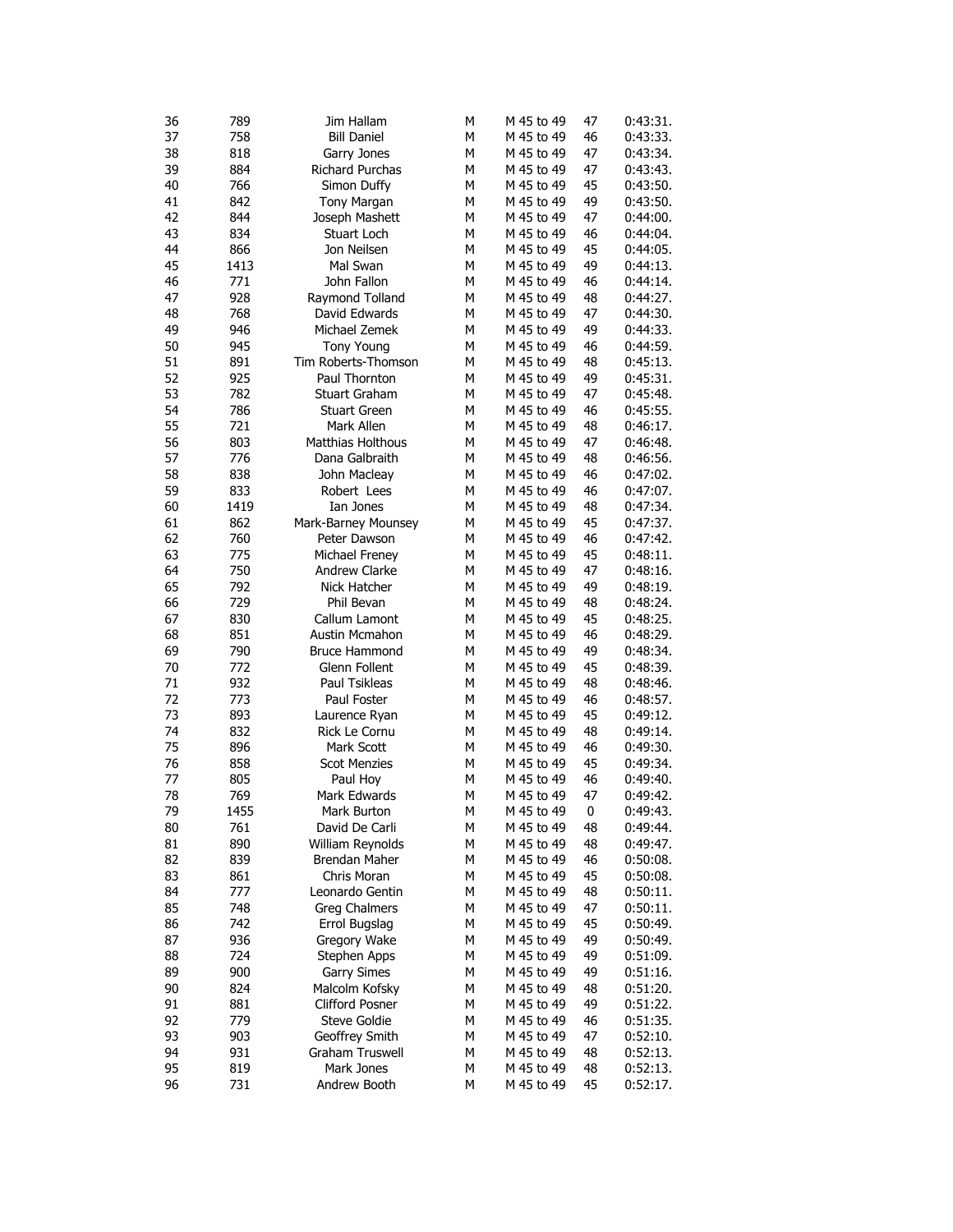| 97  | 867        | Anthony Nesich                 | М      | M 45 to 49               | 48       | 0:52:18.             |
|-----|------------|--------------------------------|--------|--------------------------|----------|----------------------|
| 98  | 920        | Mark Taylor                    | М      | M 45 to 49               | 46       | 0:52:22.             |
| 99  | 802        | Roy Hickman                    | М      | M 45 to 49               | 47       | 0:52:44.             |
| 100 | 887        | Graham Reid                    | М      | M 45 to 49               | 49       | 0:52:53.             |
| 101 | 837        | Steve Lynch                    | М      | M 45 to 49               | 45       | 0:53:34.             |
| 102 | 762        | Graeme Digby                   | М      | M 45 to 49               | 45       | 0:53:36.             |
| 103 | 841        | Robert Mansberg                | М      | M 45 to 49               | 48       | 0:53:37.             |
| 104 | 825        | Lance Kunde                    | М      | M 45 to 49               | 48       | 0:53:38.             |
| 105 | 927        | Mark Timperley                 | М      | M 45 to 49               | 46       | 0:53:51.             |
| 106 | 923        | <b>Bradley Thompson</b>        | М      | M 45 to 49               | 48       | 0:54:10.             |
| 107 | 937        | Chris Ward                     | М      | M 45 to 49               | 45       | 0:54:13.             |
| 108 | 882        | Michael Powell                 | М      | M 45 to 49               | 45       | 0:54:33.             |
| 109 | 892        | David Roland                   | М      | M 45 to 49               | 48       | 0:54:37.             |
| 110 | 910        | <b>Bernard Starfield</b>       | М      | M 45 to 49               | 48       | 0:54:39.             |
| 111 | 1482       | Peter Brown                    | М      | M 45 to 49               | 47       | 0:55:13.             |
| 112 | 924        | Paul Sinking Thompson          | М      | M 45 to 49               | 49       | 0:55:25.             |
| 113 | 736        | Greg Brennan                   | М      | M 45 to 49               | 47       | 0:55:32.             |
| 114 | 873        | Fred Da Fish Oldfield          | М      | M 45 to 49               | 48       | 0:55:49.             |
| 115 | 913        | Craig Stephens                 | М      | M 45 to 49               | 45       | 0:55:59.             |
| 116 | 798        | Stephen Hepworth               | М      | M 45 to 49               | 48       | 0:56:07.             |
| 117 | 752        | Garry Condie                   | М      | M 45 to 49               | 46       | 0:56:10.             |
| 118 | 899        | Peter Silversmith              | М      | M 45 to 49               | 45       | 0:56:12.             |
| 119 | 911        | Roderick Stead                 | М      | M 45 to 49               | 46       | 0:56:24.             |
| 120 | 787        | David Grundy                   | М      | M 45 to 49               | 47       | 0:56:36.             |
| 121 | 933        | Daniel Van Oorde               | М      | M 45 to 49               | 49       | 0:56:37.             |
| 122 | 850        | Phil Mclaughlin                | М      | M 45 to 49               | 45       | 0:56:51.             |
| 123 | 801        | Christopher Hickman            | М      | M 45 to 49               | 45       | 0:57:04.             |
| 124 | 864        | Dave Nadin                     | М      | M 45 to 49               | 49       | 0:57:08.             |
| 125 | 907        | Simon Spicer                   | М      | M 45 to 49               | 45       | 0:57:18.             |
| 126 | 822        | Ron Keller                     | М      | M 45 to 49               | 48       | 0:57:26.             |
| 127 | 823        | Geoffrey Kendall               | М      | M 45 to 49               | 45       | 0:57:37.             |
| 128 | 878        | <b>Mark Panitz</b>             | М      | M 45 to 49               | 47       | 0:57:43.             |
| 129 | 806        | Wayne Hudgell                  | М      | M 45 to 49               | 45       | 0:57:55.             |
| 130 | 939        | Rowan Waterhouse               | М      | M 45 to 49               | 47       | 0:58:59.             |
| 131 | 811        | Gary Jackson                   | М      | M 45 to 49               | 47       | 0:59:18.             |
| 132 | 744        | <b>Trevor Burrell</b>          | М      | M 45 to 49               | 46       | 0:59:22.             |
| 133 | 767        | James Eden                     | М      | M 45 to 49               | 48       | 0:59:55.             |
| 134 | 922        | David Thomas                   | М      | M 45 to 49               | 45       | 0:59:58.             |
| 135 | 929        | <b>Bruce Towner</b>            | М      | M 45 to 49               |          |                      |
| 136 | 764        |                                | М      | M 45 to 49               | 49<br>46 | 1:00:25.<br>1:01:14. |
| 137 |            | Greg Doolan                    | М      | M 45 to 49               | 47       |                      |
|     | 816        | Craig Johnston                 |        |                          |          | 1:01:21.             |
| 138 | 821<br>757 | Phillip Jorgensen              | М<br>М | M 45 to 49               | 49<br>46 | 1:01:32.             |
| 139 |            | Neil Cunneen                   | M      | M 45 to 49<br>M 45 to 49 |          | 1:02:04.             |
| 140 | 807        | Stephen Humphrys               |        |                          | 49       | 1:02:54.             |
| 141 | 826        | Dominic Lacaze<br>David Altoft | м      | M 45 to 49               | 47       | 1:02:59.             |
| 142 | 722        |                                | М      | M 45 to 49               | 47       | 1:03:56.             |
| 143 | 1420       | Peter Taylor                   | М      | M 45 to 49               | 46       | 1:05:00.             |
| 144 | 720        | Mark Aldridge                  | М      | M 45 to 49               | 45       | 1:05:13.             |
| 145 | 774        | Lex Frazer                     | М      | M 45 to 49               | 45       | 1:05:35.             |
| 146 | 788        | <b>Brad Gunn</b>               | М      | M 45 to 49               | 47       | 1:05:35.             |
| 147 | 905        | Jim Snowden                    | М      | M 45 to 49               | 46       | 1:06:16.             |
| 148 | 791        | <b>Andrew Harris</b>           | М      | M 45 to 49               | 45       | 1:06:23.             |
| 149 | 877        | Greg OSullivan                 | М      | M 45 to 49               | 49       | 1:06:39.             |
| 150 | 904        | James Smith                    | М      | M 45 to 49               | 47       | 1:08:22.             |
| 151 | 763        | <b>Brian Dolan</b>             | М      | M 45 to 49               | 45       | 1:09:16.             |
| 152 | 840        | Paul Mallam                    | М      | M 45 to 49               | 49       | 1:09:36.             |
| 153 | 753        | Anthony Condon                 | М      | M 45 to 49               | 47       | 1:10:09.             |
| 154 | 732        | Jan Borsje                     | М      | M 45 to 49               | 47       | 1:11:12.             |
| 155 | 942        | Philippe Wilmotte              | М      | M 45 to 49               | 49       | 1:12:53.             |
| 156 | 808        | Stephen Huntsman               | М      | M 45 to 49               | 48       | 1:15:07.             |
| 157 | 797        | Lawrence Hennelly              | М      | M 45 to 49               | 49       | 1:18:28.             |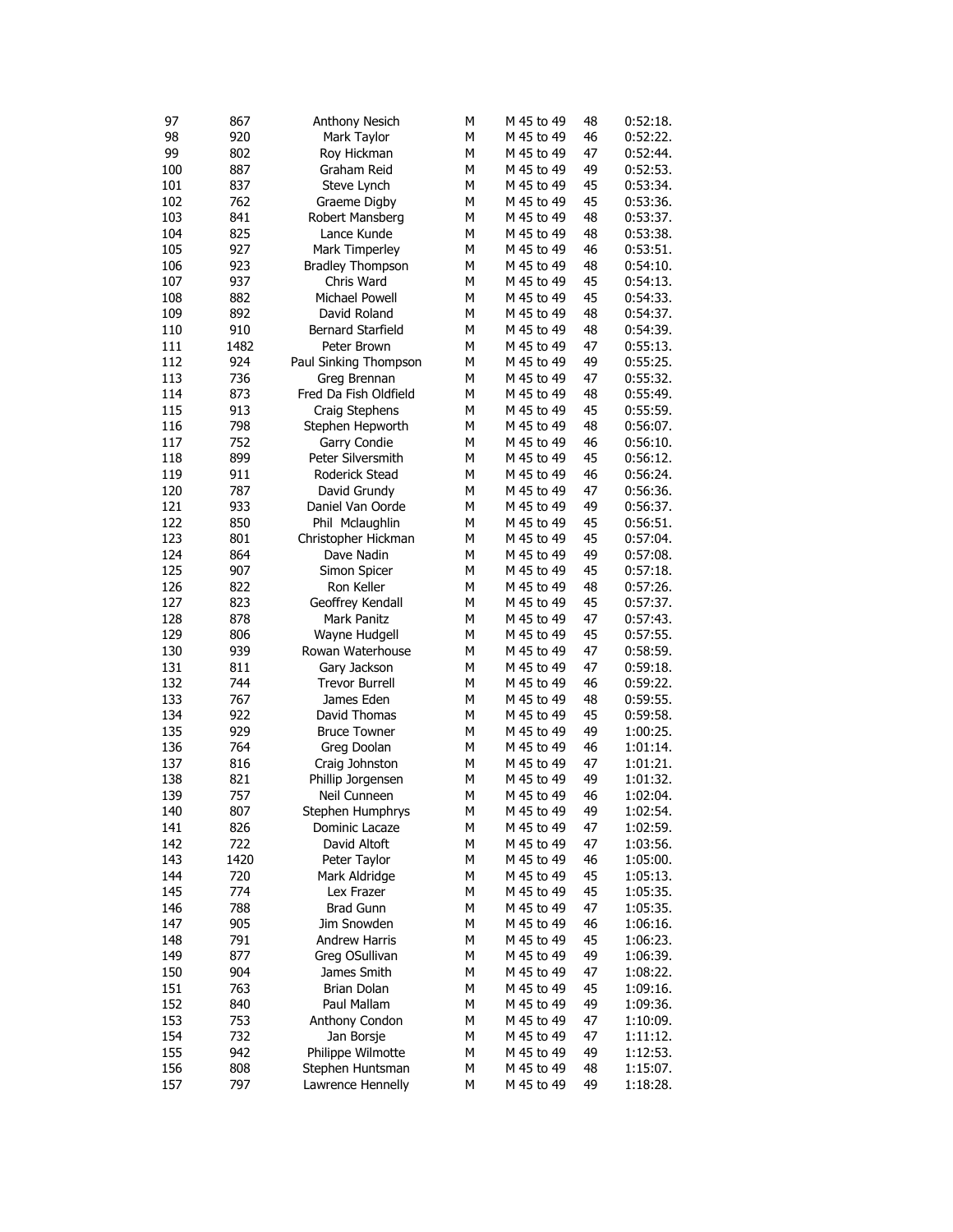| 158            | 796  | Michael Hawton        | М | M 45 to 49 | 49 | 1:18:29. |
|----------------|------|-----------------------|---|------------|----|----------|
| 159            | 874  | <b>Tim ONeill</b>     | М | M 45 to 49 | 47 | 1:22:53. |
| 160            | 938  | Christopher Ward      | М | M 45 to 49 | 46 | 1:22:59. |
|                |      |                       |   |            |    |          |
| M 50 to 54     |      |                       |   |            |    |          |
| 1              | 1095 | Roger Muspratt        | М | M 50 to 54 | 50 | 0:33:54. |
| $\overline{2}$ | 1129 | John Townend          | М | M 50 to 54 | 51 | 0:36:20. |
| 3              | 989  | Nigel Cluer           | М | M 50 to 54 | 53 | 0:37:10. |
| 4              | 992  | Graeme Condie         | М | M 50 to 54 | 50 | 0:37:26. |
| 5              | 1001 | Michael Daly          | М | M 50 to 54 | 51 | 0:37:27. |
| 6              | 1006 | Ingilby Dickson       | М | M 50 to 54 | 50 | 0:37:34. |
| $\overline{7}$ | 1005 | Ken Denton            | М | M 50 to 54 | 54 | 0:37:35. |
| 8              | 1038 | John Hair             | М | M 50 to 54 | 51 | 0:37:38. |
| 9              | 1110 | Clvie Robinson        | М | M 50 to 54 | 52 | 0:38:10. |
| 10             | 987  | Peter Clarkson        | М | M 50 to 54 | 54 | 0:38:22. |
| 11             | 1126 | Wayne Thompson        | М | M 50 to 54 | 52 | 0:38:35. |
| 12             | 1099 | Les OKeefe            | М | M 50 to 54 | 51 | 0:39:11. |
| 13             | 1127 | Wayne Thrupp          | М | M 50 to 54 | 53 | 0:39:15. |
| 14             | 1014 | Mark Eaves            | М | M 50 to 54 | 54 | 0:39:25. |
| 15             | 1075 | Michael Marlin        | М | M 50 to 54 | 51 | 0:39:25. |
| 16             | 1026 | Geoff Frost           | М | M 50 to 54 | 51 | 0:39:26. |
| 17             | 1040 | Graham Hardy          | М | M 50 to 54 | 51 | 0:40:28. |
| 18             | 1105 | Chris Piper           | М | M 50 to 54 | 51 | 0:40:52. |
| 19             | 1114 | Peter Sanders         | М | M 50 to 54 | 53 | 0:41:24. |
| 20             | 1138 | Christopher Yencken   | М | M 50 to 54 | 51 | 0:41:37. |
| 21             | 1106 | <b>Mark Powell</b>    | М | M 50 to 54 | 51 | 0:42:33. |
| 22             | 952  | Mark Anderson         | М | M 50 to 54 | 50 | 0:43:03. |
| 23             |      | Peter Ambrose         | М |            |    | 0:43:18. |
| 24             | 950  |                       |   | M 50 to 54 | 50 |          |
|                | 1139 | Edwin Zemancheff      | М | M 50 to 54 | 52 | 0:43:19. |
| 25             | 1042 | <b>Tim Harris</b>     | М | M 50 to 54 | 50 | 0:43:49. |
| 26             | 1079 | Kent Mcgregor         | М | M 50 to 54 | 54 | 0:44:28. |
| 27             | 1044 | Col Haywood           | М | M 50 to 54 | 51 | 0:45:13. |
| 28             | 988  | Neil Clayton          | М | M 50 to 54 | 52 | 0:45:16. |
| 29             | 1096 | <b>Greg Mutton</b>    | М | M 50 to 54 | 52 | 0:45:16. |
| 30             | 1140 | David Zemek           | М | M 50 to 54 | 52 | 0:45:17. |
| 31             | 1107 | <b>Micheal Price</b>  | М | M 50 to 54 | 50 | 0:45:26. |
| 32             | 1089 | <b>Tony Moore</b>     | М | M 50 to 54 | 50 | 0:45:36. |
| 33             | 1488 | Anthony Johnson       | М | M 50 to 54 | 53 | 0:45:58. |
| 34             | 1125 | Stephen Thomas        | М | M 50 to 54 | 52 | 0:46:55. |
| 35             | 1087 | Peter Miller          | М | M 50 to 54 | 50 | 0:47:05. |
| 36             | 1012 | Kim Drysdale          | М | M 50 to 54 | 50 | 0:47:39. |
| 37             | 1438 | John Bonning          | М | M 50 to 54 | 50 | 0:47:47. |
| 38             | 951  | <b>Bruce Anderson</b> | М | M 50 to 54 | 50 | 0:47:49. |
| 39             | 1407 | Jeffery Sanders       | M | M 50 to 54 | 51 | 0:47:50. |
| 40             | 1024 | Chris Flanagan        | м | M 50 to 54 | 52 | 0:48:15. |
| 41             | 955  | Michael Barnes        | М | M 50 to 54 | 51 | 0:48:25. |
| 42             | 1060 | <b>Steve Jones</b>    | М | M 50 to 54 | 50 | 0:48:46. |
| 43             | 1071 | Ross Macdowell        | М | M 50 to 54 | 50 | 0:48:46. |
| 44             | 975  | <b>Bob Brown</b>      | М | M 50 to 54 | 52 | 0:48:48. |
| 45             | 1059 | Brian Johnston        | М | M 50 to 54 | 52 | 0:49:07. |
| 46             | 1098 | <b>Viv Oakes</b>      | М | M 50 to 54 | 52 | 0:49:14. |
| 47             | 1070 | <b>Bob Macdonald</b>  | М | M 50 to 54 | 54 | 0:49:15. |
| 48             | 1122 | Ian Smout             | М | M 50 to 54 | 53 | 0:49:20. |
| 49             | 959  | Clive Bell            | М | M 50 to 54 | 54 | 0:49:27. |
| 50             | 1088 | Peter Moore           | М | M 50 to 54 | 50 | 0:49:29. |
| 51             | 986  | <b>Brian Clark</b>    | М | M 50 to 54 | 52 | 0:49:40. |
| 52             | 1442 | David Alexander       | М | M 50 to 54 | 50 | 0:49:44. |
| 53             | 1066 | Shane Laker           | М | M 50 to 54 | 50 | 0:49:47. |
| 54             | 1123 | Rayner Sturton        | М | M 50 to 54 | 54 | 0:50:22. |
| 55             | 995  | Robert Coulson        | М | M 50 to 54 | 50 | 0:50:27. |
| 56             | 1067 | John Leyden           | М | M 50 to 54 | 51 | 0:50:41. |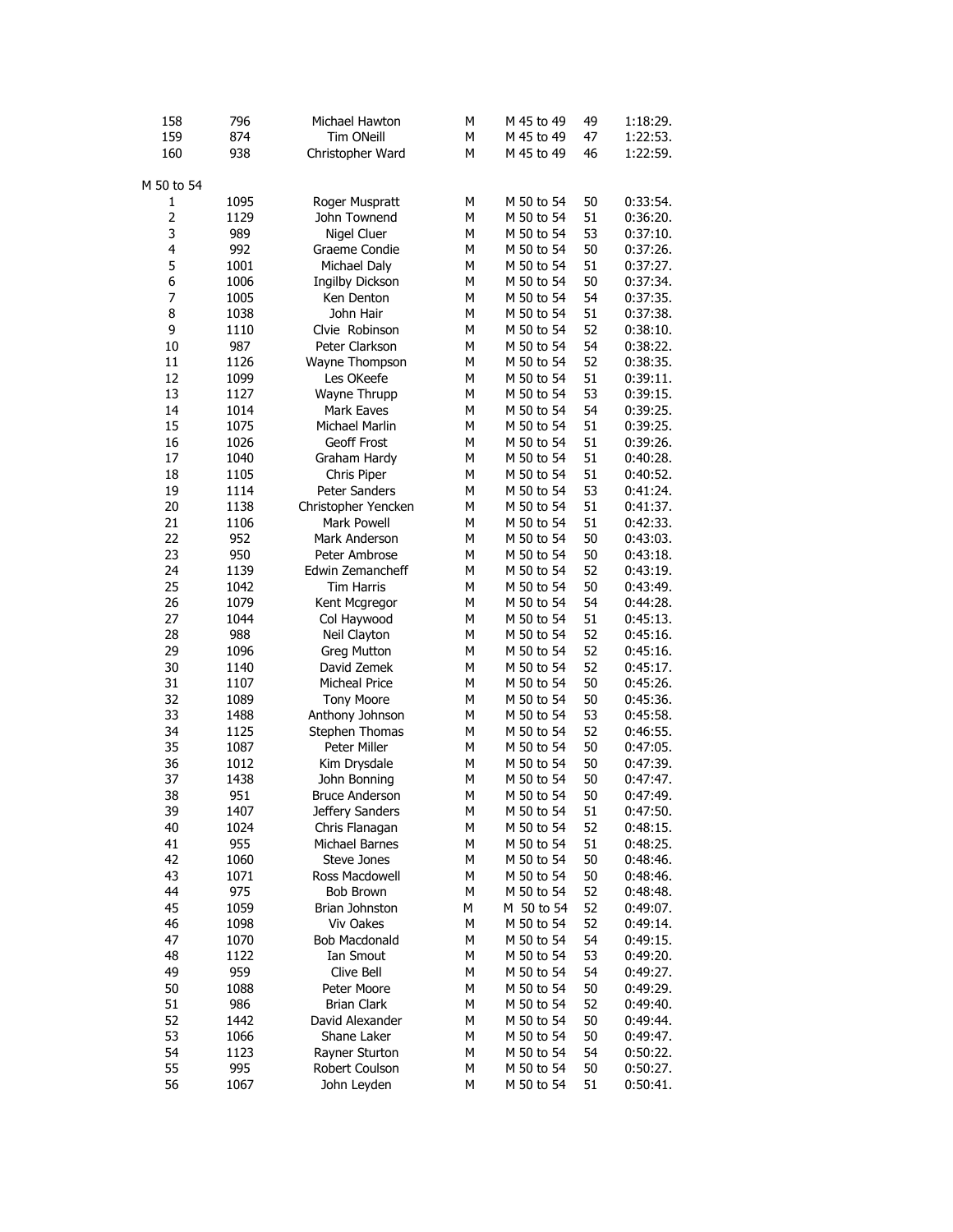| 57  | 1041         | <b>Robert Harley</b>   | М | M 50 to 54 | 53 | 0:50:59.             |
|-----|--------------|------------------------|---|------------|----|----------------------|
| 58  | 1082         | Greg Mclachlan         | М | M 50 to 54 | 53 | 0:51:11.             |
| 59  | 1004         | Stephen Dennis         | М | M 50 to 54 | 52 | 0:51:14.             |
| 60  | 1101         | <b>Terry Parker</b>    | М | M 50 to 54 | 51 | 0:51:18.             |
| 61  | 991          | Peter Comben           | М | M 50 to 54 | 51 | 0:51:26.             |
| 62  | 963          | Paul Bishop            | М | M 50 to 54 | 52 | 0:51:37.             |
| 63  | 956          | John Barraclough       | М | M 50 to 54 | 52 | 0:51:39.             |
| 64  | 972          | Donald Brealey         | М | M 50 to 54 | 54 | 0:51:40.             |
| 65  | 1043         | Ian Hayes              | М | M 50 to 54 | 53 | 0:51:47.             |
| 66  | 1030         | Douglas Grace          | М | M 50 to 54 | 52 | 0:52:01.             |
| 67  | 1061         | <b>Richard Jones</b>   | М | M 50 to 54 | 51 | 0:52:04.             |
| 68  | 957          | <b>Greg Bates</b>      | M | M 50 to 54 | 51 | 0:52:23.             |
| 69  | 1045         | Zui Hochman            | М | M 50 to 54 | 54 | 0:52:25.             |
| 70  | 1135         | Ross Walker            | М | M 50 to 54 | 50 | 0:52:29.             |
| 71  | 960          | Laurie Bellett         | М | M 50 to 54 | 50 | 0:53:01.             |
| 72  | 1062         | Kieran Kelly           | М | M 50 to 54 | 54 | 0:53:08.             |
| 73  | 1416         | <b>Terry Willis</b>    | М | M 50 to 54 | 51 | 0:53:25.             |
| 74  | 973          | James Bridgman         | М | M 50 to 54 | 54 | 0:53:25.             |
| 75  | 1097         | Glenn Nott             | М | M 50 to 54 | 50 | 0:53:26.             |
| 76  | 1128         | Patrick Todhunter      | М | M 50 to 54 | 51 | 0:53:29.             |
| 77  | 1119         | Greg Smith             | M | M 50 to 54 | 51 | 0:53:56.             |
| 78  | 994          | Phil Coombes           | М | M 50 to 54 | 54 | 0:53:59.             |
| 79  | 1093         | Michael Munro          | М | M 50 to 54 | 51 | 0:54:11.             |
| 80  | 1078         | Neil Mcdowell          | М | M 50 to 54 | 53 | 0:54:16.             |
| 81  | 1081         | Neil Mckenzie          | М | M 50 to 54 | 52 | 0:54:16.             |
| 82  | 1090         | Sean Mowen             | М | M 50 to 54 | 51 | 0:54:20.             |
| 83  | 1002         | Stephen Davoren        | М | M 50 to 54 | 51 | 0:54:32.             |
| 84  | 1069         | Tom Lockwood           | М | M 50 to 54 | 52 | 0:54:50.             |
| 85  | 948          | <b>Richard Adams</b>   | М | M 50 to 54 | 52 | 0:54:57.             |
| 86  | 978          | Robert Buckland        | М | M 50 to 54 | 54 | 0:55:04.             |
| 87  | 1113         | Kevin Ryan             | М | M 50 to 54 | 52 | 0:55:30.             |
| 88  | 1013         | Alain Dupuis           | М | M 50 to 54 | 53 | 0:55:32.             |
| 89  | 1053         | Peter Imeson           | М | M 50 to 54 | 54 | 0:55:34.             |
| 90  | 1086         | <b>Gary Miller</b>     | М | M 50 to 54 | 51 | 0:55:46.             |
| 91  | 1010         | <b>Greg Downes</b>     | М | M 50 to 54 | 51 | 0:55:49.             |
| 92  | 953          | David Bachmayer        | М | M 50 to 54 | 51 | 0:55:53.             |
| 93  | 1116         | John Sheffield         | M | M 50 to 54 | 53 | 0:56:04.             |
| 94  | 1032         | Hamish Graham          | М | M 50 to 54 | 51 | 0:56:24.             |
| 95  | 1036         | Colin Gunn             | М | M 50 to 54 | 51 | 0:56:40.             |
| 96  | 1134         | David Wagstaff         | М | M 50 to 54 | 51 | 0:56:58.             |
| 97  | 1077         | John Mccaffery         | М | M 50 to 54 | 53 | 0:57:02.             |
| 98  |              | Stephen Rayner         | М | M 50 to 54 | 50 |                      |
| 99  | 1108<br>1136 | Kent Wells             | М | M 50 to 54 | 53 | 0:57:20.<br>0:57:32. |
| 100 | 1132         |                        | М | M 50 to 54 | 50 | 0:57:35.             |
|     | 979          | Stephen Trump          |   |            |    | 0:57:38.             |
| 101 |              | Chris Burdekin         | М | M 50 to 54 | 54 |                      |
| 102 | 1487         | Greg Zobel             | М | M 50 to 54 | 53 | 0:57:39.             |
| 103 | 954          | Keith Badger           | М | M 50 to 54 | 54 | 0:57:42.             |
| 104 | 1046         | Peter Homann           | М | M 50 to 54 | 52 | 0:57:42.             |
| 105 | 961          | Denis Bendall          | М | M 50 to 54 | 50 | 0:57:51.             |
| 106 | 1009         | Brian Donnellan        | М | M 50 to 54 | 0  | 0:57:53.             |
| 107 | 1130         | Cameron Trappett       | М | M 50 to 54 | 50 | 0:57:57.             |
| 108 | 1027         | Douglas Fuller         | М | M 50 to 54 | 54 | 0:58:05.             |
| 109 | 1033         | George Graham          | М | M 50 to 54 | 53 | 0:58:10.             |
| 110 | 1121         | <b>Tony Smith</b>      | М | M 50 to 54 | 54 | 0:58:14.             |
| 111 | 1007         | Chris Doe              | М | M 50 to 54 | 54 | 0:58:42.             |
| 112 | 1058         | Michael Johnson        | М | M 50 to 54 | 53 | 1:00:06.             |
| 113 | 970          | Gary Boyd              | М | M 50 to 54 | 52 | 1:00:18.             |
| 114 | 1039         | Ross Hansen            | м | M 50 to 54 | 53 | 1:00:21.             |
| 115 | 1034         | John Gribble           | М | M 50 to 54 | 54 | 1:01:28.             |
| 116 | 1103         | Peter Phillips         | М | M 50 to 54 | 51 | 1:01:30.             |
| 117 | 958          | Jonathan Baxter-Wright | м | M 50 to 54 | 50 | 1:01:56.             |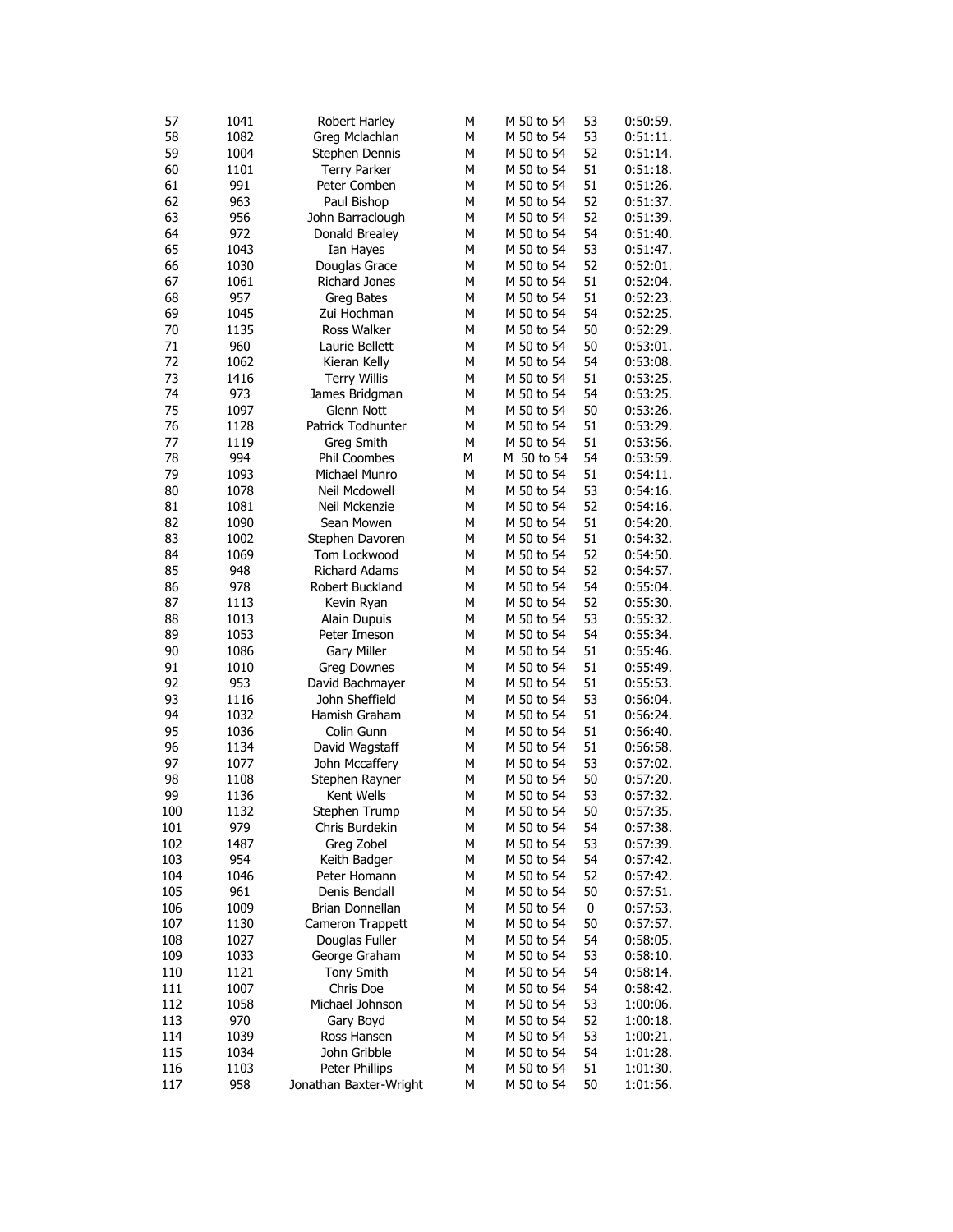| 118        | 1076 | Michael Martin         | М | M 50 to 54 | 51 | 1:02:34. |
|------------|------|------------------------|---|------------|----|----------|
| 119        | 1054 | Brad Imeson            | М | M 50 to 54 | 50 | 1:03:00. |
| 120        | 981  | Paul Cambridge         | М | M 50 to 54 | 53 | 1:03:03. |
| 121        | 1029 | David Goulding         | М | M 50 to 54 | 51 | 1:03:21. |
| 122        | 1117 | Robert Siebert         | М | M 50 to 54 | 53 | 1:04:04. |
| 123        | 965  | David Blomberg         | М | M 50 to 54 | 53 | 1:04:37. |
| 124        | 964  | James Blacket          | М | M 50 to 54 | 53 | 1:04:54. |
| 125        | 1112 | Michael Robinson       | М | M 50 to 54 | 52 | 1:04:55. |
| 126        | 1064 | Ray Kiely              | М | M 50 to 54 | 51 | 1:05:03. |
| 127        | 1074 | <b>Bill Macrow</b>     | М | M 50 to 54 | 53 | 1:05:59. |
| 128        | 1016 | Paul Ellercamp         | М | M 50 to 54 | 53 | 1:06:14. |
| 129        | 1094 | Michael Murphy         | М | M 50 to 54 | 52 | 1:07:15. |
| 130        | 1051 | Richard Hughes         | М | M 50 to 54 | 54 | 1:07:22. |
| 131        | 1115 | <b>Trevor Shearn</b>   | М | M 50 to 54 | 53 | 1:08:05. |
| 132        | 1018 | Len Ellis              | М | M 50 to 54 | 51 | 1:08:20. |
| 133        | 1022 | Leslie Finnis          | М | M 50 to 54 | 50 | 1:09:58. |
| 134        | 993  | Stephen Connelly       | Μ | M 50 to 54 | 51 | 1:10:01. |
| 135        | 1073 | <b>Hugh Macnally</b>   | М | M 50 to 54 | 54 | 1:10:55. |
| 136        | 1057 | Peter Jefferis         | М | M 50 to 54 | 50 | 1:11:18. |
| 137        | 1047 | Stephen Hood           | М | M 50 to 54 | 50 | 1:11:35. |
|            |      |                        |   |            |    |          |
| 138        | 1048 | Mick Hooper            | М | M 50 to 54 | 51 | 1:11:44. |
| 139        | 1017 | Lyall Elliott          | М | M 50 to 54 | 52 | 1:15:29. |
| 140        | 1063 | Peter Kendall          | М | M 50 to 54 | 52 | 1:16:48. |
| 141        | 984  | <b>Barry Carpenter</b> | М | M 50 to 54 | 52 | 1:19:02. |
| 142        | 996  | David Coyne            | М | M 50 to 54 | 51 | 1:20:03. |
| 143        | 967  | Ian Blunt              | М | M 50 to 54 | 50 | 1:50:49. |
|            |      |                        |   |            |    |          |
|            |      |                        |   |            |    |          |
| M 55 to 59 |      |                        |   |            |    |          |
| 1          | 1143 | Mark Anderson          | М | M 55 to 59 | 55 | 0:38:54. |
| 2          | 1247 | Jon Patterson          | М | M 55 to 59 | 58 | 0:39:42. |
| 3          | 1228 | <b>Terry Mcgee</b>     | М | M 55 to 59 | 58 | 0:39:48. |
| 4          | 1269 | Saxon Smith            | М | M 55 to 59 | 59 | 0:40:07. |
| 5          | 1159 | Allen Browne           | М | M 55 to 59 | 58 | 0:41:10. |
| 6          | 1168 | Jeff Clegg             | М | M 55 to 59 | 58 | 0:42:05. |
| 7          | 1271 | Craig Spears           | М | M 55 to 59 | 55 | 0:42:11. |
| 8          | 1209 | Mike Jessop            | М | M 55 to 59 | 57 | 0:42:15. |
| 9          | 1258 | Charles Richards       | М | M 55 to 59 | 59 | 0:42:22. |
| 10         | 1178 | Don Curtis             | М | M 55 to 59 | 55 | 0:42:26. |
| 11         | 1265 | <b>Bill Schulte</b>    | М | M 55 to 59 | 55 | 0:42:48. |
| 12         | 1213 | Stuart Jones           | М | M 55 to 59 | 56 | 0:43:33. |
| 13         | 1261 | Jeff Rowe              | М | M 55 to 59 | 56 | 0:43:36. |
| 14         | 1225 | Paul Mayberry          | М | M 55 to 59 | 56 | 0:43:38. |
| 15         | 1221 | Stephen Maitland       | М | M 55 to 59 | 56 | 0:44:00. |
| 16         | 1169 | Ian Cohen              | м | M 55 to 59 | 55 | 0:44:11. |
| 17         | 1218 | Ian Lynch              | Μ | M 55 to 59 | 55 | 0:44:14. |
| 18         | 1203 | Mark Hennesy           | Μ | M 55 to 59 | 56 | 0:44:46. |
| 19         | 1256 | Francis Quinn          | М | M 55 to 59 | 55 | 0:45:02. |
| 20         | 1275 | Geoffrey Sugden        | м | M 55 to 59 | 57 | 0:45:10. |
| 21         | 1280 | Graeme Washington      | Μ | M 55 to 59 | 59 | 0:45:42. |
| 22         | 1240 | John Newcomb           | Μ | M 55 to 59 | 57 | 0:46:32. |
| 23         | 1253 | Steve Quill            | м | M 55 to 59 | 57 | 0:46:33. |
| 24         | 1273 | Greg Stebbing          | Μ | M 55 to 59 | 57 | 0:46:34. |
| 25         | 1245 | Rick Owen              | Μ | M 55 to 59 | 56 | 0:46:51. |
| 26         | 1244 | Peter ONeill           | М | M 55 to 59 | 55 | 0:47:14. |
| 27         | 1191 | John Forster           | Μ | M 55 to 59 | 56 | 0:47:25. |
| 28         | 1284 | Craig White            | Μ | M 55 to 59 | 57 | 0:47:30. |
| 29         | 1152 | Leigh Betts            | Μ | M 55 to 59 | 57 | 0:47:33. |
| 30         | 1272 | Kerry Spencer          | м | M 55 to 59 | 55 | 0:48:21. |
| 31         | 1150 | Peter Bennett          | Μ | M 55 to 59 | 57 | 0:48:34. |
| 32         | 1214 | Bayne Kelly            | Μ | M 55 to 59 | 58 | 0:48:48. |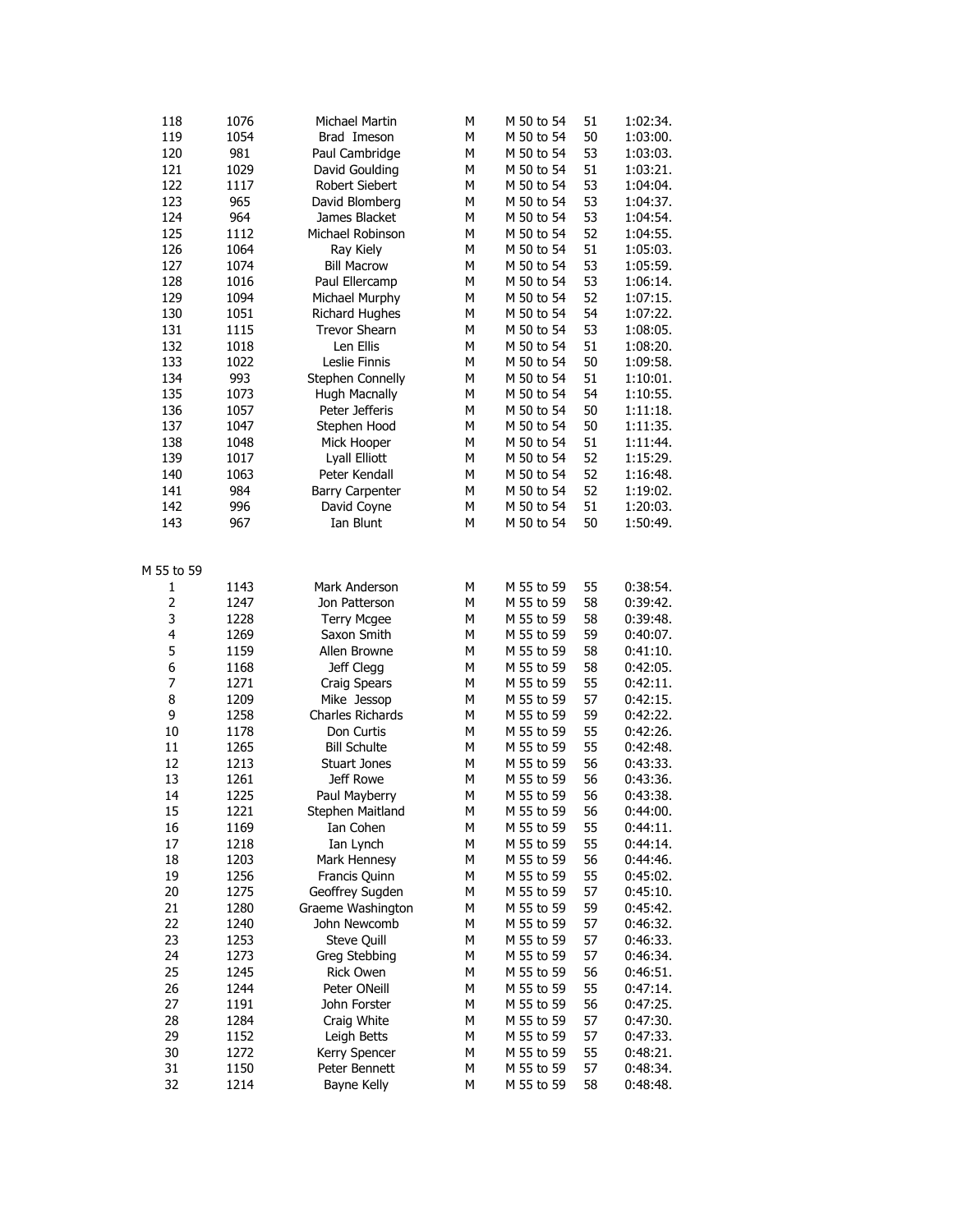| 33       | 1409         | Jeffrey Townsend                     | м      | M 55 to 59               | 57       | 0:48:53.             |
|----------|--------------|--------------------------------------|--------|--------------------------|----------|----------------------|
| 34       | 1146         | Rick Barraclough                     | м      | M 55 to 59               | 57       | 0:49:05.             |
| 35       | 1157         | Jim Boyd                             | М      | M 55 to 59               | 55       | 0:49:11.             |
| 36       | 1224         | John Masters                         | м      | M 55 to 59               | 56       | 0:49:44.             |
| 37       | 1180         | Simon Davis                          | М      | M 55 to 59               | 58       | 0:50:13.             |
| 38       | 1274         | Jon Stephenson                       | М      | M 55 to 59               | 55       | 0:50:26.             |
| 39       | 1249         | Peter Prince                         | М      | M 55 to 59               | 56       | 0:50:33.             |
| 40       | 1233         | Peter Mclachlan                      | Μ      | M 55 to 59               | 57       | 0:50:51.             |
| 41       | 1154         | John Bird                            | м      | M 55 to 59               | 56       | 0:50:54.             |
| 42       | 1236         | Robert Melville                      | м      | M 55 to 59               | 56       | 0:51:05.             |
| 43       | 1459         | Kim Wilson                           | М      | M 55 to 59               | 56       | 0:51:17.             |
| 44       | 1235         | Anthony Mcquillen                    | М      | M 55 to 59               | 59       | 0:51:24.             |
| 45       | 1277         | Phil Venables                        | М      | M 55 to 59               | 55       | 0:51:28.             |
| 46       | 1144         | Peter Atkins                         | М      | M 55 to 59               | 55       | 0:51:42.             |
| 47       | 1198         | Alan Grant                           | М      | M 55 to 59               | 59       | 0:53:02.             |
| 48       | 1266         | <b>Terry Seymour</b>                 | М      | M 55 to 59               | 56       | 0:53:17.             |
| 49       | 1216         | John Langer                          | м      | M 55 to 59               | 58       | 0:53:19.             |
| 50       | 1192         | John Franks                          | м      | M 55 to 59               | 58       | 0:53:21.             |
| 51       | 1170         | Allan Coker                          | М      | M 55 to 59               | 56       | 0:53:39.             |
| 52       | 1217         | Henry Lewczuk                        | М      | M 55 to 59               | 55       | 0:53:54.             |
| 53       | 1167         | Graham Chapman                       | М      | M 55 to 59               | 55       | 0:53:55.             |
| 54       | 1158         | Stephen Brown                        | М      | M 55 to 59               | 58       | 0:54:21.             |
| 55       | 1408         | Brian Fox                            | М      | M 55 to 59               | 55       | 0:54:45.             |
| 56       | 1262         | Peter Ruthven                        | М      | M 55 to 59               | 55       | 0:54:47.             |
| 57       | 1232         | Alan Mclachlan                       | М      | M 55 to 59               | 57       | 0:54:48.             |
| 58       | 1200         | Richard Harvey                       | м      | M 55 to 59               | 57       | 0:54:59.             |
| 59       | 1181         | Rex Deeath                           | м      | M 55 to 59               | 58       | 0:55:09.             |
| 60       | 1208         | Noel Ingram                          | М      | M 55 to 59               | 55       | 0:55:13.             |
| 61       | 1406         | Robert Watson                        | М      | M 55 to 59               | 58       | 0:55:13.             |
| 62<br>63 | 1204<br>1264 | <b>Bruce Hookey</b><br>Steven Saxton | М<br>М | M 55 to 59               | 57       | 0:55:15.             |
| 64       | 1205         | Lloyd Hughes                         | М      | M 55 to 59<br>M 55 to 59 | 58<br>55 | 0:55:22.<br>0:55:49. |
| 65       | 1196         | John Gillett                         | М      | M 55 to 59               | 55       | 0:55:52.             |
| 66       | 1229         | Gary Mcgoldrick                      | М      | M 55 to 59               | 57       | 0:55:53.             |
| 67       | 1207         | Gary Inger                           | М      | M 55 to 59               | 55       | 0:56:02.             |
| 68       | 1202         | John Hawkins                         | М      | M 55 to 59               | 56       | 0:56:11.             |
| 69       | 1206         | <b>Rick Hultgren</b>                 | М      | M 55 to 59               | 59       | 0:56:41.             |
| 70       | 1175         | Richard Crofton                      | М      | M 55 to 59               | 55       | 0:56:45.             |
| 71       | 1286         | Leslie Woollard                      | М      | M 55 to 59               | 55       | 0:56:49.             |
| 72       | 1248         | Chris Power                          | М      | M 55 to 59               | 58       | 0:56:55.             |
| 73       | 1250         | <b>Barry Prowse</b>                  | М      | M 55 to 59               | 58       | 0:57:22.             |
| 74       | 1243         | Barry OConnell                       | М      | M 55 to 59               | 59       | 0:57:23.             |
| 75       | 1259         | Ian Ritchie                          | м      | M 55 to 59               | 58       | 0:57:41.             |
| 76       | 1281         | Alec Watson                          | M      | M 55 to 59               | 58       | 0:57:45.             |
| 77       | 1434         | Noel Nunan                           | м      | M 55 to 59               | 55       | 0:58:07.             |
| 78       | 1285         | Stan Willis                          | Μ      | M 55 to 59               | 55       | 0:58:27.             |
| 79       | 1142         | Chris Albert                         | Μ      | M 55 to 59               | 55       | 0:58:29.             |
| 80       | 1270         | <b>Anthony Smuts</b>                 | м      | M 55 to 59               | 55       | 0:58:52.             |
| 81       | 1234         | Garry Mcleod                         | М      | M 55 to 59               | 55       | 0:59:08.             |
| 82       | 1251         | Cesar Puertolas                      | М      | M 55 to 59               | 55       | 0:59:12.             |
| 83       | 1161         | Denis Byrne                          | м      | M 55 to 59               | 56       | 0:59:46.             |
| 84       | 1171         | <b>Colin Coles</b>                   | м      | M 55 to 59               | 59       | 0:59:50.             |
| 85       | 1156         | Trevor Bower                         | м      | M 55 to 59               | 59       | 1:00:46.             |
| 86       | 1197         | Ian Goudie                           | Μ      | M 55 to 59               | 58       | 1:00:51.             |
| 87       | 1237         | Peter Mitchell                       | м      | M 55 to 59               | 58       | 1:01:34.             |
| 88       | 1260         | <b>Brian Roberts</b>                 | М      | M 55 to 59               | 57       | 1:01:43.             |
| 89       | 1149         | Ross Bell                            | м      | M 55 to 59               | 57       | 1:01:54.             |
| 90<br>91 | 1173         | Peter Court<br>Peter Kennett         | м<br>м | M 55 to 59               | 56       | 1:02:44.             |
| 92       | 1215<br>1147 | <b>Bill Bates</b>                    | м      | M 55 to 59<br>M 55 to 59 | 55<br>58 | 1:03:25.<br>1:03:41. |
| 93       | 1160         | Peter Brunninghausen                 | м      | M 55 to 59               | 59       | 1:03:56.             |
|          |              |                                      |        |                          |          |                      |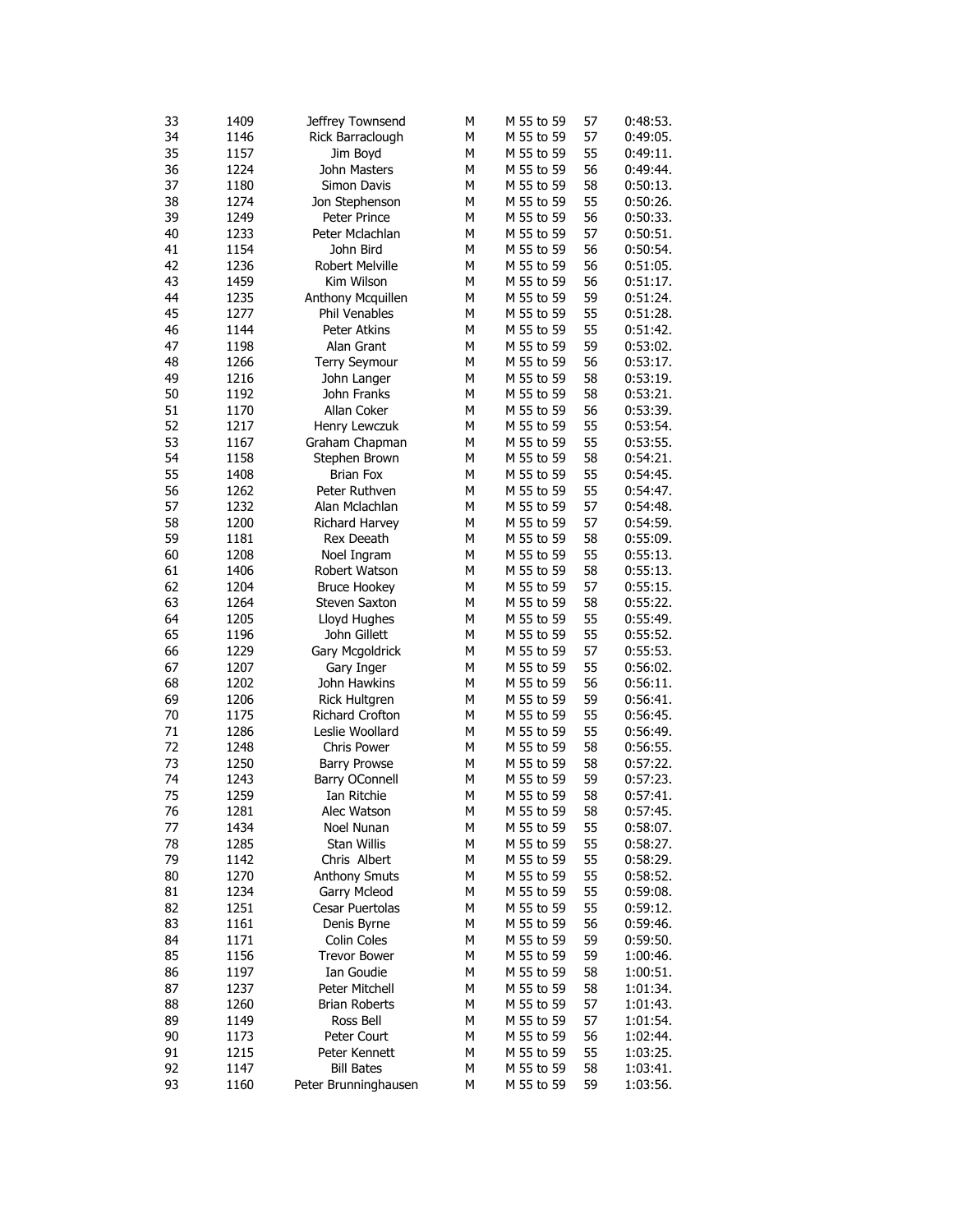| 94           | 1162 | Chris Byrnes           | М | M 55 to 59 | 55 | 1:04:21. |
|--------------|------|------------------------|---|------------|----|----------|
| 95           | 1241 | Anthony Newcombe       | М | M 55 to 59 | 56 | 1:04:27. |
| 96           | 1436 | Rae Wills              | М | M 55 to 59 | 55 | 1:04:42. |
| 97           | 1220 | Graham Mailander       | М | M 55 to 59 | 56 | 1:07:27. |
| 98           | 1252 | Roger Pyke             | М | M 55 to 59 | 55 | 1:07:53. |
| 99           | 1222 | <b>Stephen Marks</b>   | М | M 55 to 59 | 57 | 1:08:42. |
| 100          | 1278 | Peter Wall             | М | M 55 to 59 | 59 | 1:08:57. |
| 101          | 1194 | Jeffery Garratt        | М | M 55 to 59 | 56 | 1:09:57. |
| 102          | 1242 | Bernard Nolan          | М | M 55 to 59 | 56 | 1:10:32. |
| 103          | 1279 | Peter Ware             | М | M 55 to 59 | 56 | 1:11:07. |
| 104          | 1257 | Charles Ranson         | М | M 55 to 59 | 58 | 1:11:23. |
| 105          | 1239 | Keith Morgan           | М | M 55 to 59 | 59 | 1:12:23. |
| 106          | 1287 | Paul Wyatt             | М | M 55 to 59 | 57 | 1:12:32. |
| 107          | 1255 | Patrick Quinn          | М | M 55 to 59 | 58 | 1:13:13. |
| 108          | 1172 | <b>Wayne Cossens</b>   | М | M 55 to 59 | 55 | 1:17:43. |
| 109          | 1231 | Jim Mckenzie           | М | M 55 to 59 | 59 | 1:18:01. |
| 110          | 1163 | Jeremy Cape            | М | M 55 to 59 | 56 | 1:18:39. |
| 111          | 1283 | Stephen Wawn           | М | M 55 to 59 | 59 | 1:19:08. |
| 112          | 1155 | Ian Borchert           | М | M 55 to 59 | 55 | 1:19:17. |
| 113          | 1183 | John Dillon            | М | M 55 to 59 | 56 | 1:29:19. |
| 114          | 1268 | Ian Smith              | М | M 55 to 59 | 56 | 1:38:48. |
|              |      |                        |   |            |    |          |
| M 60 to 64   |      |                        |   |            |    |          |
| $\mathbf{1}$ | 1348 | Greg Reddan            | М | M 60 to 64 | 60 | 0:39:10. |
| $\mathbf 2$  | 1332 | Chris Lowry            | М | M 60 to 64 | 60 | 0:42:11. |
| 3            | 1317 | John Gudgeon           | М | M 60 to 64 | 62 | 0:42:15. |
| 4            | 1338 | Peter Mcmahon          | М | M 60 to 64 | 63 | 0:42:24. |
| 5            | 1321 | Michael Holt           | М | M 60 to 64 | 62 | 0:42:39. |
| 6            | 1340 | Rodney Molesworth      | М | M 60 to 64 | 60 | 0:42:51. |
| 7            | 1306 | Rodney Couch           | М | M 60 to 64 | 61 | 0:45:18. |
| 8            | 1319 |                        | М | M 60 to 64 |    | 0:45:54. |
| 9            |      | Phillip Harding        | М |            | 61 |          |
|              | 1335 | Peter Maccormick       |   | M 60 to 64 | 63 | 0:47:19. |
| 10           | 1336 | <b>Phillip Mathers</b> | М | M 60 to 64 | 60 | 0:47:38. |
| 11           | 1297 | Peter Burge-Lopez      | М | M 60 to 64 | 60 | 0:47:49. |
| 12           | 1343 | <b>Bill Phillips</b>   | М | M 60 to 64 | 63 | 0:47:49. |
| 13           | 1304 | Robert Constance       | М | M 60 to 64 | 60 | 0:48:14. |
| 14           | 1329 | Patrick Knight         | М | M 60 to 64 | 60 | 0:49:05. |
| 15           | 1307 | Scott Crawford         | М | M 60 to 64 | 62 | 0:49:19. |
| 16           | 1333 | Julian Lymburner       | М | M 60 to 64 | 62 | 0:50:37. |
| 17           | 1328 | Ian Kennedy            | М | M 60 to 64 | 63 | 0:52:04. |
| 18           | 1311 | Jeff Doube             | М | M 60 to 64 | 60 | 0:52:08. |
| 19           | 1350 | Allan Rowe             | М | M 60 to 64 | 60 | 0:52:18. |
| 20           | 1363 | Thomas Wilmot          | М | M 60 to 64 | 63 | 0:52:41. |
| 21           | 1305 | <b>Tony Corlass</b>    | М | M 60 to 64 | 62 | 0:52:54. |
| 22           | 1302 | Michael Christie       | м | M 60 to 64 | 64 | 0:53:21. |
| 23           | 1341 | <b>Steve Parnell</b>   | М | M 60 to 64 | 61 | 0:54:03. |
| 24           | 1349 | Michael Rose           | М | M 60 to 64 | 62 | 0:54:42. |
| 25           | 1293 | Robert Barr            | М | M 60 to 64 | 61 | 0:54:42. |
| 26           | 1358 | Simon Thorn            | М | M 60 to 64 | 61 | 0:54:58. |
| 27           | 1326 | Wayne Johnson          | М | M 60 to 64 | 60 | 0:55:20. |
| 28           | 1352 | Philip Schmidt         | М | M 60 to 64 | 62 | 0:55:22. |
| 29           | 1360 | Denis Unwin            | М | M 60 to 64 | 64 | 0:55:25. |
| 30           | 1356 | Jack Stening           | М | M 60 to 64 | 61 | 0:56:23. |
| 31           | 1354 | Neil Sowerby           | М | M 60 to 64 | 61 | 0:57:15. |
| 32           | 1344 | Ken Porter             | М | M 60 to 64 | 63 | 0:57:36. |
| 33           | 1330 | John Konrads           | М | M 60 to 64 | 64 | 0:57:57. |
| 34           | 1322 | Peter Hosking          | М | M 60 to 64 | 64 | 0:58:26. |
| 35           | 1289 | Raymond Adams          | М | M 60 to 64 | 60 | 0:59:19. |
| 36           | 1347 | Bryan Raphael          | М | M 60 to 64 | 60 | 0:59:22. |
| 37           | 1301 | David Chartres         | М | M 60 to 64 | 60 | 0:59:34. |
| 38           | 1300 | Pierre Carpenter       | М | M 60 to 64 | 61 | 0:59:52. |
|              |      |                        |   |            |    |          |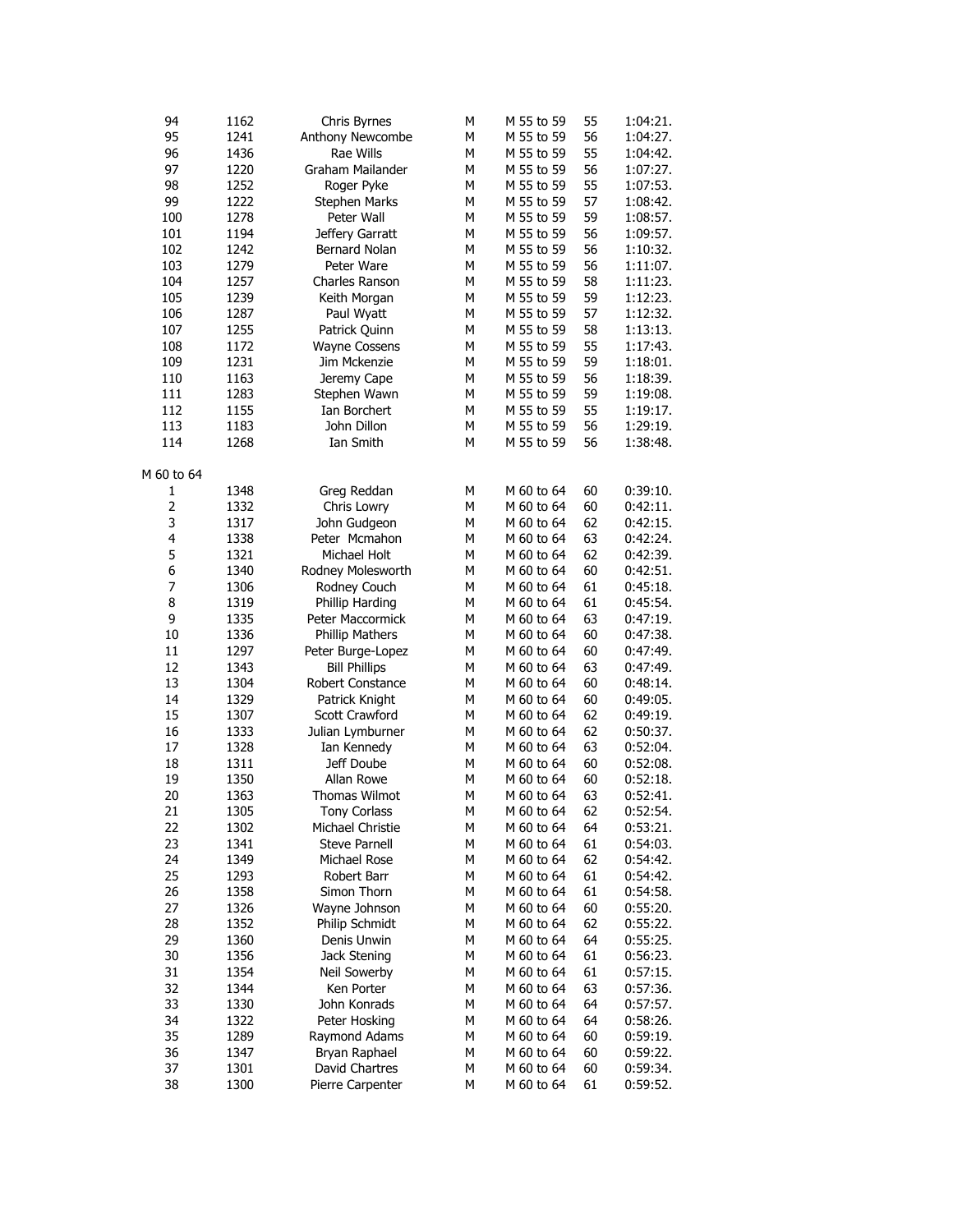| 39                      | 1320 | Michael Hewitt                       | М      | M 60 to 64 | 64 | 1:00:49. |
|-------------------------|------|--------------------------------------|--------|------------|----|----------|
| 40                      | 1346 | Anthony Quinn                        | М      | M 60 to 64 | 64 | 1:01:25. |
| 41                      | 1299 | Les Caldwell                         | M      | M 60 to 64 | 63 | 1:02:46. |
| 42                      | 1361 | Mike Watterson                       | M      | M 60 to 64 | 64 | 1:04:03. |
| 43                      | 1327 | Tony Johnson                         | M      | M 60 to 64 | 63 | 1:04:18. |
| 44                      | 1362 | <b>Trevor Williams</b>               | M      | M 60 to 64 | 64 | 1:10:14. |
| 45                      | 1315 | John Fuller                          | M      | M 60 to 64 | 64 | 1:13:33. |
| 46                      | 1331 | Peter Larsson                        | M      | M 60 to 64 | 60 | 1:15:57. |
| 47                      | 1355 | Dennis Spring                        | M      | M 60 to 64 | 62 | 1:16:59. |
| 48                      | 1318 | Michael Hallett                      | M      | M 60 to 64 | 62 | 1:18:08. |
| 49                      | 1353 | <b>Graham Scott</b>                  | M      | M 60 to 64 | 62 | 1:18:16. |
| 50                      | 1316 | <b>Barry Garson</b>                  | М      | M 60 to 64 | 62 | 1:21:01. |
| 51                      | 1313 | Gary Finnis                          | M      | M 60 to 64 | 61 | 1:24:59. |
| 52                      | 1303 | Max Clark                            | M      | M 60 to 64 | 63 | 1:32:19. |
| 53                      | 1323 | John Hyslop                          | M      | M 60 to 64 | 64 | 1:33:27. |
| 54                      | 1351 | Neville Salmon                       | M      | M 60 to 64 | 61 | 1:41:50. |
| 55                      | 1324 | Anthony Ingwersen                    | М      | M 60 to 64 | 61 | 2:06:33. |
|                         |      |                                      |        |            |    |          |
| M 65 to 69              |      |                                      |        |            |    |          |
| $\mathbf{1}$            | 1370 | Neville De Mestre                    | M      | M 65 to 69 | 68 | 0:46:03. |
| $\overline{\mathbf{c}}$ | 1376 | John Havilah                         | M      | M 65 to 69 | 69 | 0:49:17. |
| 3                       | 1365 | <b>Tim Anderson</b>                  | M      | M 65 to 69 | 65 | 0:49:28. |
| 4                       | 1387 | Gareth Smith                         | M      | M 65 to 69 | 68 | 0:49:45. |
| 5                       | 1389 | Robert Virgona                       | M      | M 65 to 69 | 65 | 0:49:56. |
| 6                       | 1367 | <b>Bruce Burns</b>                   | M      | M 65 to 69 | 67 | 0:51:11. |
| 7                       | 1372 | Graeme Farrell                       | M      | M 65 to 69 | 66 | 0:51:29. |
| 8                       | 1364 | Peter Andersen                       | М      | M 65 to 69 | 67 | 0:52:08. |
| 9                       | 1384 | <b>Ted Puller</b>                    | M      | M 65 to 69 | 69 | 0:57:05. |
| 10                      | 1383 | Robert OBrien                        | M      | M 65 to 69 | 65 | 0:58:57. |
| 11                      | 1391 | <b>Brian White</b>                   | M      | M 65 to 69 | 65 | 0:59:55. |
| 12                      | 1382 | Peter Macken                         | M      | M 65 to 69 | 68 | 1:00:14. |
| 13                      |      | Peter Henderson                      | M      | M 65 to 69 | 66 | 1:01:46. |
|                         | 1377 |                                      |        |            |    |          |
| 14                      | 1381 | Eric Lomas                           | M      | M 65 to 69 | 65 | 1:03:05. |
| 15                      | 1369 | Max Crummy                           | M      | M 65 to 69 | 68 | 1:04:43. |
| 16                      | 1380 | Jeffrey Kernot                       | M      | M 65 to 69 | 67 | 1:09:12. |
| 17                      | 1386 | Allan Scott                          | M      | M 65 to 69 | 65 | 1:13:26. |
| 18                      | 1378 | Garry Johnson                        | M      | M 65 to 69 | 65 | 1:15:16. |
| 19                      | 1366 | Roger Bennetts                       | M      | M 65 to 69 | 66 | 1:16:50. |
| 20                      | 1368 | Herbert Carter                       | M      | M 65 to 69 | 69 | 1:20:25. |
| 21                      | 1374 | David Gray                           | M      | M 65 to 69 | 65 | 1:29:07. |
| 22                      | 1371 | Ian Duncan                           | M      | M 65 to 69 | 66 | 1:29:40. |
| 23                      | 1385 | Ken Ross                             | М      | M 65 to 69 | 65 | 1:34:36. |
| 24                      | 1375 | Raymond Ham                          | м      | M 65 to 69 | 66 | 1:57:35. |
| M 70 Plus               |      |                                      |        |            |    |          |
| $\mathbf{1}$            | 1393 | Clive Condie                         | М      | M 70 Plus  | 76 | 0:57:04. |
| 2                       | 1397 | Jack Wright                          | м      | M 70 Plus  | 85 | 1:15:24. |
| 3                       | 1395 |                                      |        | M 70 Plus  | 85 | 1:22:31. |
| 4                       | 1394 | <b>Bill Ringland</b><br>Paul Lowther | М<br>м | M 70 Plus  | 77 | 2:08:24. |
|                         |      |                                      |        |            |    |          |
| M 70 to 74              |      |                                      |        |            |    |          |
| 1                       | 1401 | <b>Bill Cambridge</b>                | М      | M 70 to 74 | 70 | 0:49:15. |
| 2                       | 1403 | Jim Fountain                         | М      | M 70 to 74 | 72 | 0:52:47. |
| 3                       | 1402 | Kevin Ewart                          | M      | M 70 to 74 | 73 | 0:53:24. |
| 4                       | 1398 | John Balzer                          | м      | M 70 to 74 | 72 | 0:55:48. |
| 5                       | 1400 | Grahame Burns                        | М      | M 70 to 74 | 71 | 0:57:55. |
| 6                       | 1404 | Claus Newhouse                       | м      | M 70 to 74 | 71 | 1:13:07. |
| 7                       | 1399 | <b>Fred Banks</b>                    | м      | M 70 to 74 | 70 | 1:14:07. |
|                         |      |                                      |        |            |    |          |
| M Open                  |      |                                      |        |            |    |          |
| 1                       | 3    | David Browne                         | М      | M Open     | 19 | 0:26:42. |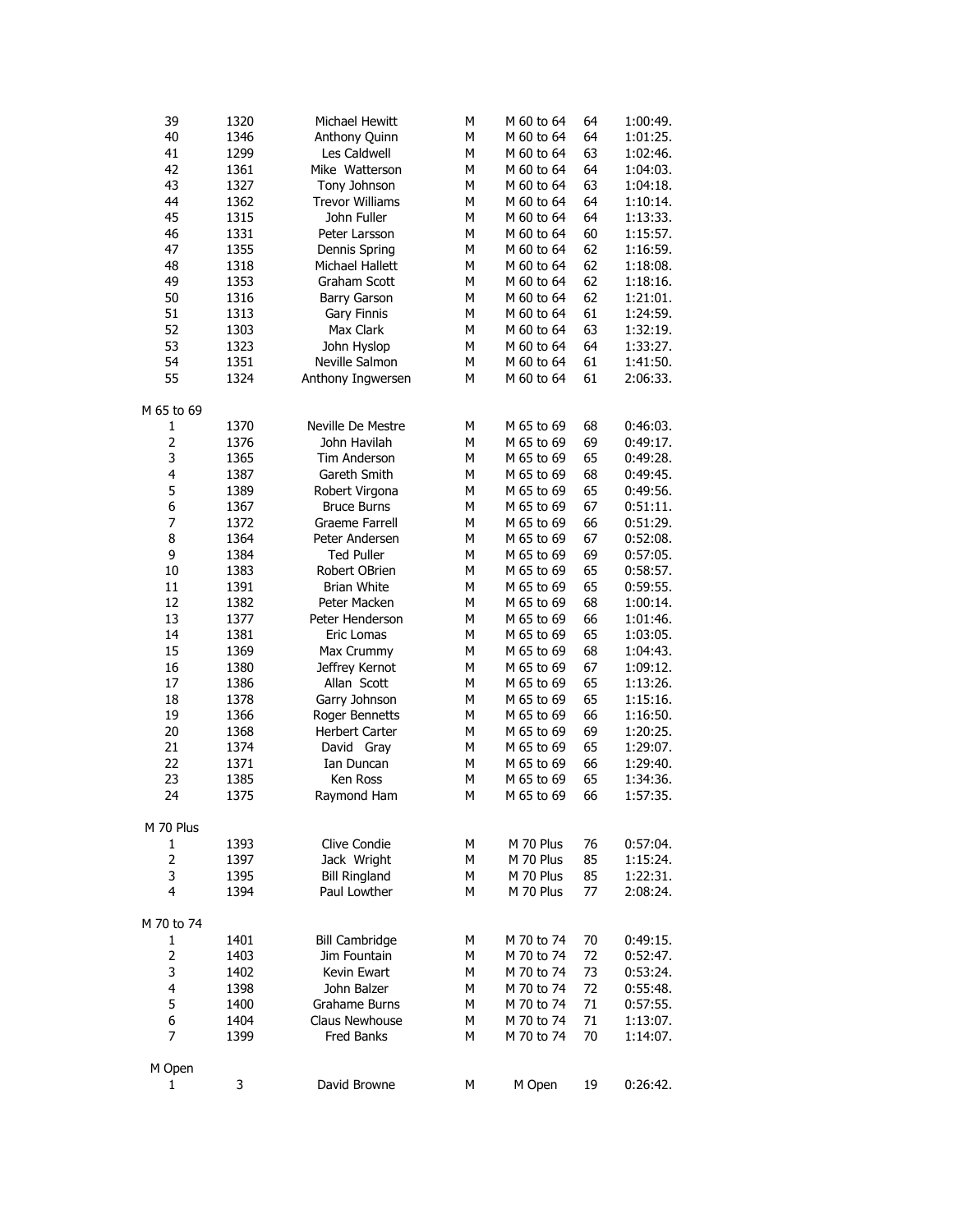| 2                        | 5    | Brendan Capell         | М  | M Open     | 22 | 0:26:43. |
|--------------------------|------|------------------------|----|------------|----|----------|
| 3                        | 26   | Cameron Smith          | М  | M Open     | 20 | 0:26:43. |
| 4                        | 22   | Josh Santacaterina     | М  | M Open     | 26 | 0:26:44. |
| 5                        | 15   | Dev Lahey              | М  | M Open     | 16 | 0:27:00. |
| 6                        | 8    | Clayton Fettell        | м  | M Open     | 20 | 0:29:34. |
| 7                        | 6    | Jack Carmine           | М  | M Open     | 22 | 0:29:35. |
| 8                        | 16   | Joseph Lampe           | М  | M Open     | 18 | 0:32:52. |
| 9                        | 13   | <b>Oliver Hulbert</b>  | М  | M Open     | 13 | 0:33:13. |
| 10                       | 17   | Robert Mcdonald        | М  | M Open     | 25 | 0:33:18. |
| 11                       | 24   | Geoffrey Scarce        | М  | M Open     | 25 | 0:33:34. |
| 12                       | 11   | Michael Harvey         | м  | M Open     | 20 | 0:37:21. |
| 13                       | 19   | William Mcgahan        | м  | M Open     | 15 | 0:37:27. |
| 14                       | 23   | <b>Richard Scarce</b>  | М  | M Open     | 35 | 0:38:01. |
| 15                       | 9    | Chris Glover           | М  | M Open     | 29 | 0:38:41. |
| 16                       | 21   | Sion Pretorius         | М  | M Open     | 17 | 0:41:59. |
| F 65 to 69               |      |                        |    |            |    |          |
| <b>DNF</b>               | 1379 | <b>Irene Keel</b>      | F  | F 65 to 69 | 66 | 0:51:41. |
| M 30 to 34               |      |                        |    |            |    |          |
| <b>DNF</b>               | 1457 | Eddie Liu              | M  | M 30 to 34 | 33 | 1:04:11. |
| F 20 to 24               |      |                        |    |            |    |          |
| <b>DNS</b>               | 1460 | Elizabeth Wiedner      | F  | F 20 to 24 | 21 |          |
| F 25 to 29               |      |                        |    |            |    |          |
| <b>DNS</b>               | 217  | Katie Werner           | F. | F 25 to 29 | 25 |          |
|                          |      |                        |    |            |    |          |
| F 30 to 34<br><b>DNS</b> | 275  | Karen Hughes           | F  | F 30 to 34 | 32 |          |
|                          |      |                        |    |            |    |          |
| F 35 to 39               |      |                        |    |            |    |          |
| <b>DNS</b>               | 1433 | Leanne Witham          | F. | F 35 to 39 | 35 |          |
| F 40 to 44               |      |                        |    |            |    |          |
| <b>DNS</b>               | 660  | Patricia Rolland       | F. | F 40 to 44 | 44 |          |
| <b>DNS</b>               | 688  | Joanne Taylor          | F  | F 40 to 44 | 41 |          |
| F 45 to 49               |      |                        |    |            |    |          |
| <b>DNS</b>               | 795  | <b>Gillian Hawkins</b> | F. | F 45 to 49 | 45 |          |
| <b>DNS</b>               | 854  | Louise Mcnulty         | F  | F 45 to 49 | 46 |          |
| <b>DNS</b>               | 894  | Miriam Salkowski       | F  | F 45 to 49 | 45 |          |
| <b>DNS</b>               | 906  | <b>Tracy Spencer</b>   | F  | F 45 to 49 | 46 |          |
|                          |      |                        |    |            |    |          |
| F 50 to 54               |      |                        |    |            |    |          |
| <b>DNS</b>               | 971  | Wendy Boyd             | F  | F 50 to 54 | 50 |          |
| <b>DNS</b>               | 1008 | Pauline Doe            | F  | F 50 to 54 | 53 |          |
| F 55 to 59               |      |                        |    |            |    |          |
| <b>DNS</b>               | 1185 | Roslyn Earthrowl       | F  | F 55 to 59 | 55 |          |
| M 12 to 15               |      |                        |    |            |    |          |
| <b>DNS</b>               | 68   | Kieran Roser           | м  | M 12 to 15 | 13 |          |
| <b>DNS</b>               | 74   | Sam Southern           | М  | M 12 to 15 | 12 |          |
| M 20 to 24               |      |                        |    |            |    |          |
| <b>DNS</b>               | 101  | <b>Adrian Cois</b>     | М  | M 20 to 24 | 22 |          |
|                          |      |                        |    |            |    |          |
| M 25 to 29               |      |                        |    |            |    |          |
| <b>DNS</b>               | 180  | Michael Mayr           | м  | M 25 to 29 | 26 |          |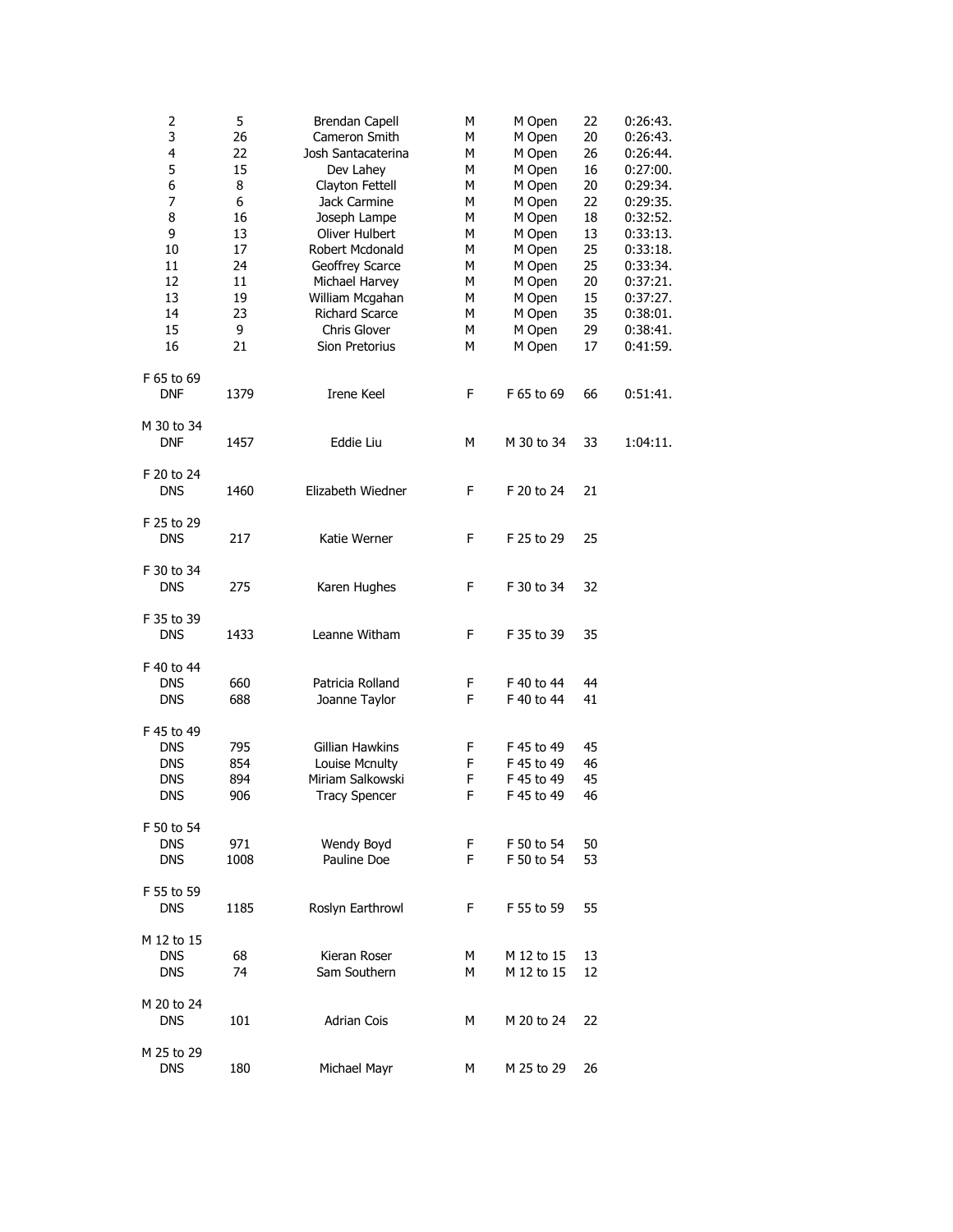| M 30 to 34<br><b>DNS</b>                                           | 235                       | Gilles Cardonnel                                                        | м                | M 30 to 34                                           | 31                   |                                  |
|--------------------------------------------------------------------|---------------------------|-------------------------------------------------------------------------|------------------|------------------------------------------------------|----------------------|----------------------------------|
| M 35 to 39<br><b>DNS</b><br><b>DNS</b><br><b>DNS</b><br><b>DNS</b> | 400<br>407<br>424<br>458  | David Evenden<br><b>Richard Freihaut</b><br>Philip Holz<br>Greg Mcgahan | М<br>м<br>М<br>М | M 35 to 39<br>M 35 to 39<br>M 35 to 39<br>M 35 to 39 | 36<br>36<br>37<br>37 |                                  |
| M 45 to 49<br><b>DNS</b><br><b>DNS</b><br><b>DNS</b><br><b>DNS</b> | 745<br>804<br>870<br>1497 | Craig Burton<br>Tim Howe<br>Anthony Nott<br>Ken Newing                  | м<br>м<br>м<br>М | M 45 to 49<br>M 45 to 49<br>M 45 to 49<br>M 45 to 49 | 46<br>49<br>49<br>45 |                                  |
| M 50 to 54<br><b>DNS</b>                                           | 1011                      | Stephen Doyle                                                           | М                | M 50 to 54                                           | 52                   |                                  |
| M 55 to 59<br><b>DNS</b><br><b>DNS</b>                             | 1176<br>1186              | Lewis Crowe<br>Simon Earthrowl                                          | м<br>м           | M 55 to 59<br>M 55 to 59                             | 56<br>55             |                                  |
| M 60 to 64<br><b>DNS</b>                                           | 1359                      | Norman Toward                                                           | М                | M 60 to 64                                           | 63                   |                                  |
| M 70 Plus<br><b>DNS</b>                                            | 1392                      | Kevon Clark                                                             | М                | M 70 Plus                                            | 79                   |                                  |
| F 20 to 24<br>DQ                                                   | 132                       | Emily Whitehill                                                         | F                | F 20 to 24                                           | 24                   | 0:45:52.                         |
| F 25 to 29<br>DQ                                                   | 187                       | Hannah Mooney                                                           | F                | F 25 to 29                                           | 27                   | 1:00:08.                         |
| F 30 to 34<br>DQ<br>DQ                                             | 300<br>346                | Leonie Moran<br>Sarah Worthington                                       | F.<br>F          | F 30 to 34<br>F 30 to 34                             | 31<br>32             | 0:42:51.<br>1:17:54.             |
| F 35 to 39<br>DQ<br>DQ                                             | 353<br>390                | Karlene Bailey<br>April Dawson                                          | F<br>F           | F 35 to 39<br>F 35 to 39                             | 36<br>39             | 0:58:42.<br>1:02:30.             |
| F 40 to 44<br>DQ                                                   | 612                       | Amanda Kyneur                                                           | F.               | F 40 to 44                                           | 40                   | 1:01:34                          |
| F 45 to 49<br>DQ<br>DQ                                             | 885<br>815                | Liz Rathborne<br>Karelle Johnson                                        | F.<br>F.         | F 45 to 49<br>F 45 to 49                             | 49<br>48             | 1:16:53.<br>1:17:12.             |
| F 50 to 54<br>DQ<br>DQ                                             | 1092<br>1445              | Brenda Mulcahy<br>Carlene Bourke                                        | F.<br>F.         | F 50 to 54<br>F 50 to 54                             | 52<br>50             | 0:58:22.<br>1:01:57.             |
| F 55 to 59<br>DQ<br>DQ<br>DQ                                       | 1184<br>1210<br>1151      | Lynne Donohoe<br>Wendy Johnson<br>Colleen Bennett-Milbourne             | F.<br>F.<br>F    | F 55 to 59<br>F 55 to 59<br>F 55 to 59               | 57<br>59<br>59       | 0:56:04.<br>0:58:23.<br>0:59:04. |
| F 60 to 64<br>DQ                                                   | 1342                      | Jill Perkins                                                            | F                | F 60 to 64                                           | 64                   | 1:19:58.                         |